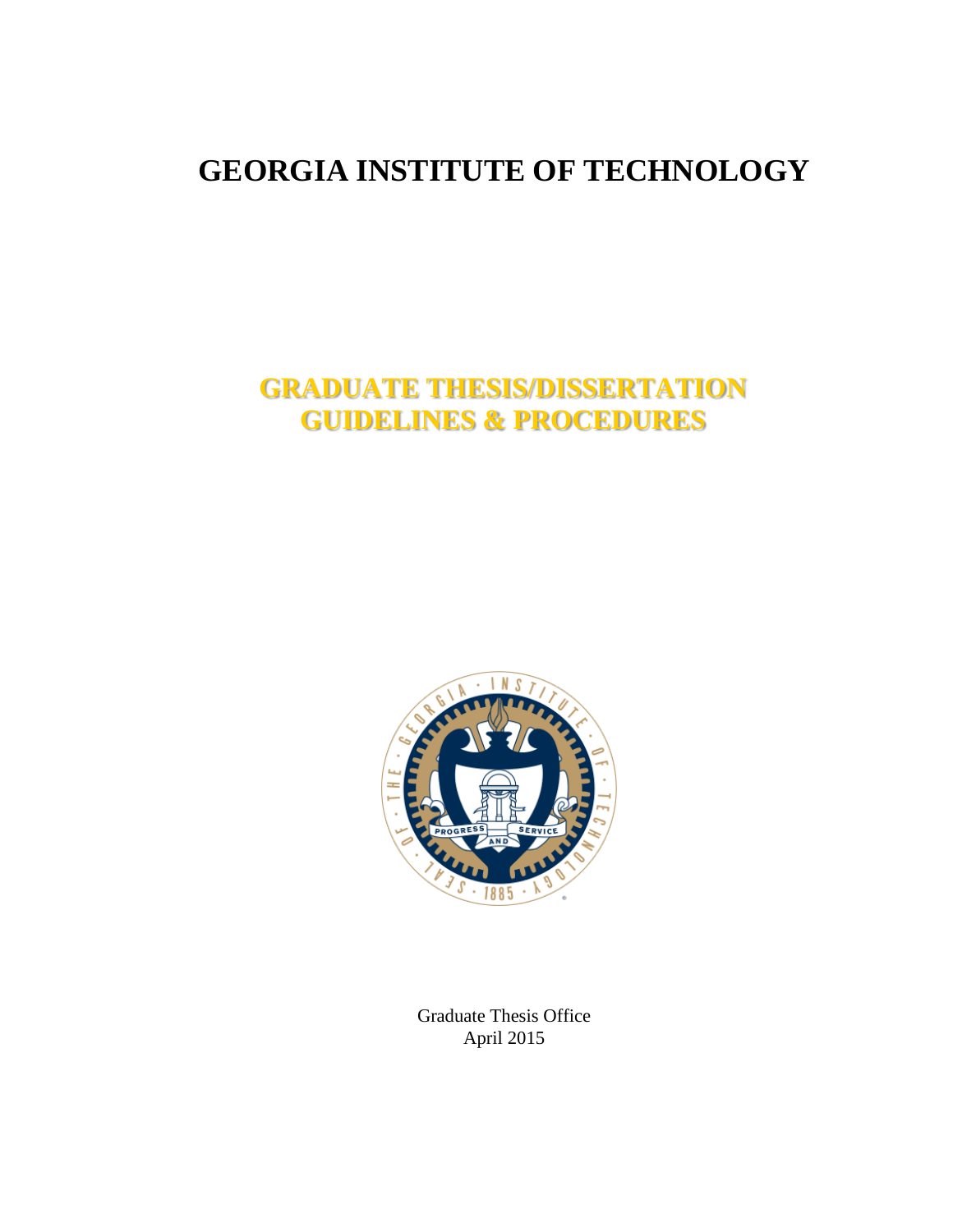## **TABLE OF CONTENTS**

| <b>CHAPTER 3: ELECTRONIC THESES AND DISSERTATIONS (ETD'S) 8</b>     |  |
|---------------------------------------------------------------------|--|
|                                                                     |  |
|                                                                     |  |
|                                                                     |  |
|                                                                     |  |
|                                                                     |  |
|                                                                     |  |
| <b>CHAPTER 4: THE UMI DISSERTATION PUBLISHING SERVICES AND FEES</b> |  |
|                                                                     |  |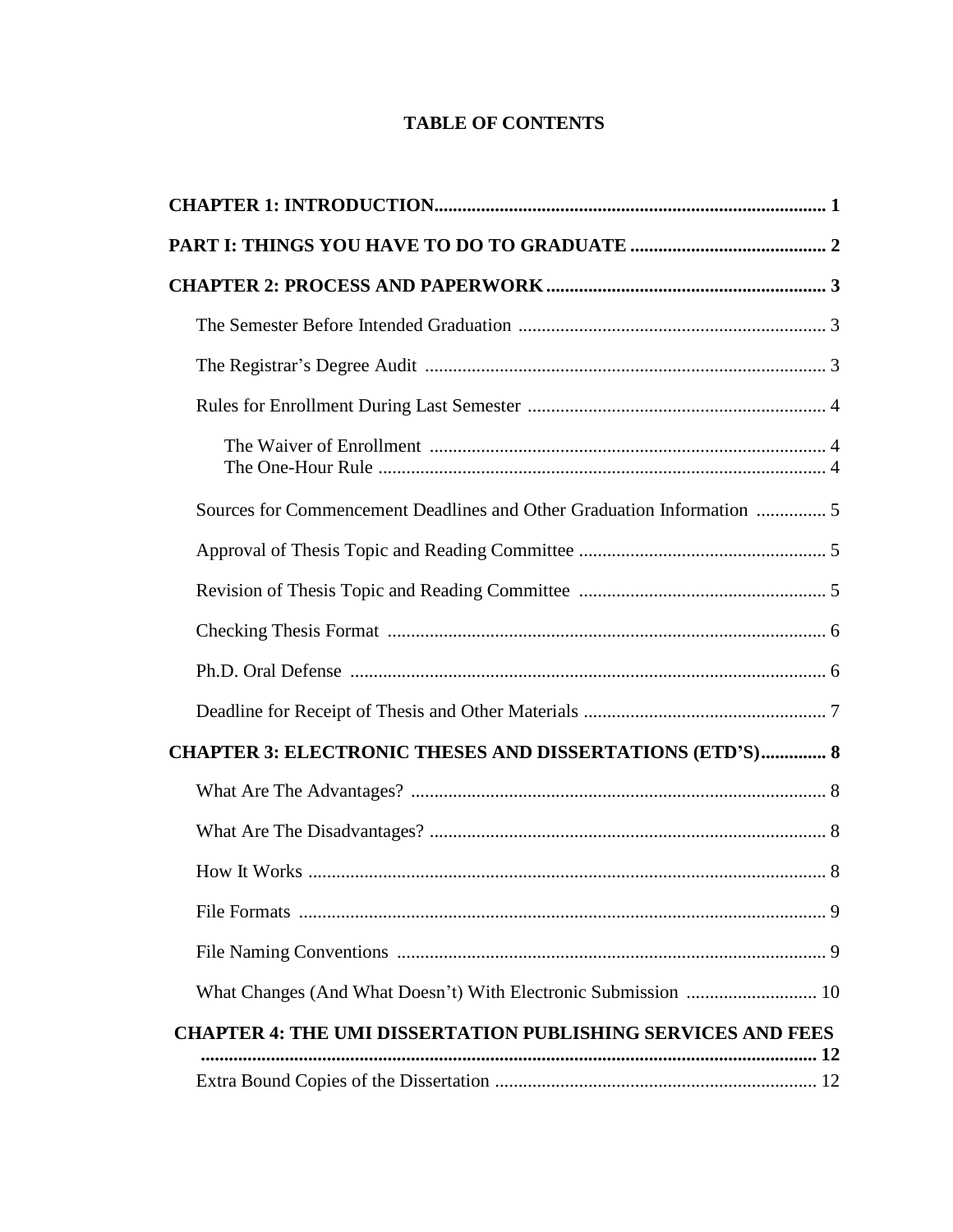| <b>CHAPTER 5: COPYRIGHTING THESES/DISSERTATIONS  13</b>         |  |
|-----------------------------------------------------------------|--|
|                                                                 |  |
|                                                                 |  |
| <b>CHAPTER 6: COMMON MISTAKES TO AVOID WHEN TURNING IN YOUR</b> |  |
|                                                                 |  |
|                                                                 |  |
|                                                                 |  |
|                                                                 |  |
|                                                                 |  |
|                                                                 |  |
|                                                                 |  |
|                                                                 |  |
|                                                                 |  |
|                                                                 |  |
|                                                                 |  |
|                                                                 |  |
|                                                                 |  |
|                                                                 |  |
|                                                                 |  |
|                                                                 |  |
|                                                                 |  |
|                                                                 |  |
|                                                                 |  |
|                                                                 |  |
|                                                                 |  |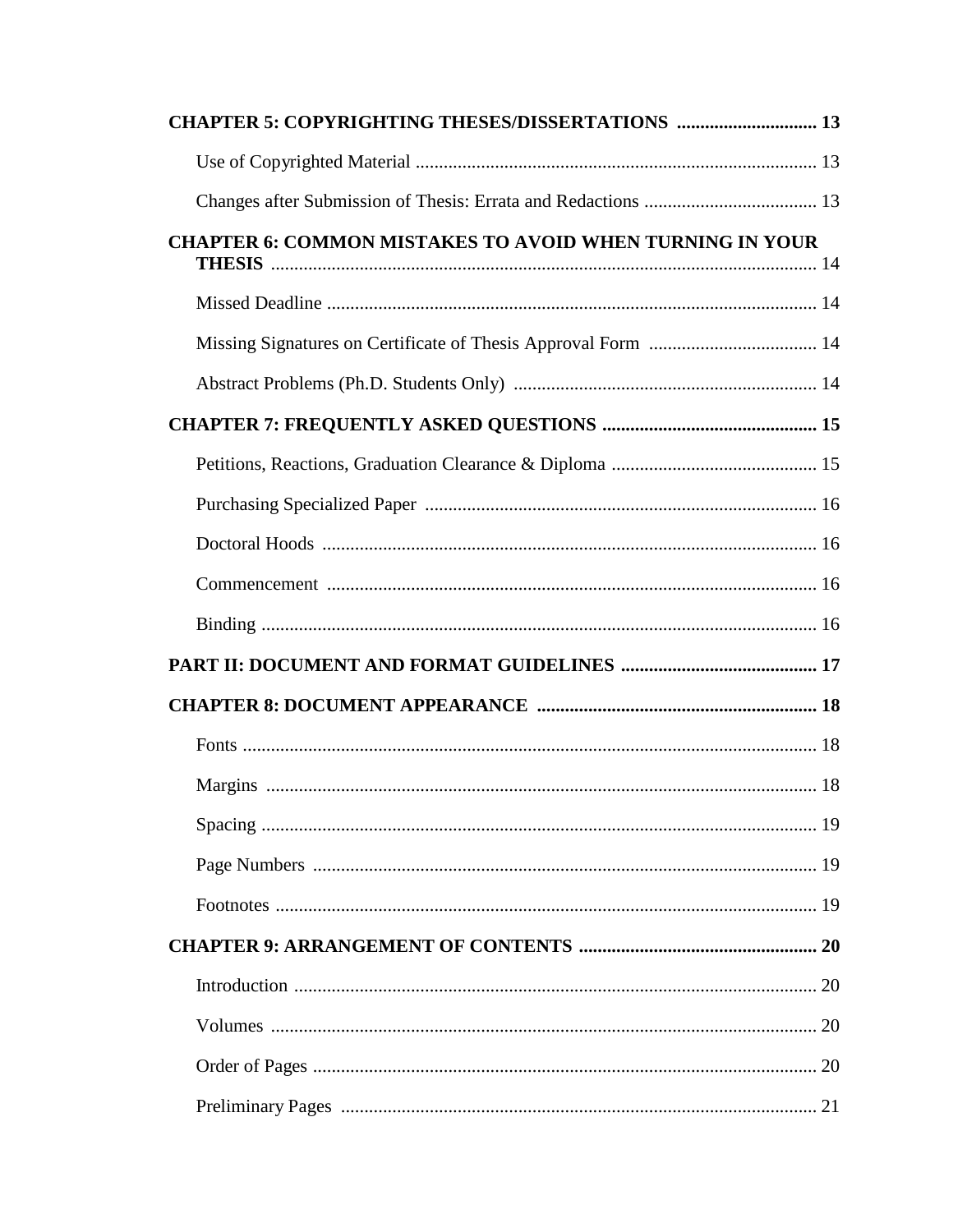| <b>CHAPTER 11: MULTI-VOLUME THESES OR DISSERTATIONS  31</b> |  |
|-------------------------------------------------------------|--|
|                                                             |  |
| <b>CHAPTER 13: COMMON FORMATTING MISTAKES TO AVOID  33</b>  |  |
|                                                             |  |
|                                                             |  |
|                                                             |  |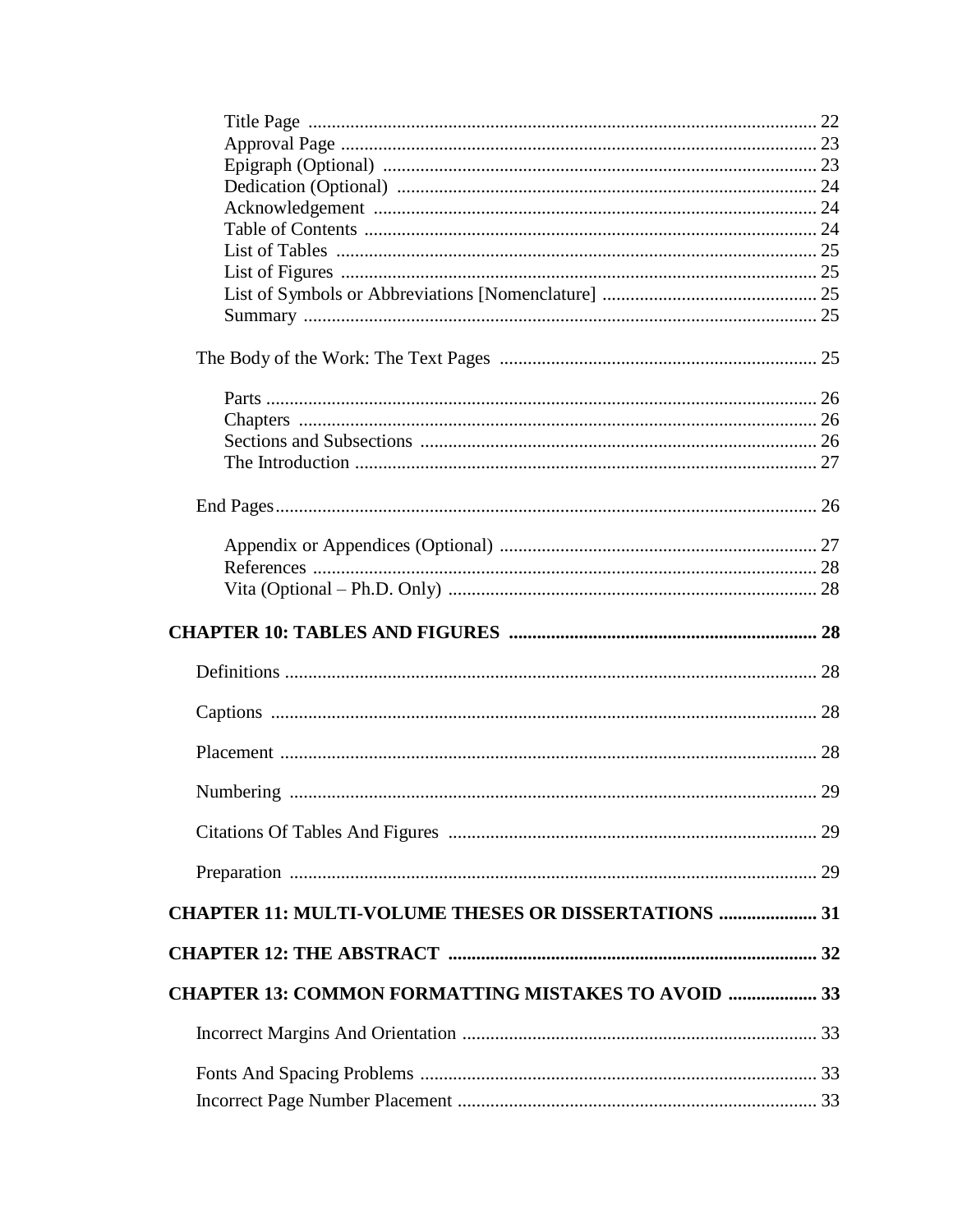| Figure A.2 Example of Thesis Approval Page (Single Column Format  40      |  |
|---------------------------------------------------------------------------|--|
|                                                                           |  |
|                                                                           |  |
|                                                                           |  |
|                                                                           |  |
|                                                                           |  |
|                                                                           |  |
|                                                                           |  |
|                                                                           |  |
|                                                                           |  |
|                                                                           |  |
| Documents to be Turned in at the Same Time as the Electronic Thesis or    |  |
|                                                                           |  |
| Policy On The Advisement Of Graduate Student Research And The Appointment |  |
|                                                                           |  |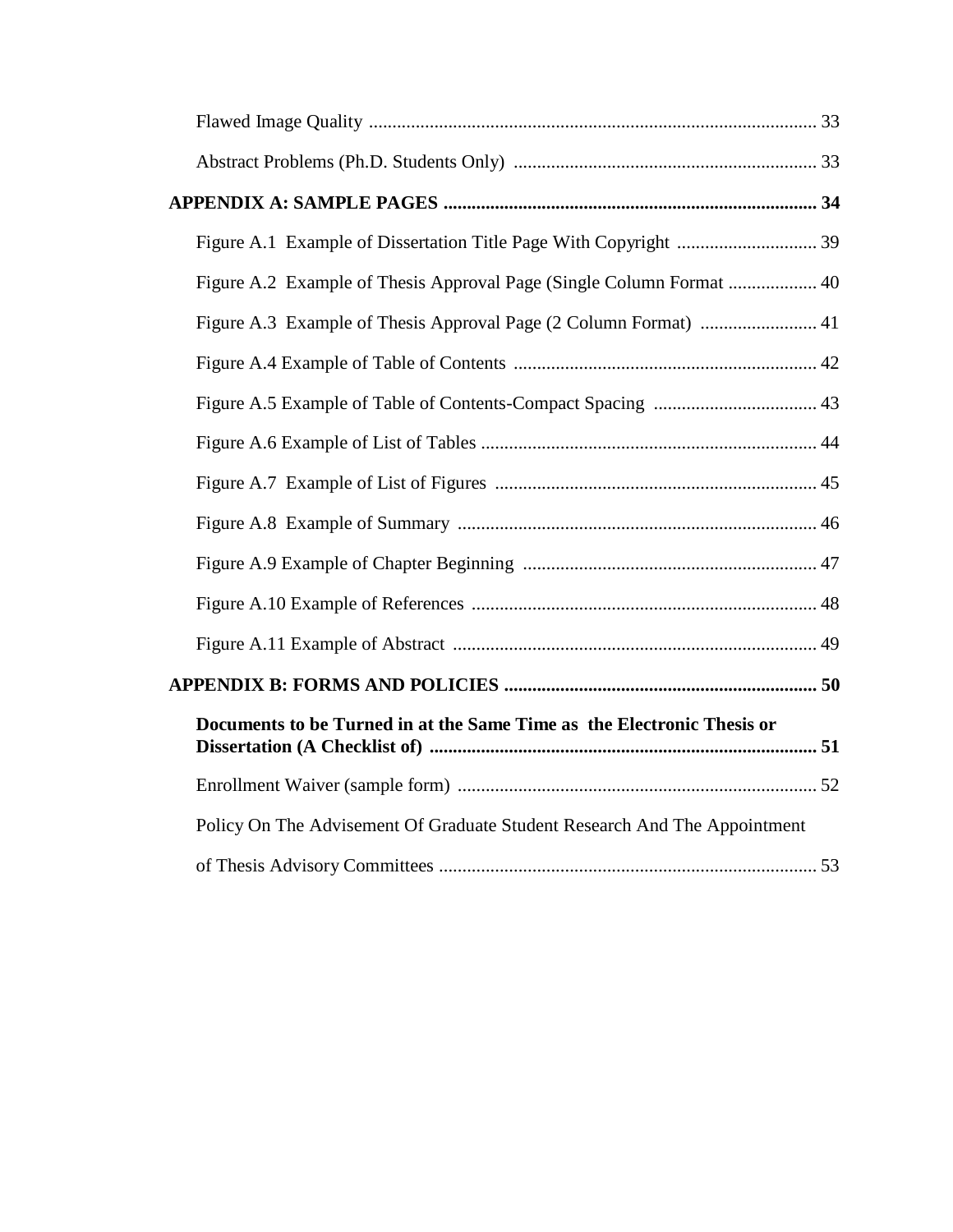## **INTRODUCTION**

This handbook sets forth the thesis and dissertation guidelines established by the Graduate Thesis Office. Individual departments or disciplines may have additional requirements, may specify requirements in greater detail, or may occasionally contradict these guidelines. In most cases, the Graduate Thesis Office will allow differences dictated by disciplinary style manuals or formatting conventions commonly used in published work within a field. **Such exceptions are made at the discretion of the Graduate Thesis Office.** For formatting questions not specifically addressed in this manual, the Graduate Thesis Office refers to the following source:

Turabian, Kate L. (1996) A Manual for Writers of Term Papers, Theses, and Dissertations. Chicago: University of Chicago Press.

Please note that the student, **not** the advisor or department, is responsible for knowing and conforming to the current guidelines and to any special departmental or disciplinary requirements that may apply. Difficulty of use or lack of knowledge of software tools will not be considered reasons to exempt an author from compliance with these guidelines.

The rules in this Graduate Thesis/Dissertation Manual take precedence over previous publications issued by the Graduate Thesis Office.

Questions regarding the format of the thesis/dissertation not adequately answered in this handbook should be directed to

## *Georgia Institute of Technology*

*Graduate Studies-Thesis Office 631 Cherry Street Savant Building, Suite 318 Atlanta, GA 30332-0215 Mail Code: 0321*

*404-894-3092*

*Email: [thesis@grad.gatech.edu](mailto:thesis@grad.gatech.edu)*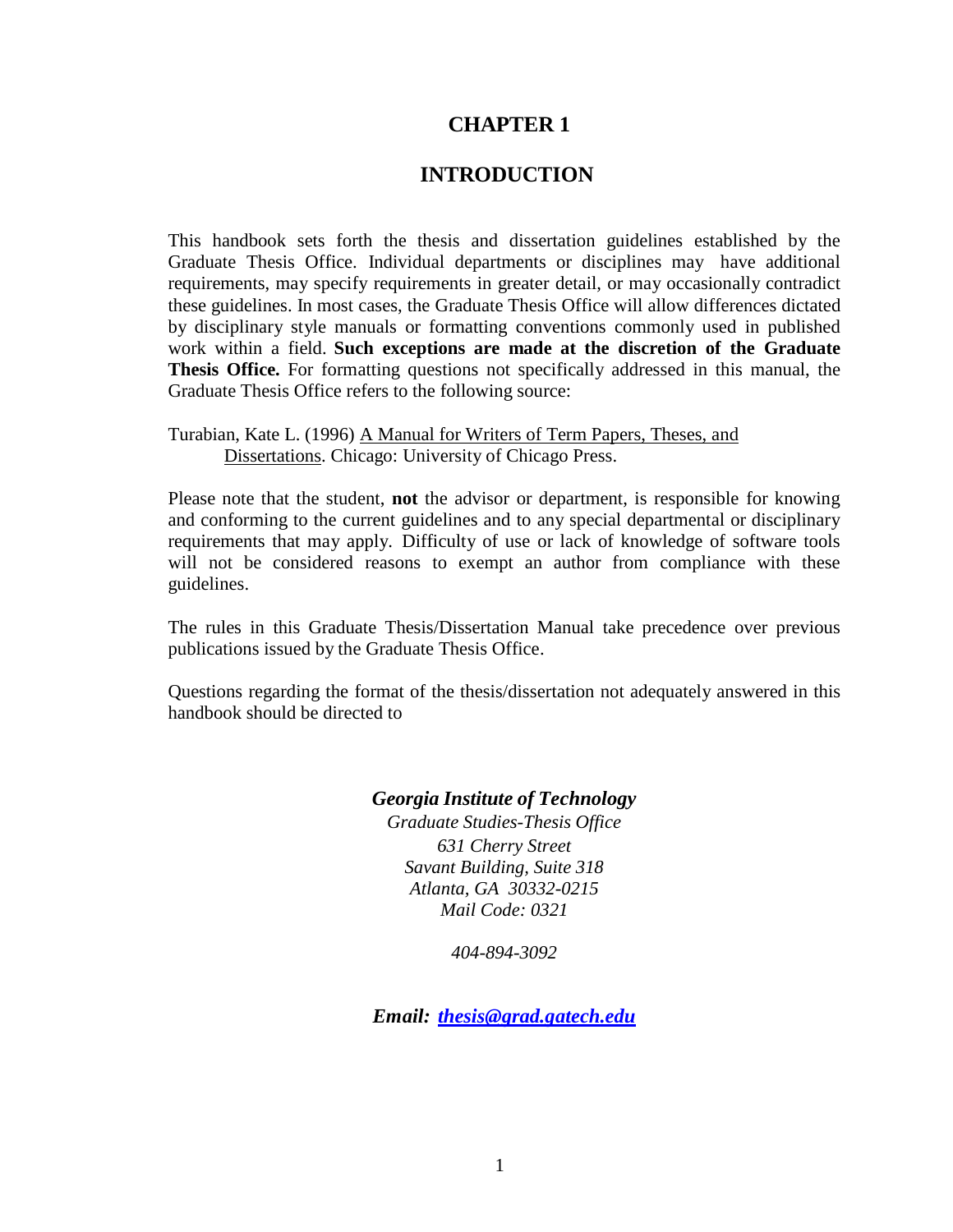# **PART I: THINGS YOU HAVE TO DO TO GRADUATE**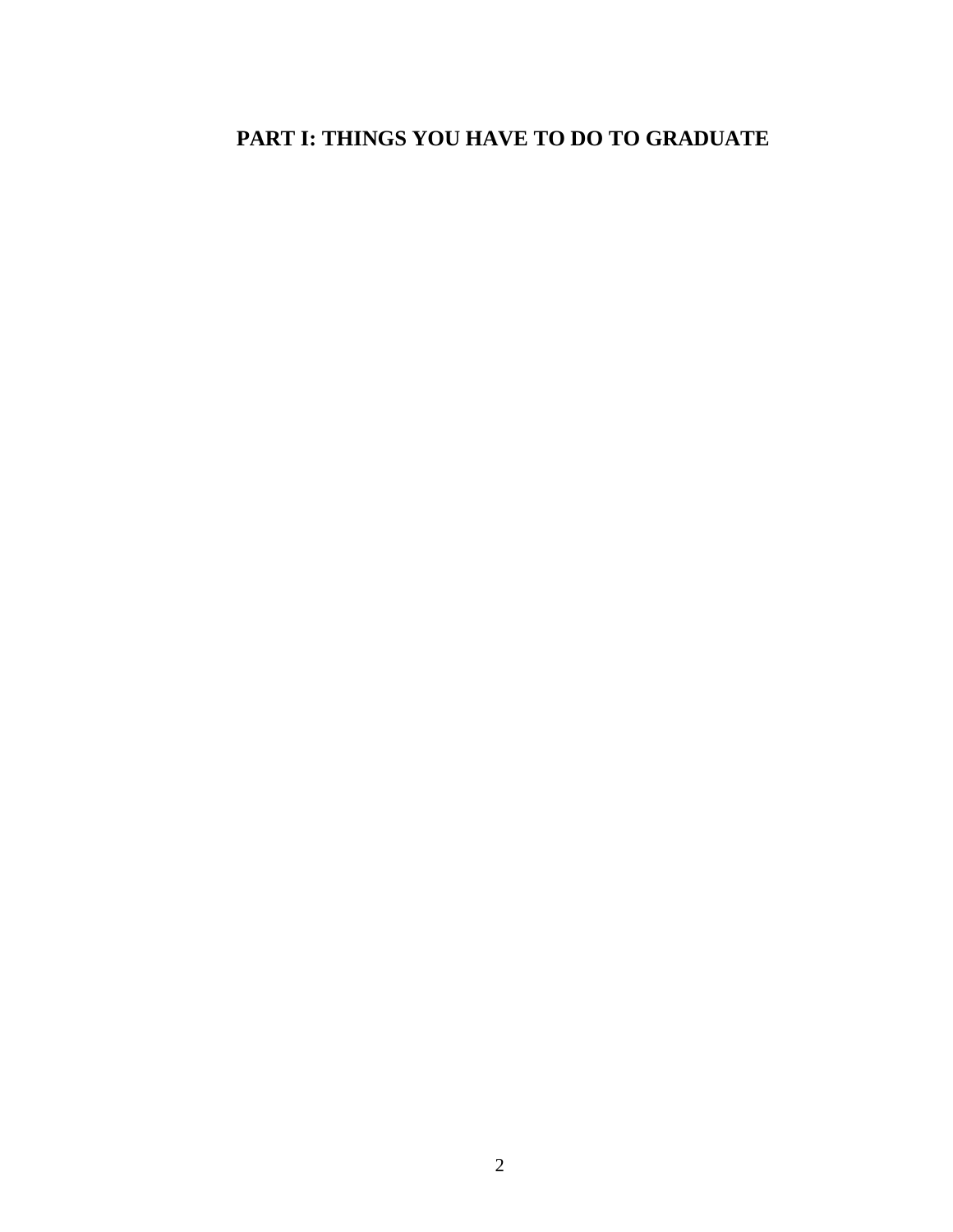## **PROCESS AND PAPERWORK**

## <span id="page-7-1"></span><span id="page-7-0"></span>**The Semester Before Intended Graduation**

Complete the degree petition at the Bursar's Office. The degree petition should be submitted to the Degree Certification Office located in the Registrar's Office, Administration Building (Tech Tower).

- Register for an appropriate number of thesis hours (minimum of one hour if last semester, one time only) or submit waiver of enrollment with completed thesis by the end of the registration period, if applicable. More information below.
- Reactivate degree petition (if necessary).
- Complete required Responsible Conduct of Research (RCR) training for Master's thesis or PhD students. For further information, consult: [www.rcr.gatech.edu](http://www.rcr.gatech.edu/) . **For Master's Thesis Students: If RCR training is not completed, then the Request for Approval Master's Thesis Topic Form will be returned to the department. For PhD Students: Online Portion of RCR must be completed within the first 90 days of beginning the first full semester of the doctoral program or else a hold will be placed on course registration; In-Person Training is strongly encouraged to be completed within the first year.**
- Be sure the Graduate Thesis Office has the Request for Approval of Master's Thesis Topic or Request for Admission to Ph.D. Candidacy form, Ph.D. Minor Letter, and announcement of Ph.D. defense presentation.
- Obtain the required documents from the Graduate Thesis Office website prior to submitting the thesis/dissertation. See Part II for a list of forms and other documents that must be turned in with the thesis.
- Schedule and pass the oral presentation (oral defense). Remember, Georgia Tech Institute policy says you must be enrolled in the term in which you graduate, which is usually the semester in which you defend.

## <span id="page-7-2"></span>**The Registrar's Degree Audit**

The Registrar's Office will perform the following steps upon receipt of your degree petition:

- Check that all Institute Requirements such as GPA, academic standing, and degree completion time have been met.
- Check for any other reasons (such as holds) for which you may not be allowed to graduate.
- Check for Admission to Candidacy (**doctoral students**).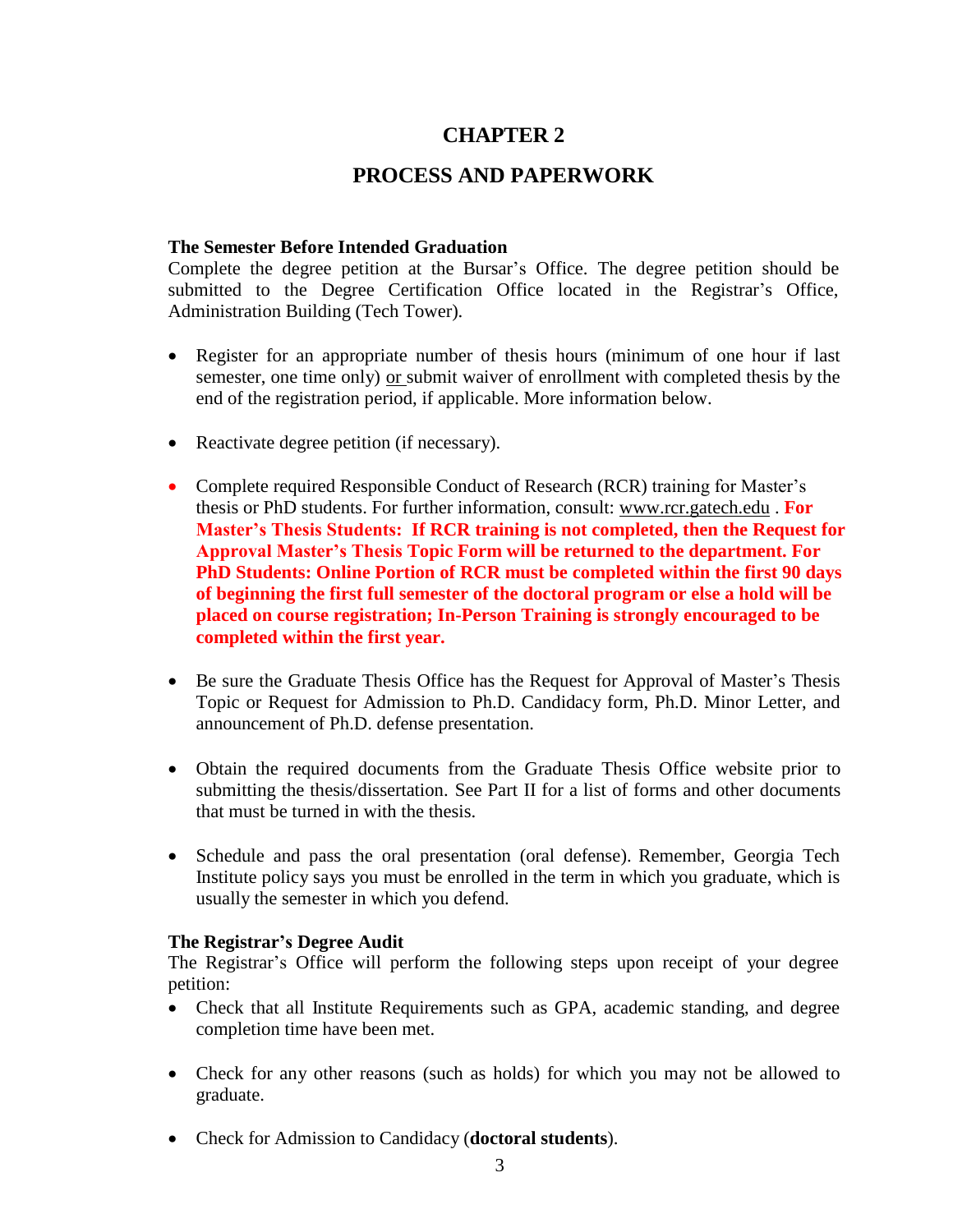- Check that all courses on the Approved Program of Study have been satisfactorily completed (**master's students**).
- Check that they (the Registrar's Office) have received your thesis/dissertation documentation from the Graduate Thesis Office for graduation clearance.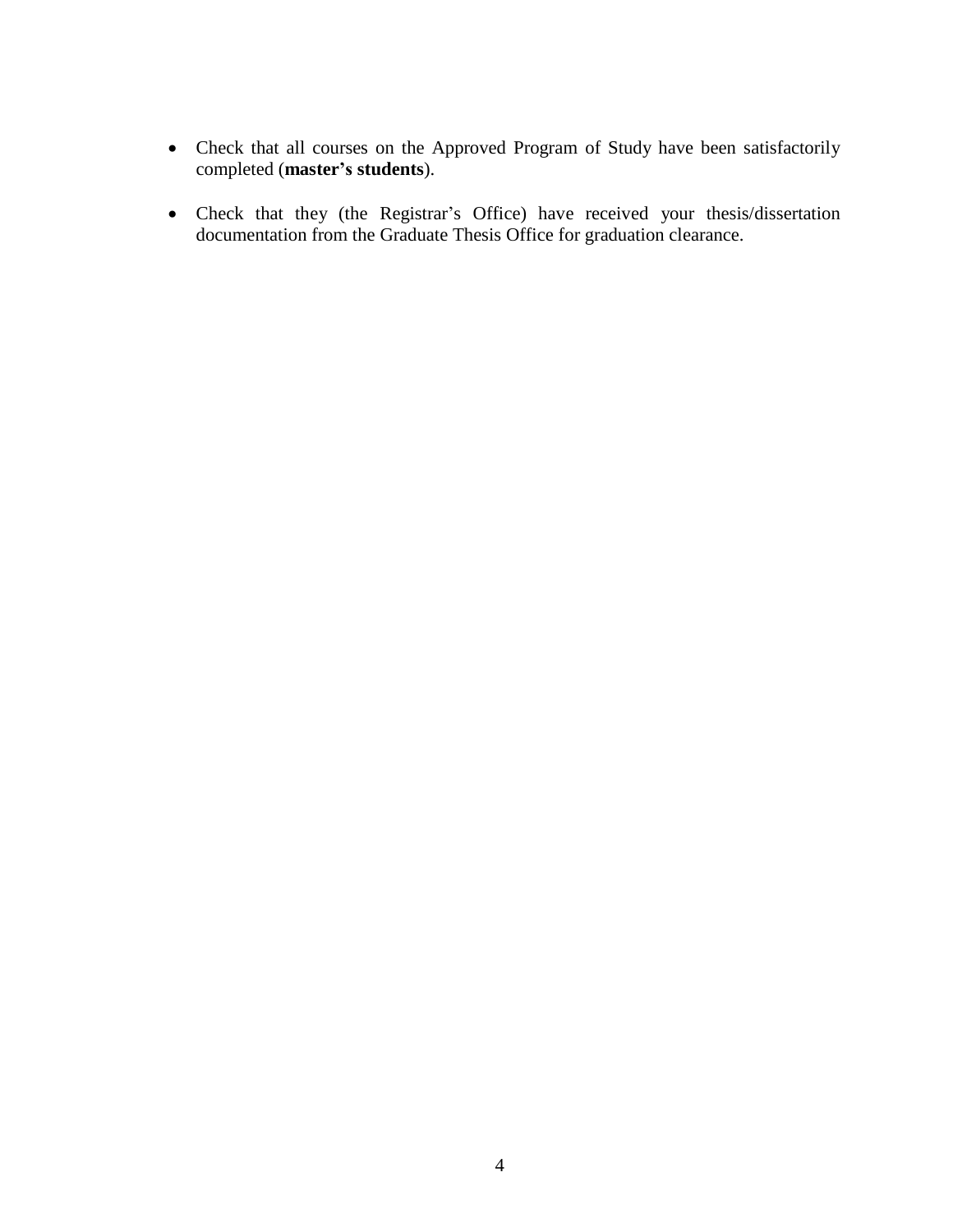- Post Degree Candidate status information on the web at **[http://oscar.gatech.edu](http://oscar.gatech.edu/)**.
- *Note: You may continue to see "lacks thesis" on OSCAR for several weeks after your thesis or dissertation is accepted by the Graduate Thesis Office as both the Graduate Thesis Office and the Registrar must do some processing of your records. Acceptance by the Graduate Thesis Office, documented either by an approval e-mail for your ETD or a copy of your signed Certificate of Thesis Approval, is your assurance that everything is all right.*

## **Rules for Enrollment During Last Semester**

Georgia Tech Institute policy requires that graduate students must be enrolled during the semester in which they graduate and also that the minimum credit hour load for graduate students is three credit hours except as described below (*Policy on Hour Loads for Graduate Students*).

#### Waiver of Enrollment

The requirement that a graduate student be enrolled during the semester of graduation may be waived if the student is no longer using Institute or faculty time during the semester of graduation **AND**:

1. the student was duly registered the previous term (usually the term in which the successful final defense took place);

and

2. the final and complete electronic thesis is submitted, all thesis-related forms are received by the Graduate Thesis Office, and all other graduation- related requirements are satisfied before **the end of the registration period** the semester of graduation.

The intent is that a student who has been properly registered during the period of thesis completion and who has completed all work at Georgia Tech and therefore has nothing to register for should not be required to enroll another term just to graduate. The Enrollment Waiver is available from the "Forms" menu at the Georgia Tech Graduate Thesis Office web site [\(http://www.gradadmiss.gatech.edu/thesis/forms.php\)](http://www.gradadmiss.gatech.edu/thesis/forms.php))

The Waiver of Enrollment ("Enrollment Waiver") form signed by the student and his or her department should be turned into the Graduate Thesis Office at the same time as the Certificate of Thesis Approval form.

The waiver of enrollment **does not** waive the requirement that the student file or reactivate a degree petition by the deadline for the term in which the degree is to be awarded. There are no exceptions to the enrollment waiver deadline for thesis students. Students must meet the deadline or register as required.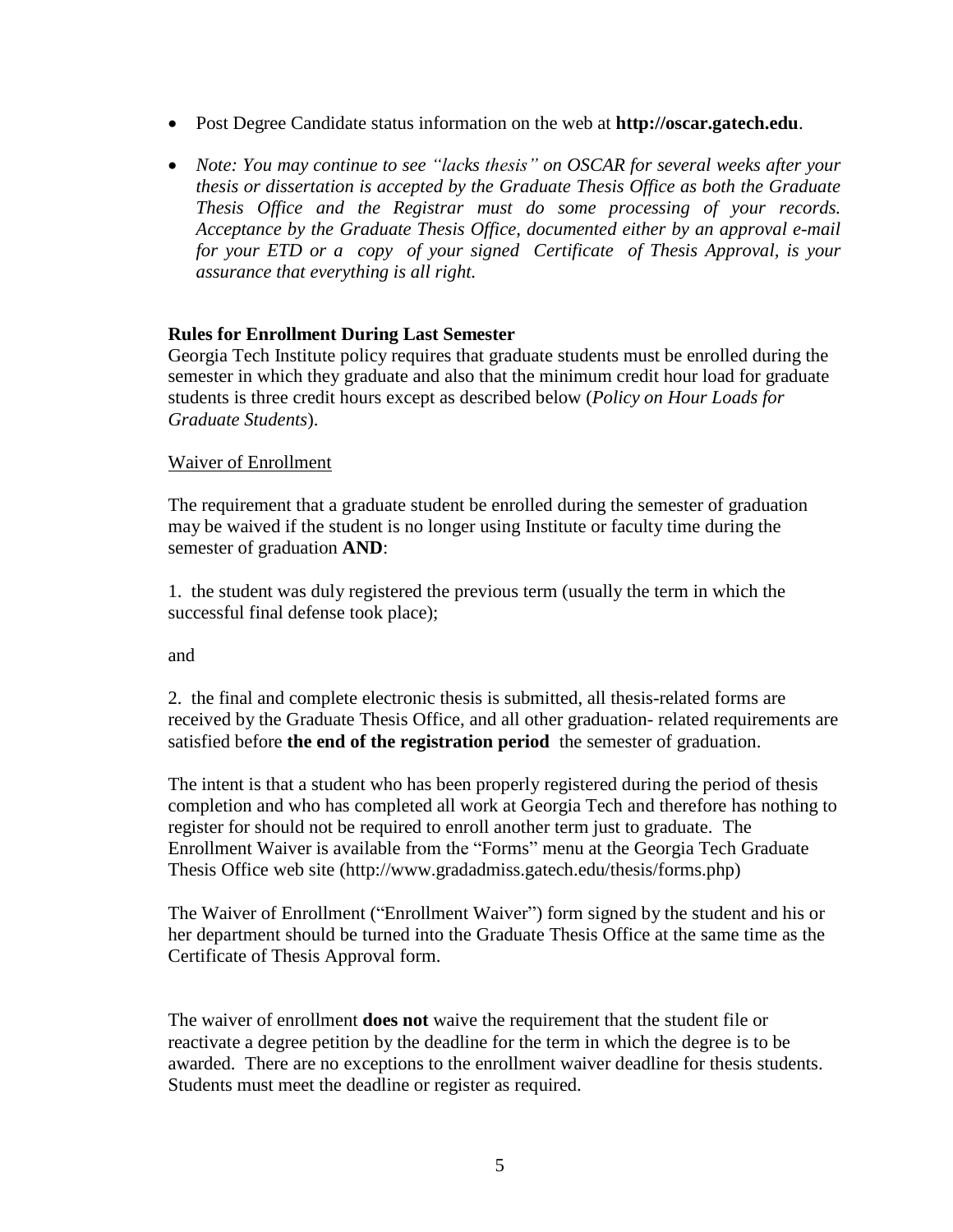#### One Hour Rule

A student who does not meet the enrollment waiver requirements may enroll for just one hour in the term of graduation. This exception to the normal minimum of three hours for graduate students may be used only **once per degree**. No special form or permission is needed provided that you are a degree candidate.

Students who have enrolled for one hour only more than one time per degree are not eligible to take advantage of the waiver of enrollment. They must enroll for the normal minimum of three hours in the semester of graduation.

Students should address any questions or concerns regarding enrollment during the last semester to the Graduate Thesis Office before the end of registration; no additions or changes in registration are allowed after the close of Registration.

Please note that these exceptions do **not** alter the credit hour load a student must take in order to meet financial aid or fellowship or assistantship eligibility, etc. Students on F-1 visas should speak with the Office of International Education before carrying a reduced course load or not enrolling.

## <span id="page-10-0"></span>**Sources for Commencement Deadlines and Other Graduation Information**

**Graduate Thesis Office: 404/894-3092** <http://www.gradadmiss.gatech.edu/thesis/>

**Degree Petitions/Degree Certification: 404/894-4153**

[http://www.registrar.gatech.edu](http://www.registrar.gatech.edu/) **or** [http://oscar.gatech.edu](http://oscar.gatech.edu/)

**Commencement (pre-recorded information): 404/385-2588**

<http://www.gatech.edu/commencement>

## <span id="page-10-1"></span>**Approval of Thesis Topic and Thesis Advisory Committee**

The thesis advisory committee is normally formed and a topic chosen before thesis research begins. The form used for approval of the master's thesis topic and committee is the *Request for Approval of Master's Thesis Topic form*. The analogous form for doctoral theses is the *Request for Admission to Ph.D. Candidacy form*. These forms are available as writeable PDF documents and can be found at <http://www.grad.gatech.edu/theses-dissertations-forms> The forms should be submitted the semester before a student intends on graduating.

## <span id="page-10-2"></span>**Revision of Thesis Topic and Reading Committee**

If there is a substantial change in the title or topic description, a revised thesis topic form must be submitted with the new title and/or description. The student, advisor, and school chair (or graduate coordinator) must sign the form. It is not necessary to submit a revised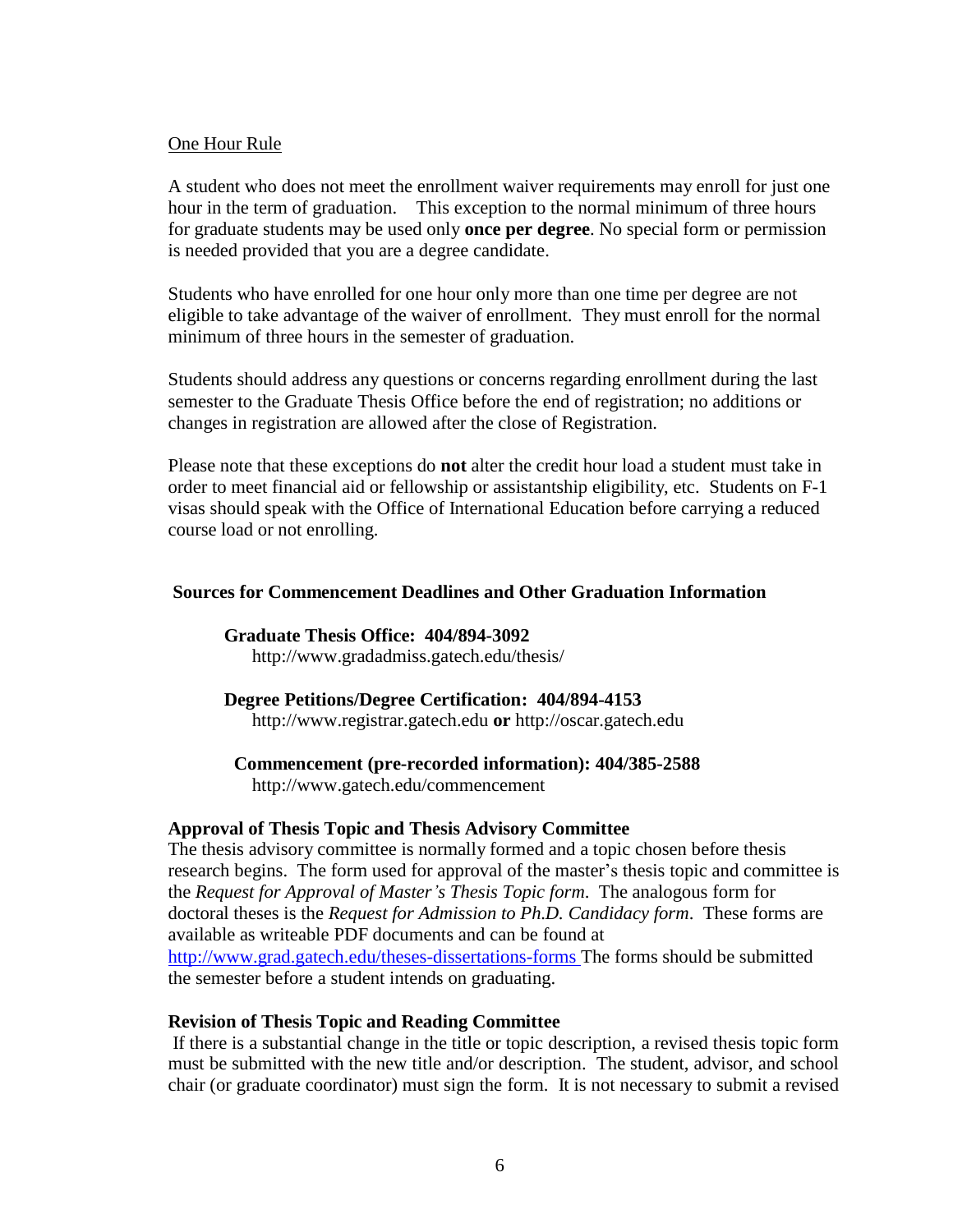form for additions, deletions, or substitution of minor words, such as articles that do not alter the meaning. If in doubt, submit a revised form.

If there is a change in a committee member, a revised thesis topic form must be submitted indicating the change. The student should give details of the revision (who was added, deleted, or replaced) in the space in the middle of the form. If the new member is not a Georgia Tech faculty member or a member of the joint faculty of one of our interinstitutional doctoral degree programs, a brief resume must be attached to the form for approval. The new committee member, student, advisor and school chair (or graduate coordinator) must sign the revised form.

Note: It is not necessary for the major department to complete Part II again when you revise Part I of the Admission to Candidacy form.

#### <span id="page-11-0"></span>**Checking Thesis Format**

It is strongly recommended that you submit a copy of your thesis to the Georgia Tech Graduate Thesis Office for format review as early as possible, no later than one week before the final thesis deadline. It is more helpful to do this format check in person if possible. Please bring a printed copy and NOT an electronic copy. Hours for thesis checking vary and will generally be posted on the Thesis Office voice mail at 404 894- 3092. If you are unable to come to campus, then you may send a PDF to [thesis@grad.gatech.edu](mailto:thesis@grad.gatech.edu) for format checking.

For masters and doctoral students, there are several forms that must be turned it at the time of your final electronic thesis submission. The entire packet of forms is located conveniently at<http://www.grad.gatech.edu/theses-dissertations-forms>

Master's students submitting a thesis electronically need only fill out and turn in a signed Certificate of Master's Thesis Approval and SmarTech Repository Agreement form. Note: All theses are required to be submitted electronically to [http://thesis.gatech.edu](http://thesis.gatech.edu/) (*Refer to Chapter 3 "How It Works"*)

A word of caution: **DO NOT use another thesis as a model for your work without also checking the current thesis manual.** Do not assume that because another thesis was accepted with the same format, yours will be. A number of situations could arise: requirements or interpretations may have changed; an inexperienced checker may have let faulty formatting slip by, etc. When in doubt, check with the Graduate Thesis Office. Theses/dissertations, which differ significantly from the requirements outlined in these guidelines, **will not be accepted** and your final graduation clearance may be delayed.

## <span id="page-11-1"></span>**Ph.D. Oral Defense**

The final doctoral examination committee consists of a minimum of five members whom the core must be the thesis reading committee approved on the Request for Admission to Candidacy form. At least one member must be from outside the major school or college.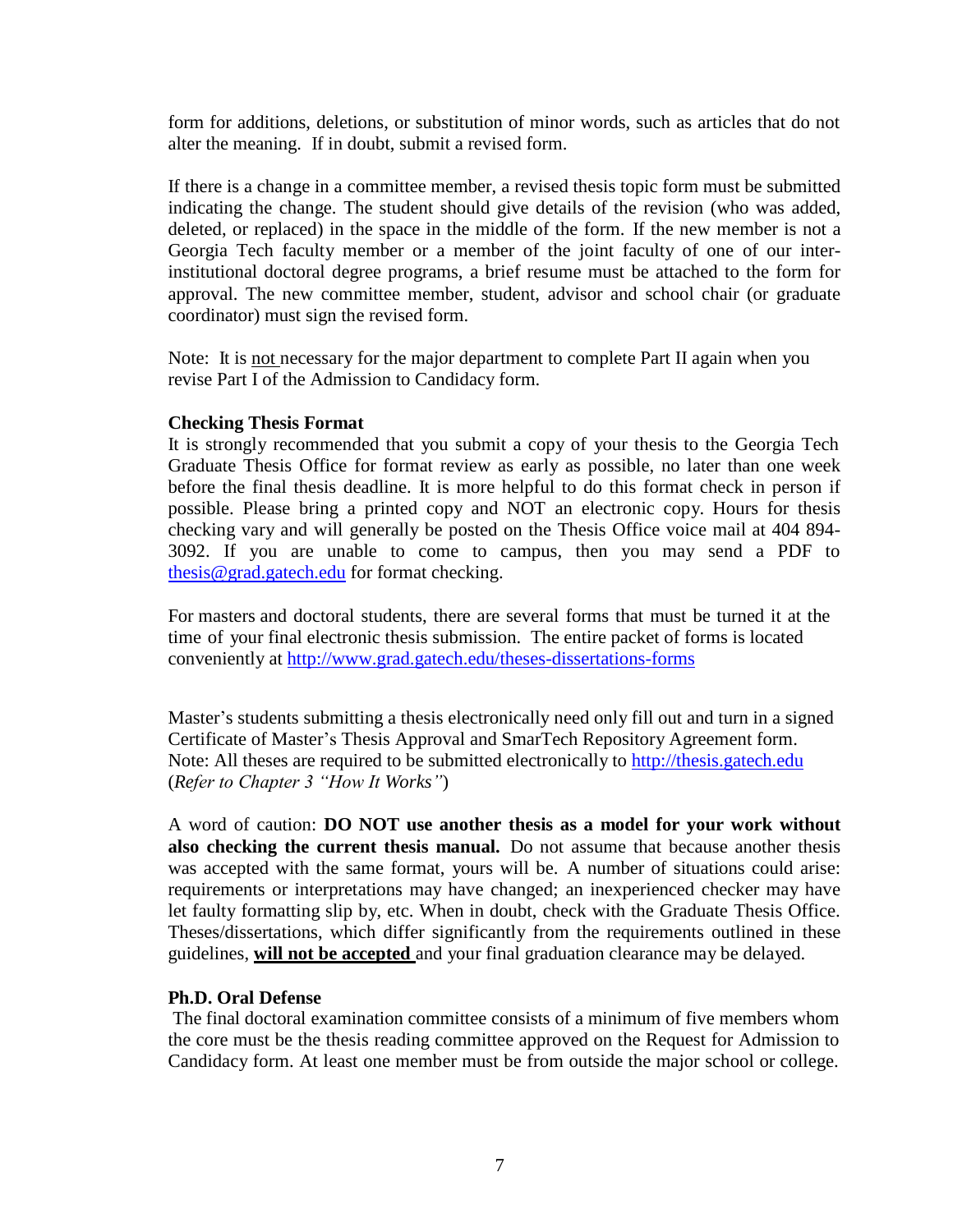The student's major department should advise the Graduate Thesis Office of the date, time and location of the presentation at least 10 working days in advance. The oral defense committee members should be listed on this announcement. The oral defense should be scheduled no later than two weeks prior to the thesis deadline so that you will have sufficient time for revisions and copying. Upon successful completion of the defense, the reading committee and the school chair or graduate coordinator must sign the Certificate of Thesis Approval form. Members of the oral defense committee who are not members of the thesis reading committee may sign the Certificate of Thesis Approval but are not required to.

#### <span id="page-12-0"></span>**Deadline for Receipt of Thesis and Other Materials**

In order for a student to participate in commencement, the Graduate Thesis Office must receive the thesis or dissertation as a final electronic version and **all documents** listed in Appendix B, *Documents To Be Turned In At The Same Time with Thesis/Dissertation*, **no later** than 12 Noon on the date indicated on the deadline calendar. (Refer to [http://www.grad.gatech.edu/theses-dissertations-deadlines](http://www.gradadmiss.gatech.edu/thesis/thesisdeadlines.php) ) *The deadlines are set as late as possible to allow the necessary time for processing by the Graduate Thesis Office, the Registrar's Office and other offices involved in graduation and commencement. No extensions are possible*.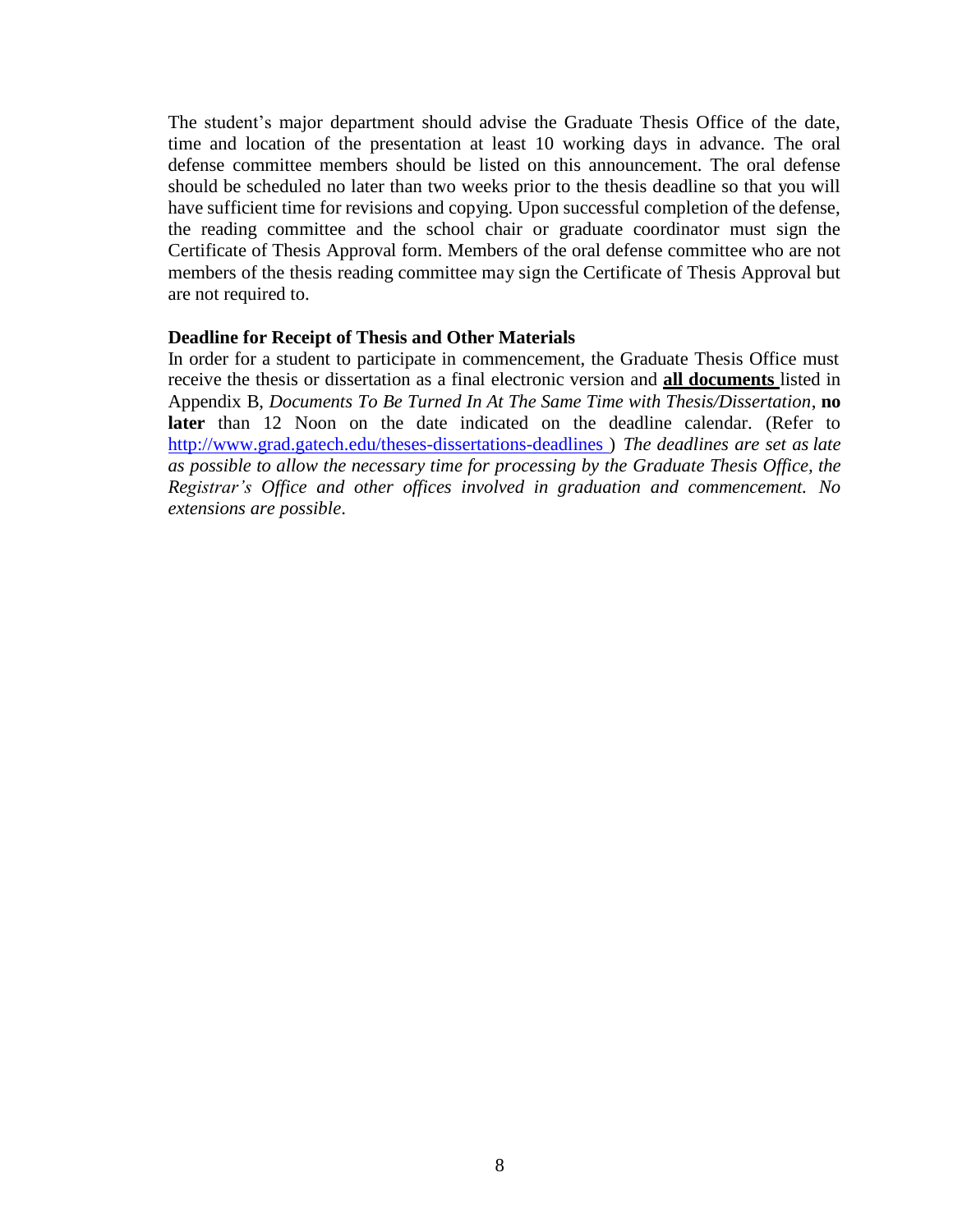## <span id="page-13-0"></span>**ELECTRONIC THESES AND DISSERTATIONS (ETD'S)**

Electronic submission of theses and dissertations has been mandatory since spring 2004. All degree candidates must submit their final work electronically. Although the dissertation or thesis itself must be submitted electronically, most supporting documents must still be submitted in paper form. See the checklist of *DOCUMENTS TO BE TURNED IN AT THE SAME TIME AS ELECTRONIC THESIS/DISSERTATION at the following site:*

## <span id="page-13-1"></span>*<http://www.grad.gatech.edu/theses-dissertations-forms>*

#### **What Are The Advantages?**

- You save time and money on purchasing expensive paper, and on printing and reprinting corrections.
- There are fewer signatures to get (committee members must sign only the Certificate of Thesis Approval).
- Your work becomes public as soon as you graduate (unless you specify otherwise).
- You can refer prospective employers to your ETD as a convenient sample of your work.

## <span id="page-13-2"></span>**What Are The Disadvantages?**

- Some journals may consider an ETD to be previously published work. **We encourage you to carefully read any publishing agreements you sign and to try, whenever possible, to obtain an agreement that allows you to include your research in a freely available ETD.** You can elect to withhold publication of your ETD for one year with the approval of your advisor, which may satisfy a publisher. In addition, journal articles and books are typically written quite differently than theses or dissertations.
- Some "tricks" used to make formats come out right in printed documents may not work in electronic documents.
- For most Georgia Tech students, there are no other disadvantages.

#### <span id="page-13-3"></span>**How It Works**

You go to the Electronic Thesis and Dissertations web site [\(http://thesis.gatech.edu](http://thesis.gatech.edu/) ). You enter basic information about yourself and your thesis on a form and upload your thesis or dissertation in PDF format. The Graduate Thesis Office checks your electronic document and lets you know about any corrections you must make via email. You must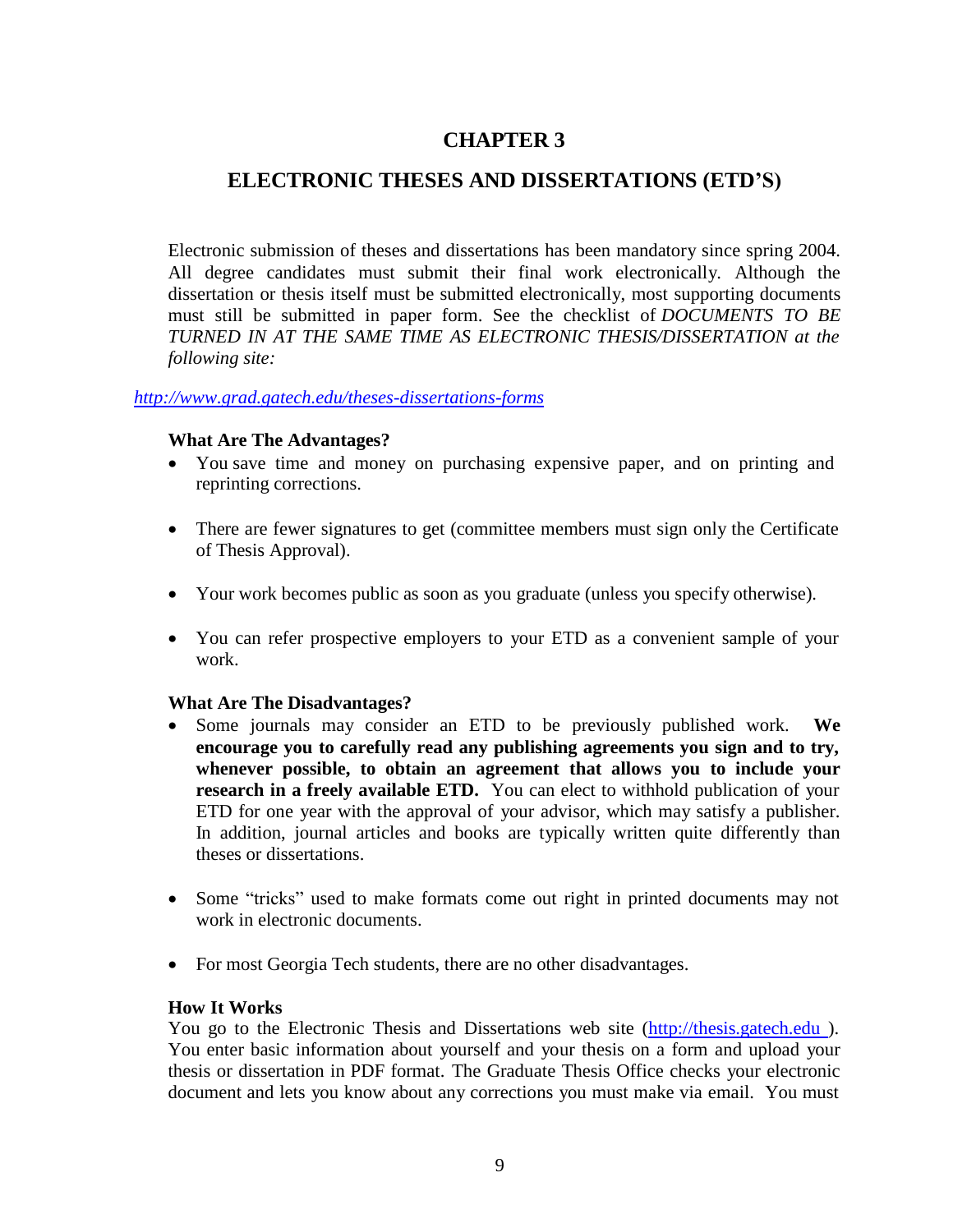make the corrections and submit the corrected file. If the Graduate Thesis Office has all of the pre-thesis and thesis-related documents you must turn in, they will approve your thesis and notify the Registrar's office that you are eligible to graduate.

## <span id="page-14-0"></span>**File Formats**

It is the responsibility of the author to reformat the document into a PDF file, check the reformatted document for accuracy, and submit the PDF document to the Georgia Tech ETD website for publication. No compression should be used. No changes can be made to the electronic thesis once it is approved.

The Georgia Tech Library has software to create PDF files and technical support staff if you need assistance with it.

All fonts used should be embedded in the document. Internal links to multi-media files are acceptable. If multi-media elements are used in the document, file formats should be identified in the dissertation/thesis abstract. Acceptable file formats include the following:

| <b>IMAGES</b>                             | <b>VIDEO</b>                                | <b>AUDIO</b>                   |
|-------------------------------------------|---------------------------------------------|--------------------------------|
| GIF(.gif)                                 | Apple Quick Time (.mov)                     | $\overline{\text{AIF}}$ (.aif) |
| JPEG (.jpeg)                              | Microsoft Audio Video<br>Interleaved (.avi) | <b>CD-DA</b>                   |
| PDF (.pdf) use Type 1<br>PostScript fonts | MPEG (.mpg)                                 | CD-ROM/XA                      |
| TIFF (.tif)                               |                                             | MIDI (.midi)                   |
|                                           |                                             | MPEG-2                         |
|                                           |                                             | SND (.snd)                     |
|                                           |                                             | WAV (.wav)                     |

## <span id="page-14-1"></span>**File Naming Conventions**

Naming conventions are no longer necessary for the upload of your ETD file. The new Vireo System (implemented Spring 2013) allows for each file, once uploaded, to have its own unique extension.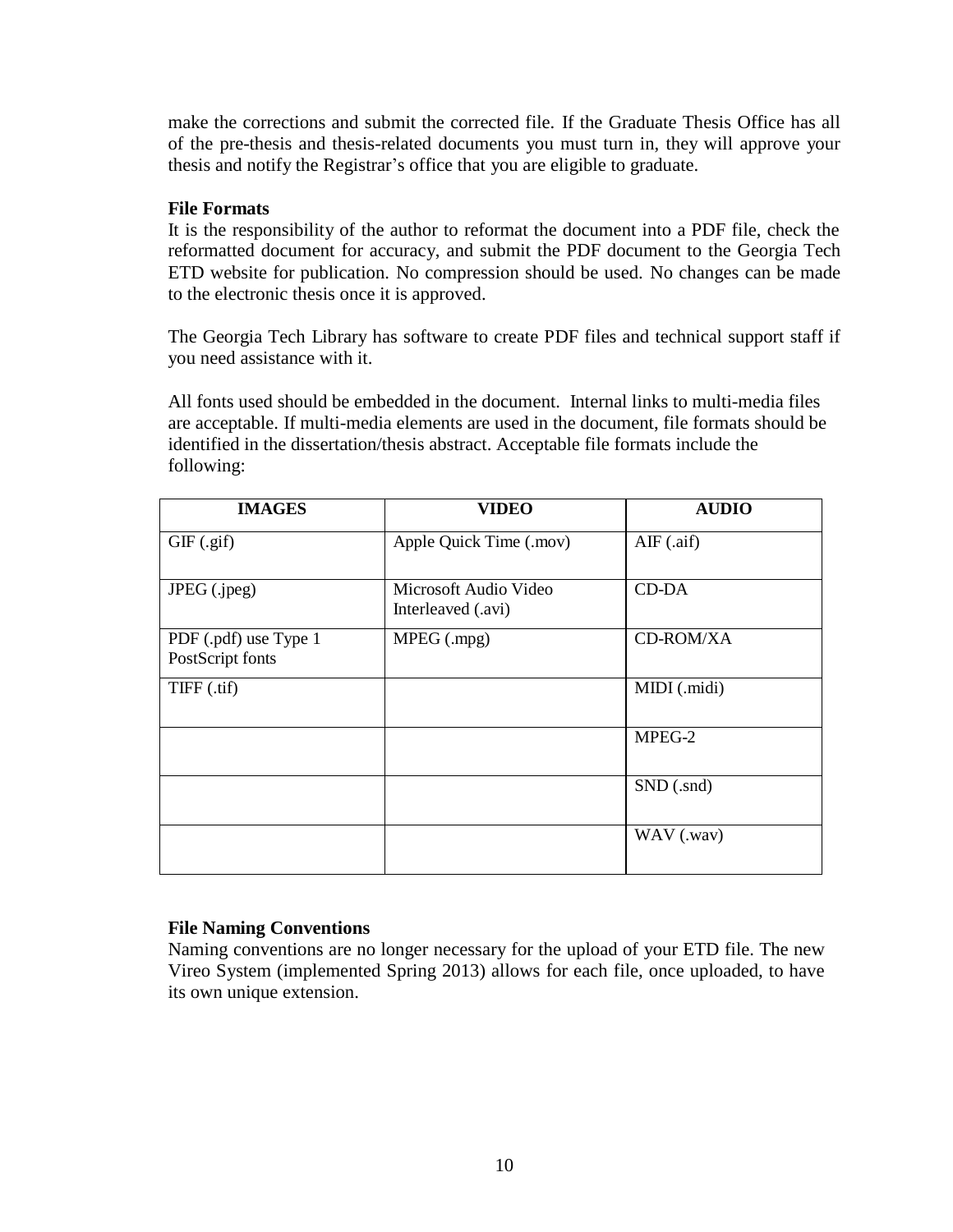To add multimedia files, please follow the instructions listed in the Vireo-based electronic thesis and dissertation website located at [http://thesis.gatech.edu](http://thesis.gatech.edu/)

## **Datasets and Supplementary Files**

The ETD/Vireo system allows students to upload supplementary files including datasets. The size limit of all files (including the PDF of the ETD) is 2GB with each individual file size to not exceed 512 MB. We encourage all students to upload their datasets and supplementary files along with their final thesis/dissertation. Advisors must approve all supplementary files and datasets which are uploaded to VIREO.

In the event that the supplementary files and datasets exceed the allotted file size, or if you would like your dataset to have its own record separate from your thesis/dissertation, please contact the Library's Office of Scholarly Communication and Digital Curation at etd@library.gatech.edu. A separate record will be created for your supplementary files which will be linked to your SmarTech submission of your thesis/dissertation.

## <span id="page-15-0"></span>**What Changes (And What Doesn't) With Electronic Submission**

- You no longer have to submit any paper copies of your thesis to the Graduate Thesis Office. We recommend you bring a paper copy by for a format check. Paper copies for your advisor and department are your responsibility.
- The Thesis Approval Page will still be the second page in the thesis, but it will not have signatures and there should not be any lines for signatures. You must list the committee members who approved your thesis or dissertation with their affiliations, and be certain you type in the "Date Approved". That should be the date the last committee member approved the final draft of your thesis or the date of your defense. See Appendix A for an example.
- Everyone must still submit a paper copy of the Certificate of Thesis Approval to the Graduate Thesis Office. That form must have original signatures of all committee members, all on the one form, as well as the Chair or Graduate Coordinator of your department. If by any chance a committee member is remote and unable to sign the form, the school chair or graduate coordinator can sign on their behalf with written permission from said committee member (via email). Email should be attached to the Certificate of Thesis Approval form.
- Doctoral students must still hand in the hardcopy of required forms located in the checklist (See Appendix B) .You must submit two copies of your abstract and two copy of the dissertation title page along with your supporting documents.
- You must still have all documents and the thesis/dissertation submitted and approved by the Graduate Thesis Office by the thesis deadline. See Deadlines: <http://www.grad.gatech.edu/theses-dissertations-deadlines>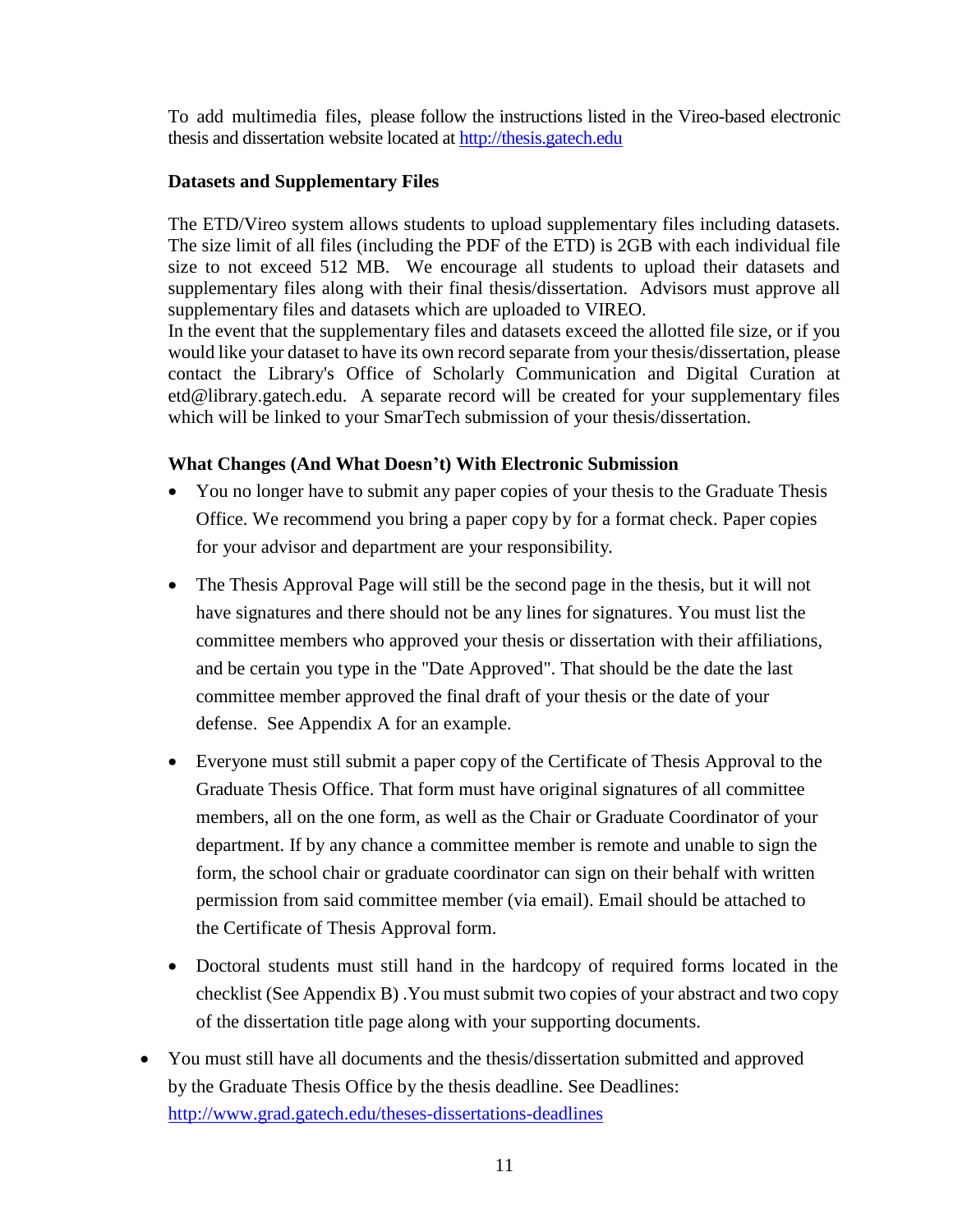See *Checklist for Documents to Turn in with Electronic Submissions* in Appendix B of this document or via the web at *[http://www.grad.gatech.edu/theses-dissertations](http://www.gradadmiss.gatech.edu/thesis/forms.php)[forms](http://www.gradadmiss.gatech.edu/thesis/forms.php) .*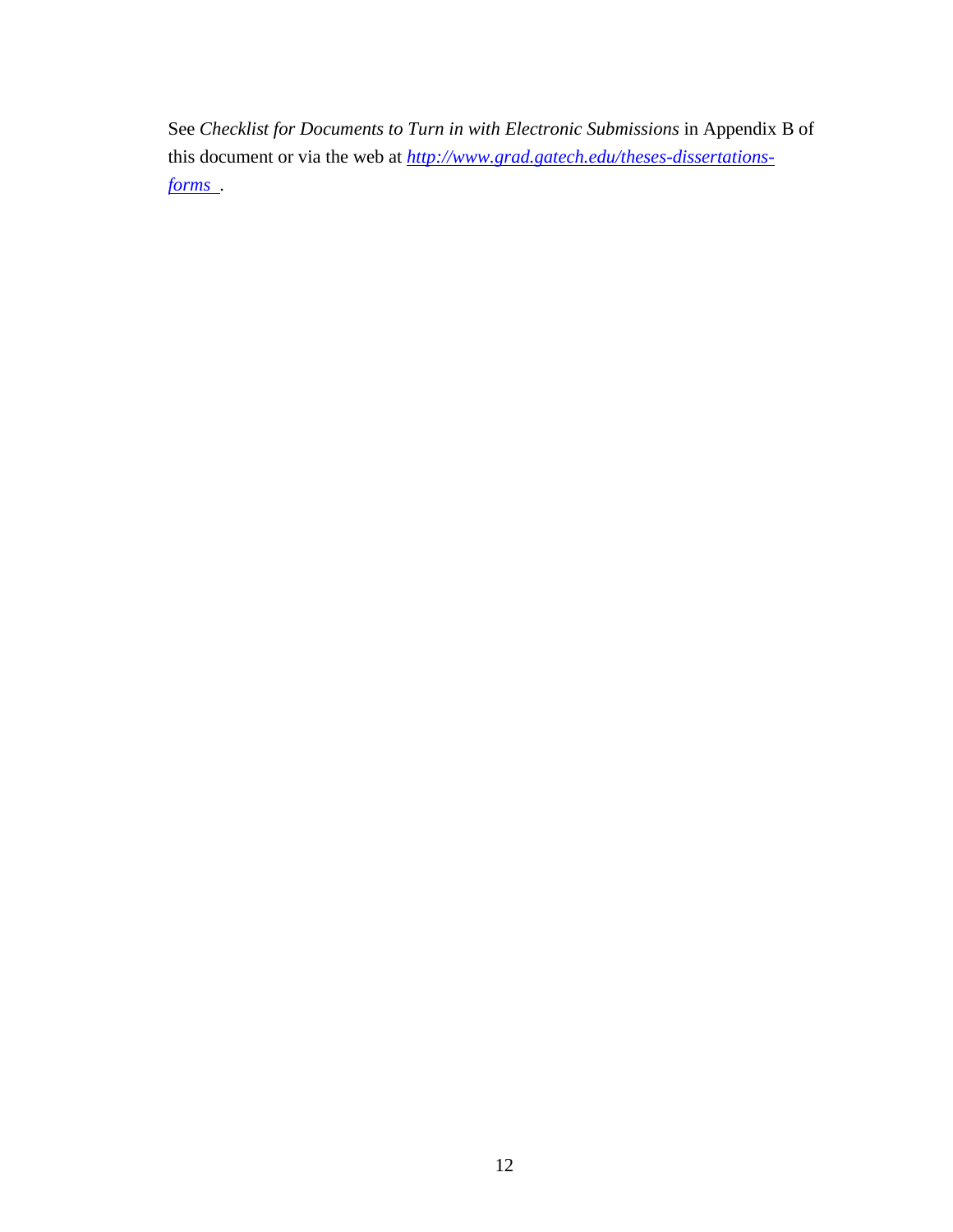## <span id="page-17-0"></span>**THE UMI DISSERTATION PUBLISHING SERVICES AND FEES**

Doctoral students may elect to submit the abstract of their dissertation or the entire dissertation to Dissertation Abstracts for processing and distribution. Students should discuss this option with their major professor prior to making a decision to utilize this service. Students choosing this option may access the **[Proquest](http://www.umi.com/en-US/products/dissertations/submitted_authors.shtml) (UMI)** website for more information or to obtain the appropriate agreement form. **The Graduate School is no longer involved in this process.**

## <span id="page-17-1"></span>**Extra Bound Copies of the Dissertation**

Students are responsible for printing their own copies and give them to a private binding company. Look under Binding or Bindery in the yellow pages of your local telephone directory.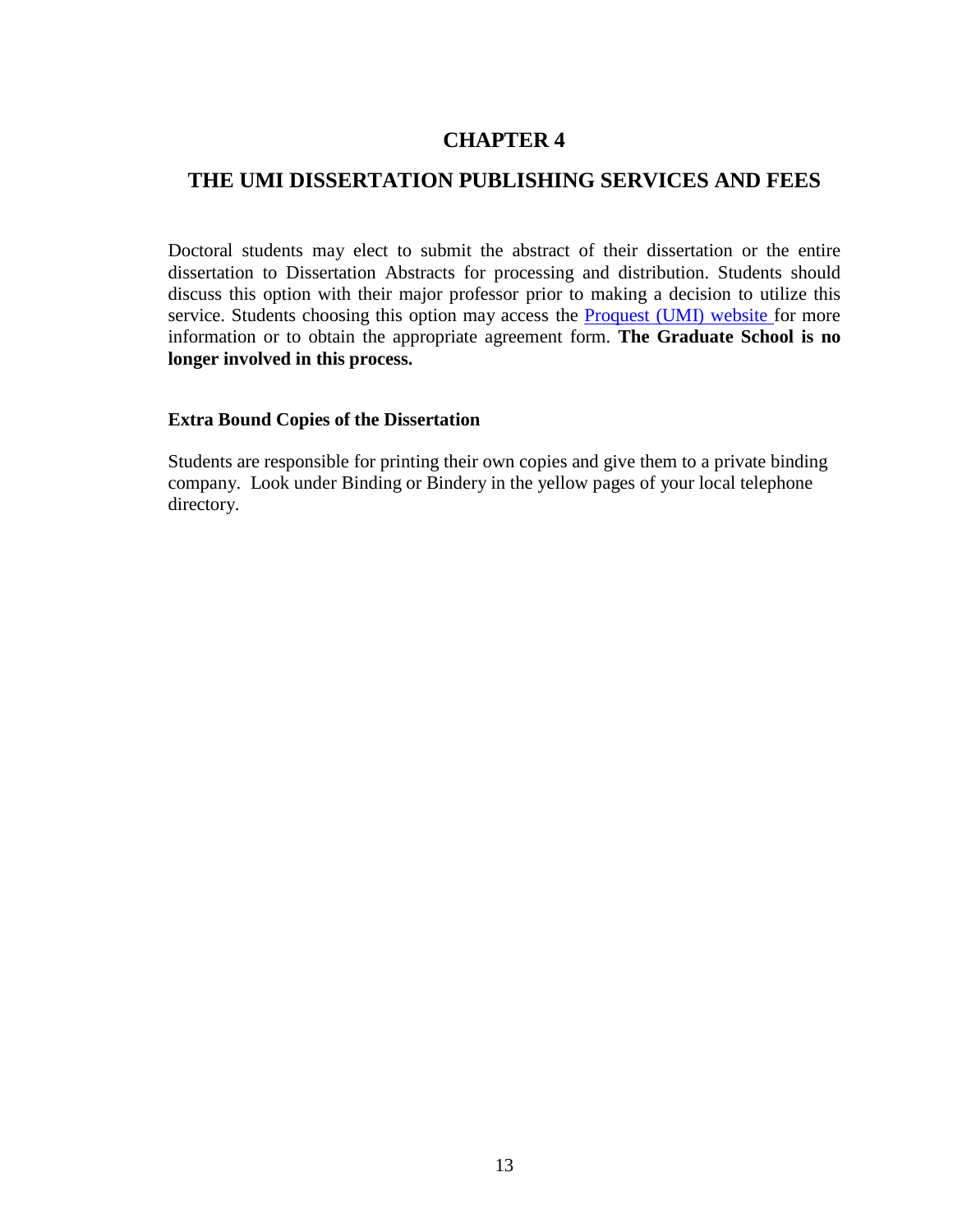## **COPYRIGHTING THESES/DISSERTATIONS**

<span id="page-18-0"></span>The Library also manages Georgia Tech's institutional repository SMARTech , an archive for GT-produced scholarly materials and research. Authors depositing their materials in SMARTech retain copyright to their research materials, and grant Georgia Tech a non-exclusive license to distribute and preserve the materials for educational purposes. Therefore, you must include the **SMARTech Repository Agreement** form along with your final documents available here: [http://www.grad.gatech.edu/theses](http://www.grad.gatech.edu/theses-dissertations-forms)[dissertations-forms](http://www.grad.gatech.edu/theses-dissertations-forms)

Students and their advisors should give careful consideration to the desirability of registering the copyright. It is not necessary to register your work with the U.S. Copyright Office in order to claim copyright protection. It is required, however, to mark your work with a copyright notice. General information regarding copyrights can be obtained from the U. S. Library of Congress Office at <http://www.copyright.gov/> or <https://www.library.gatech.edu/services/reserves/copyright.php>

**It is required that students add a copyright to the cover of the thesis.** Copyright information should be placed at the bottom of the title page using the following format:

<span id="page-18-1"></span>Copyright © John Roger Stephens 2014

#### **Use of Copyrighted Materials and Permissions**

If you have used figures or documents from other sources (i.e. scholarly journals), the onus is on the student to seek permission for the reuse of copyrighted materials. The student is required to obtain written permission from the author or publishers to quote extensively from copyrighted material. Such permission is usually granted on condition that acknowledgment is made. If payment is required, this is the author's responsibility. Permission for the use of all such materials must be obtained before the thesis/dissertation is submitted to the Graduate Thesis Office. You must have prior permission from the publisher to reprint large sections of published work even if you are the author. **If written permission is granted, please include these permission letters granted by the source in a separate appendix in your thesis/dissertation.**

#### **Changes after Submission of the Thesis: Errata and Redaction**

All change made to a thesis, after the thesis has been submitted to the Georgia Institute of Technology Library by the Graduate Thesis Office, must have prior approval from both the student's advisor and the Vice Provost of Graduate Education and Faculty Affairs. When the purpose is to correct significant errors in content, the student should create an errata sheet using the form and instructions and obtain approval from both thesis supervisor or program chair and the Vice Provost of Graduate Education and Faculty Affairs. If the purpose of change is to excise classified, proprietary, or confidential information, the student should fill out the application and have the request approved by the thesis supervisor or program chair and the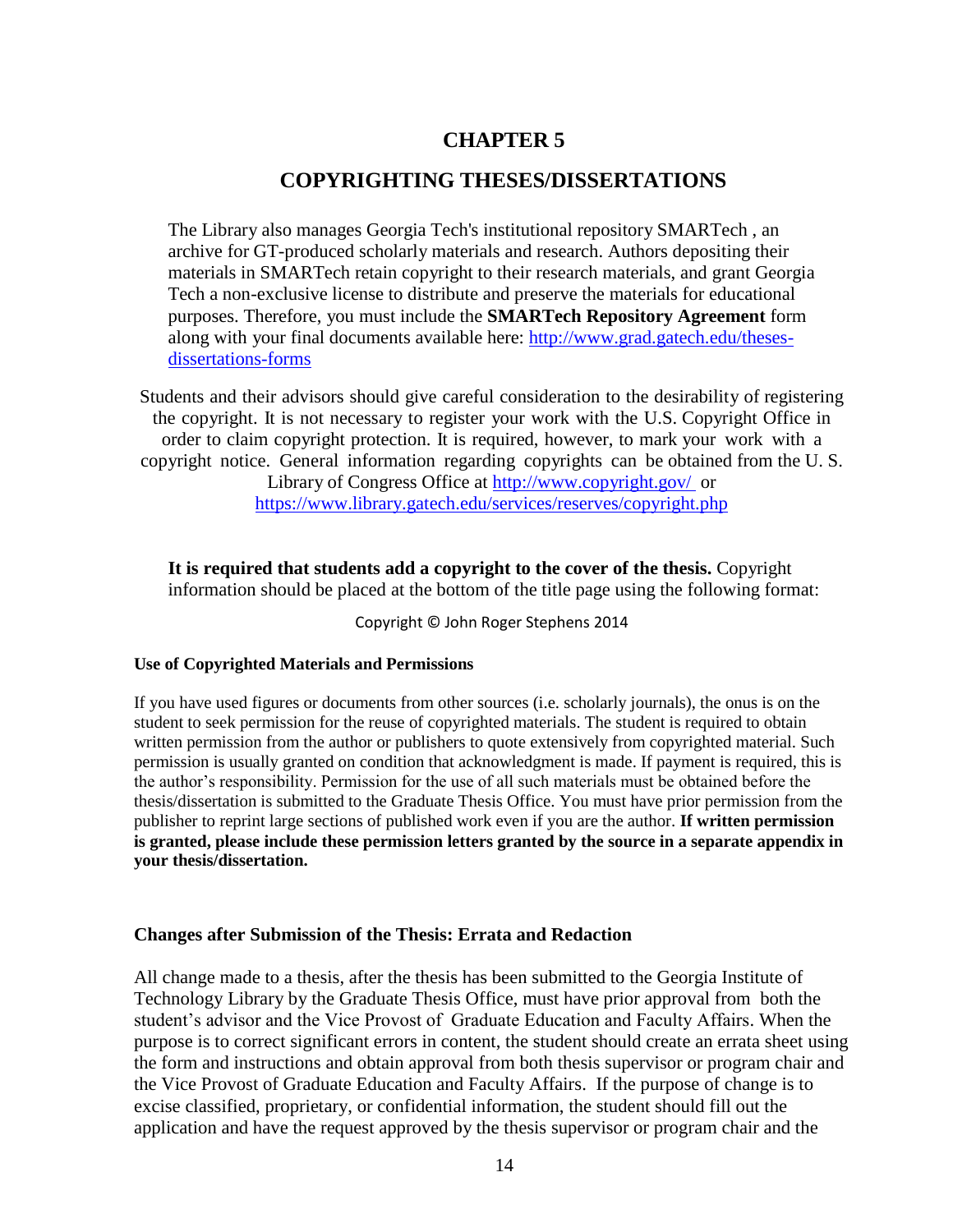Vice Provost of Graduate Education and Faculty Affairs. Students and supervisors should vet thesis content carefully before submission to avoid both scenarios whenever possible. *Both forms can be found at***:** <http://www.grad.gatech.edu/theses-dissertations-forms>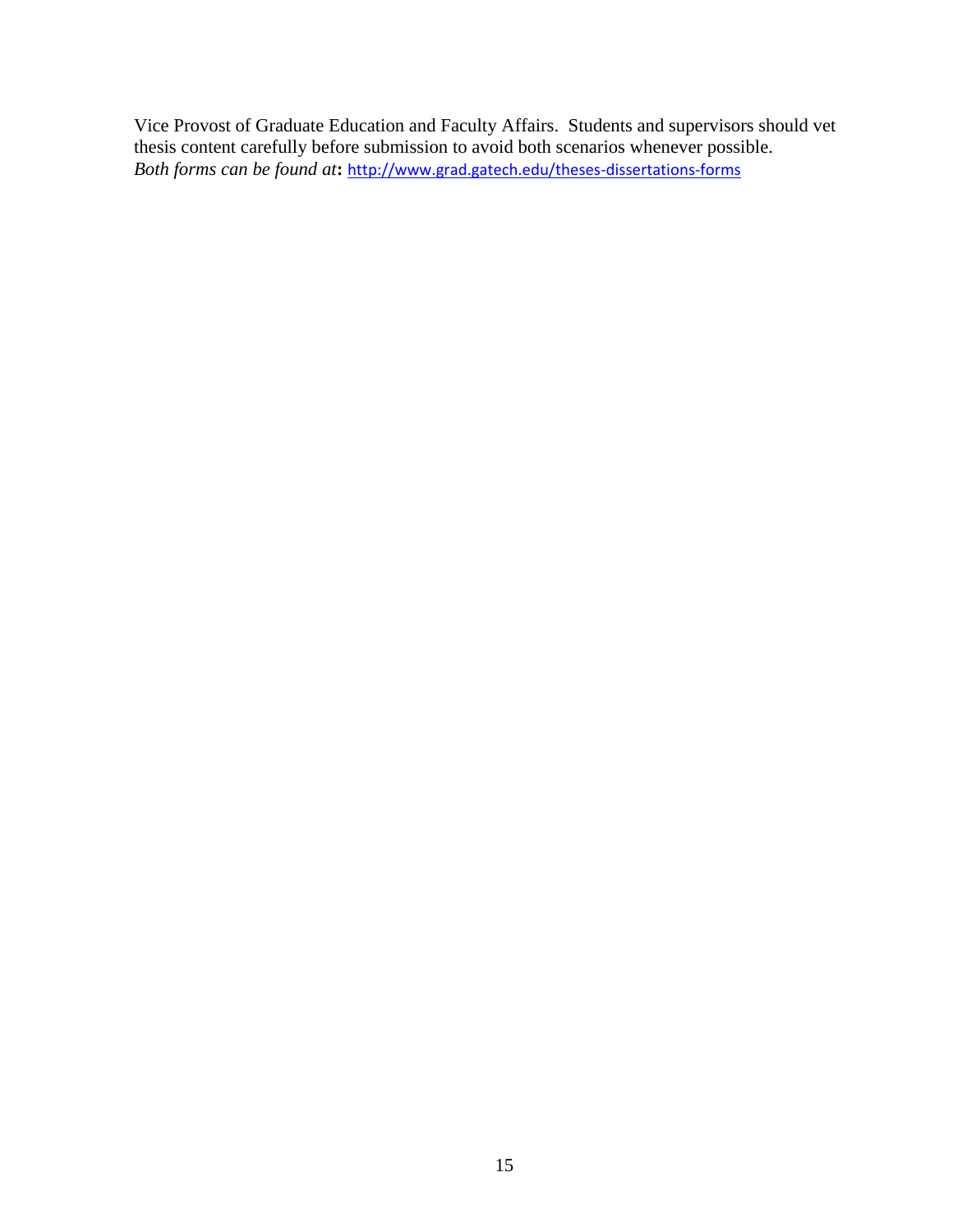## <span id="page-20-0"></span>**COMMON MISTAKES TO AVOID WHEN TURNING IN YOUR THESIS**

The Georgia Tech Graduate Thesis Office processes a large number of theses/dissertations each semester. Documents are reviewed mainly for visual consistency and correct format. Final acceptance of a thesis will be delayed when required documents are missing or incomplete. You can find a checklist of *Documents To Be Turned in At the Same Time as Thesis/Dissertation* in Appendix B of this manual or at <http://www.grad.gatech.edu/theses-dissertations-forms>

Below are some of the most common mistakes in submitting a thesis/dissertation:

#### <span id="page-20-1"></span>**Missed Deadline**

Because of the large number of theses to be processed within a short time, all deadlines are firm.

#### <span id="page-20-2"></span>**Missing Signatures on Certificate of Thesis Approval Form**

Before you submit the final draft of your thesis or dissertation, you must submit the original Certificate of Thesis Approval form with signatures to the Graduate Thesis Office. Please check very carefully and ensure that all appropriate signatures have been secured. This includes not only the signatures from your committee members but also the signature of the School Chair or Graduate Coordinator. If this signature is missing, your work will not be accepted.

#### <span id="page-20-3"></span>**Abstract Problems (Ph.D. Students Only)**

An abstract is required by for all doctoral dissertations, whether paper or electronic. The abstract is not a part of the dissertation itself and is formatted differently from the thesis. It must conform to the content and layout described in Part II, Chapter 12. (The Abstract can be printed on any type of 8 1/2 x 11" white paper.)

Please also see Chapter 13 "Common Formatting Mistakes to Avoid", in Part II.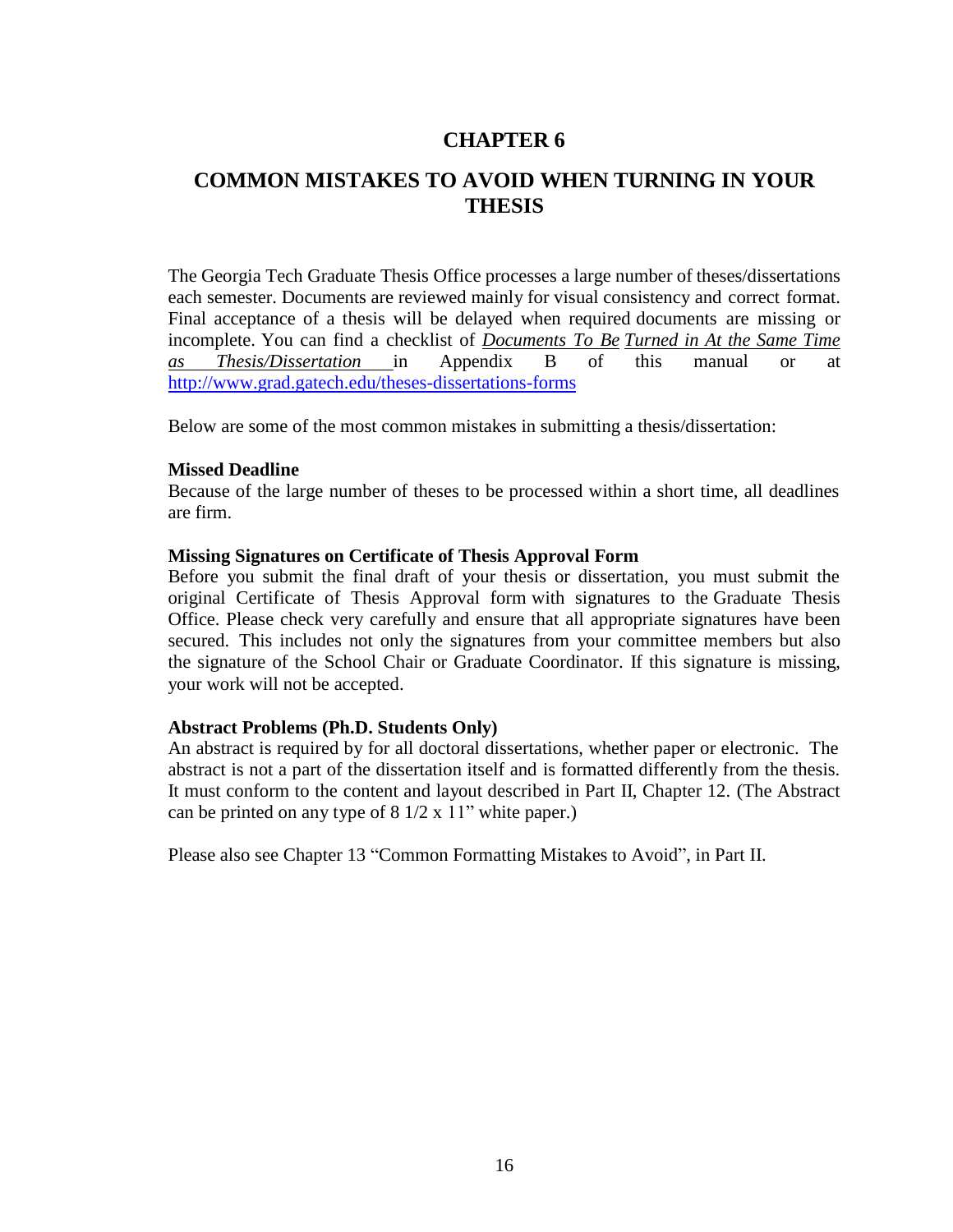## **FREQUENTLY ASKED QUESTIONS**

### <span id="page-21-1"></span><span id="page-21-0"></span>**Petitions, Reactivations, Graduation Clearance & Diploma**

#### *Q: How do I petition to graduate?*

Complete and submit the Online Application for Graduation (OAG) <http://www.registrar.gatech.edu/students/deginfo/oag.php> **Master's degree candidates MUST** also complete a **Program of Study**. OAG and Program of Study information are available from the Registrar's Office website: <http://www.registrar.gatech.edu/students/index.php> .

Please read the instructions on the Online Application for Graduation and follow them carefully.

*Q: When should I submit my Online Application for Graduation?* Deadlines are posted on the Registrar's Office website at <http://www.registrar.gatech.edu/>

### *Q: What if I do not graduate the first time I petition?*

You must **reactivate** your degree petition by submitting another Online Application for Graduation form. Reactivated degree petitions **must** be submitted by the end of Late Registration for the term during which you wish to graduate.

It is not necessary for master degree candidates to attach a new Program of Study to the reactivated Petition for Degree unless something on the Program has changed other than the expected graduation date.

## *Q: I turned in my thesis/dissertation last week, but the web still says, "lacks thesis." Is something wrong?*

Depending on the time of the semester, you may continue to see "lacks thesis" on OSCAR for up to several weeks after your thesis or dissertation is accepted by the Graduate Thesis Office as both the Graduate Thesis Office and the Registrar must do some processing of your records. Acceptance by the Graduate Thesis Office, documented either by approval notification of your ETD or a copy of your signed Certificate of Thesis Approval, is your assurance that everything is all right.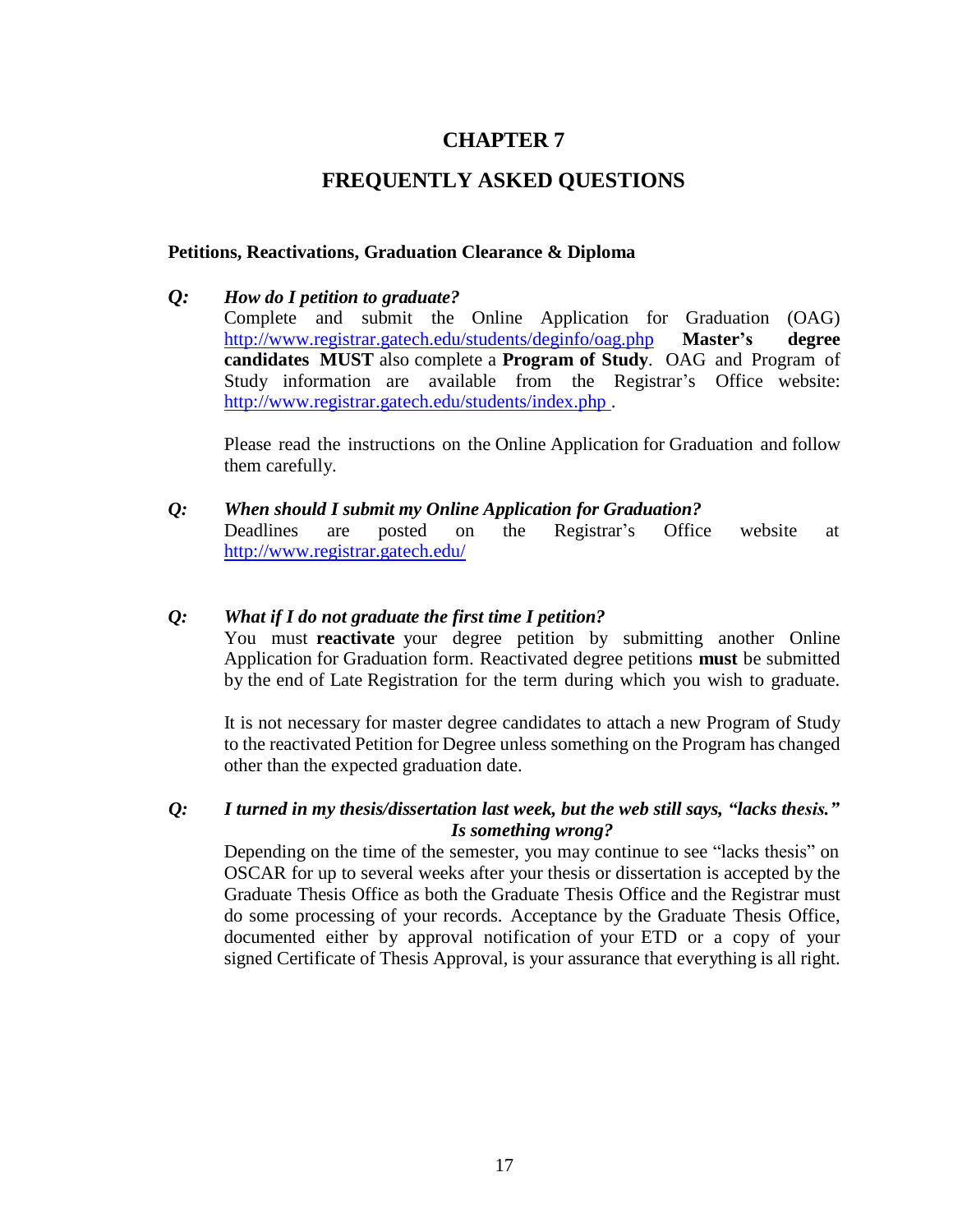Similarly, it may take from a few days to several weeks after your Admission to Candidacy is approved before you can see on the web that the "lacks admission to candidacy" deficiency has been removed.

## *Q: If I do not attend graduation, how do I receive my diploma?*

All diplomas will be mailed approximately one month after graduation regardless whether or not a student attends graduation. Make sure that your mailing address is updated in the Registrar's Office or via OSCAR.

## <span id="page-22-0"></span>**Purchasing Specialized Paper**

## *Q: Where can I purchase the special paper to print my thesis/dissertation?*

Because all theses and dissertations are submitted electronically, this is no longer an issue. However, if you wish to print copies for yourself or your advisor you can purchase 20% cotton paper in the business papers section of most office and stationary supply stores.

## <span id="page-22-1"></span>**Doctoral Hoods**

## *Q: Do I have to pay for my doctoral hood?*

If you are attending commencement, the doctoral hood will be presented to you as a gift from the Institute when you are hooded at Commencement. If you are unable to attend Commencement, you can purchase a hood directly from the Georgia Tech Barnes & Noble,  $48 - 5^{th}$  Street, Atlanta, GA 30303. Contact Barnes & Noble at (404) 894-2514.

## <span id="page-22-2"></span>**Commencement**

## *Q: When and how will I know I have completed all the requirements for my degree and that I am cleared to graduate?*

It is your responsibility to check your e-mail and the Student Access System web site at **[http://oscar.gatech.edu](http://oscar.gatech.edu/)** and to report any discrepancies to the Degree Certification (Registrar's Office) by *12:00 Noon on the Tuesday* prior graduation.

## <span id="page-22-3"></span>**Binding**

## *Q: When I submit my thesis, will my advisor or department get a paper copy?*

No. All theses and dissertations are now submitted electronically. If your advisor or department would like a paper copy, *it will be your responsibility to make paper copies for your advisor and department*.

### *Q: Where can I get personal copies of my thesis/ dissertation bound?* At any commercial bindery (see yellow pages of local telephone directory).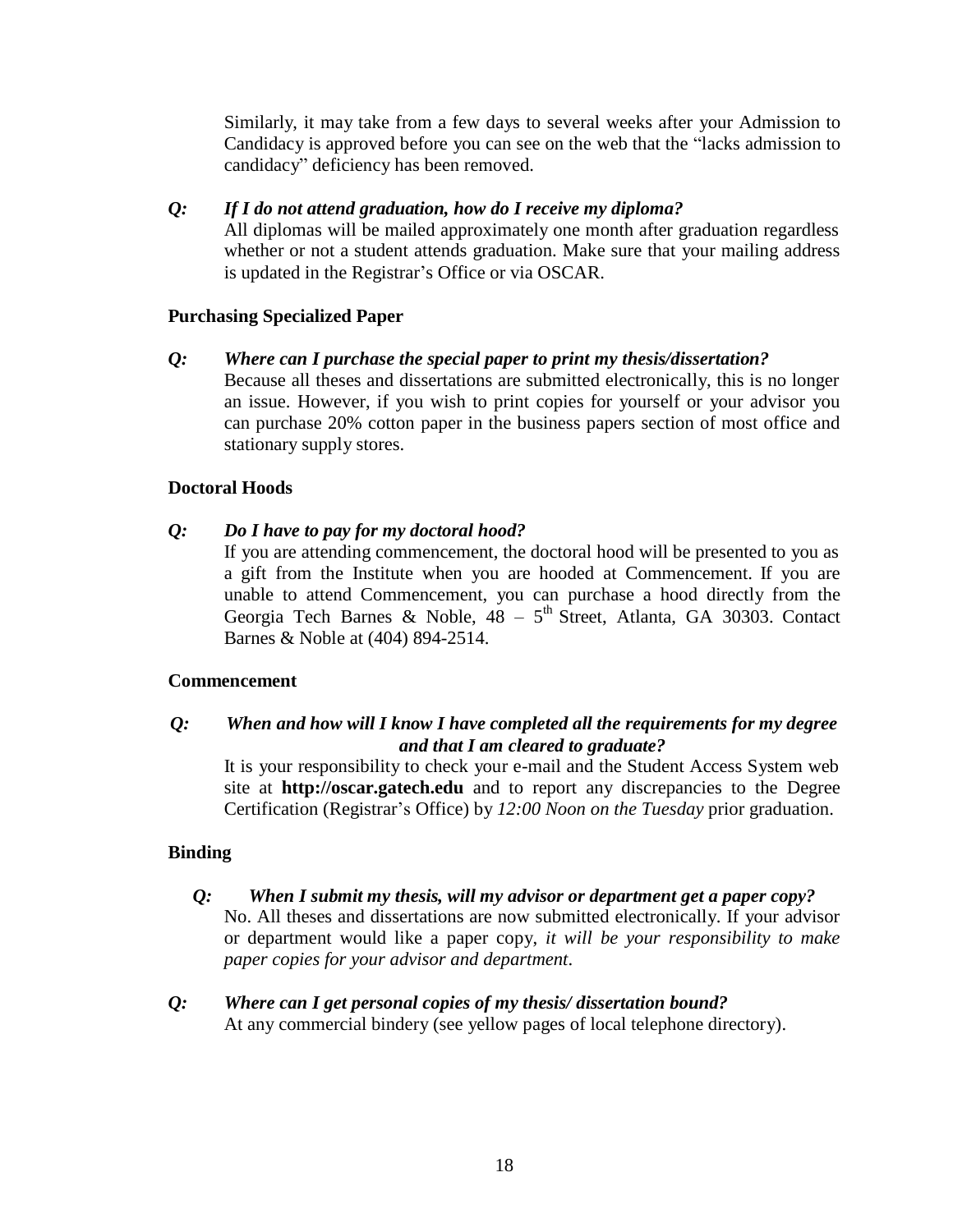# <span id="page-23-0"></span>**PART II: DOCUMENT AND FORMAT GUIDELINES**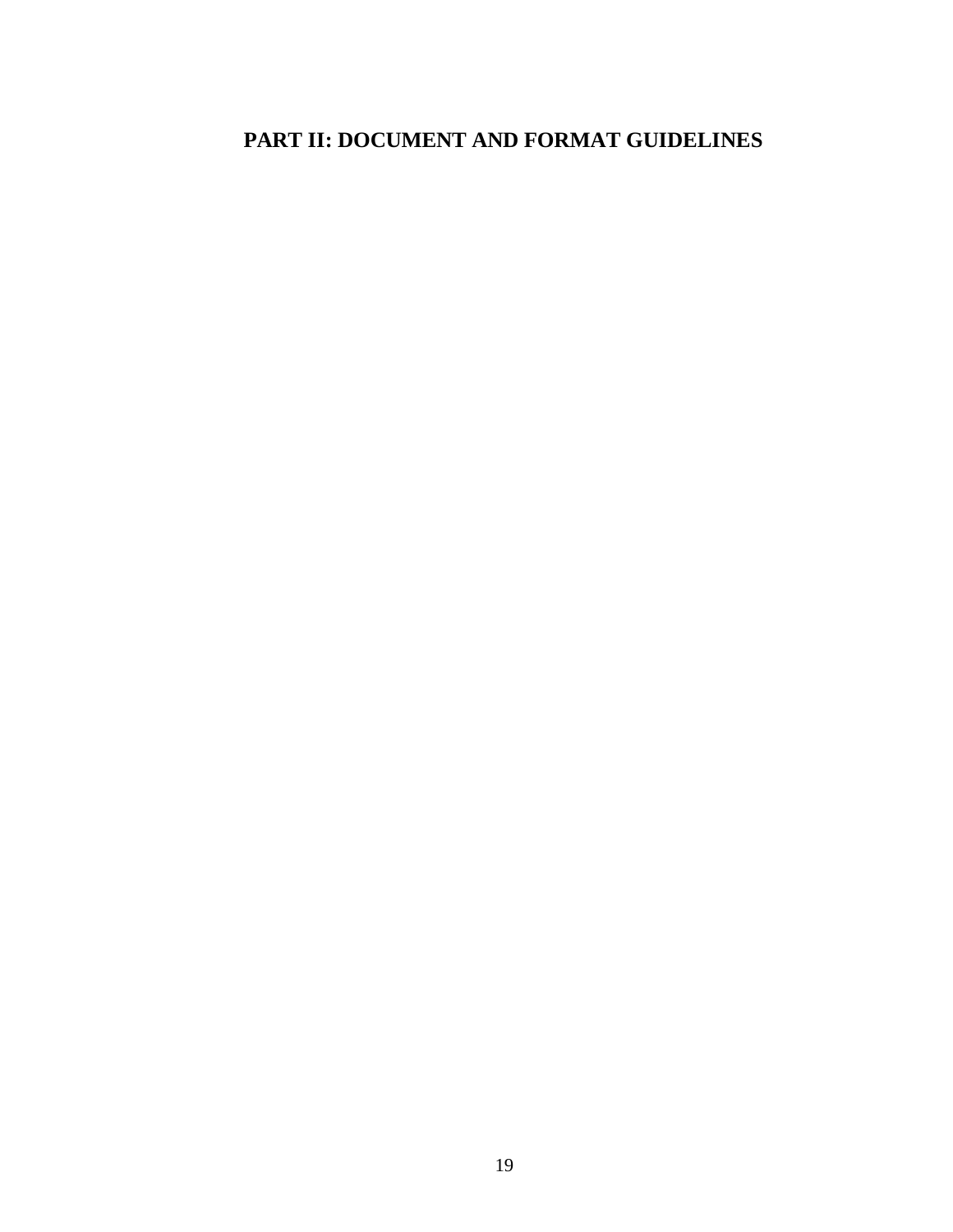## **DOCUMENT APPEARANCE**

<span id="page-24-0"></span>It is now a requirement for all theses and dissertation students to **submit their work electronically.** Because of this, *the only time that paper copies of theses and dissertations will be accepted is for an initial format check.*

For thesis format checking, standard printer paper or emailing a PDF of the document is acceptable.

The overall appearance of the thesis should be professional and consistent. Text should not wrap around tables or figures. Tables and figures in the body of the thesis should be large enough to read clearly. Text should be all black with the exception of Figures, Tables, and Appendices. There should be enough space between text and figures/tables to make it easy to tell where the text ends and restarts. Any figures, illustrations, diagrams, tables, etc. must be of high image quality.

#### <span id="page-24-1"></span>**Fonts**

It is preferred that only one font be used throughout the document. A proportional font such as Arial or Times New Roman will take less room than a fixed font such as Courier.

The Georgia Tech Graduate Thesis Office recommends that you choose from the following fonts (all except Courier are proportional):

| Arial                 | 11           |
|-----------------------|--------------|
| Courier               | 11 or 12     |
| <b>Century Gothic</b> | 11 or 12     |
| Geneva                | 11           |
| Helvetica             | $11$ or $12$ |
| Times/Times New Roman | 12           |

Common symbols, such as scientific fonts, may be used in the body of the thesis, but not in the title of the work. Thesis or dissertation titles containing formulas, symbols, superscripts, Greek letters, or other non-alphabetical symbols should use word substitutes for those symbols; **e.g. "Gamma Ferric Oxide Dispersion…", "…Alpha- and Beta-Globulin…", "…The Neodymium-Barium-Copper Oxide System.…".**

#### <span id="page-24-2"></span>**Margins**

- Right Margin Always 1"
- Bottom Margin Always 1"
- Left Margin Always 1.5" (because copies still may be printed and bound)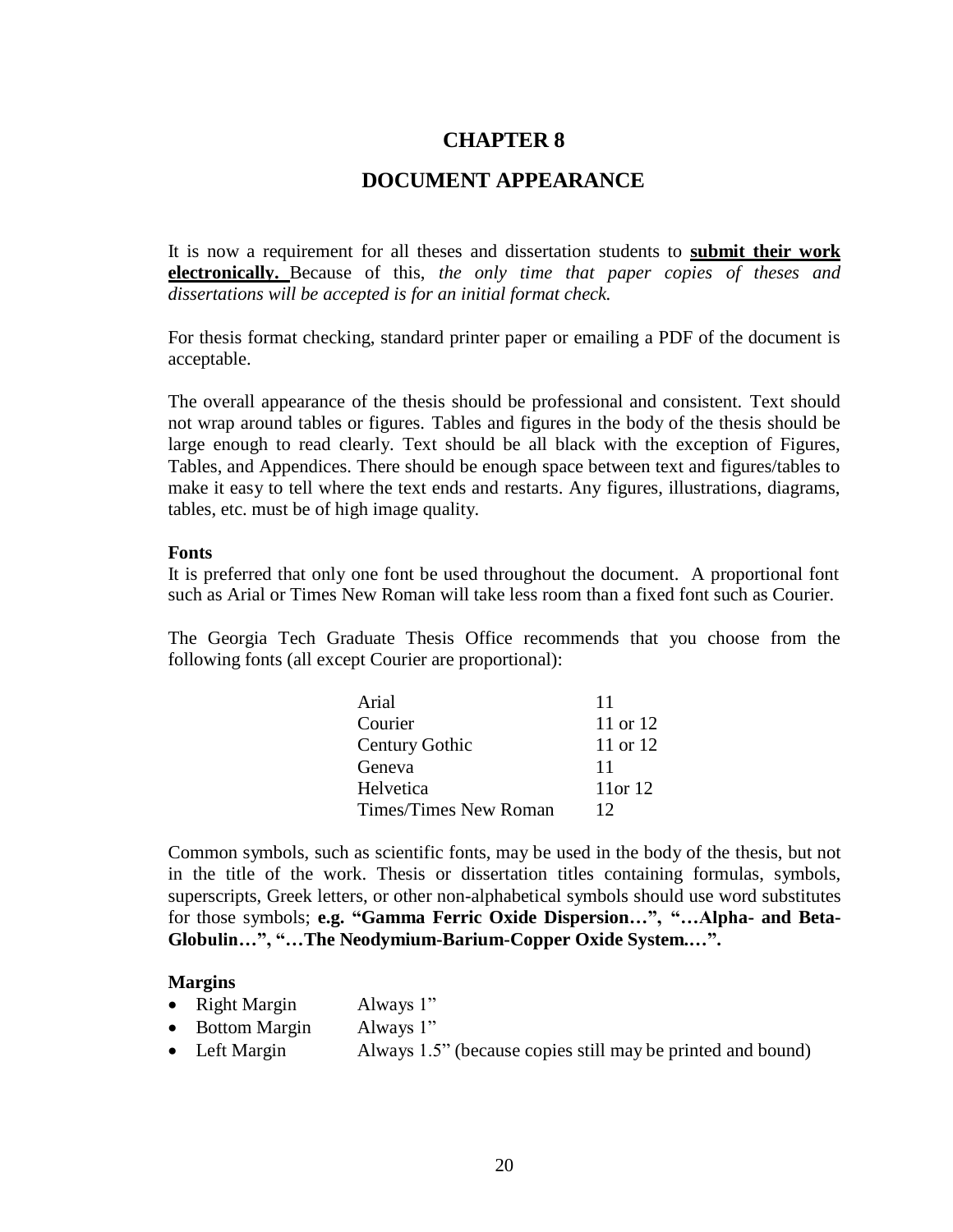Master's Only: If you are sure that your thesis will not be bound, then a 1" left margin is permissible.

• Major Headings (Title Page, Chapter, etc.) – see below:

| <b>Option 1</b> | 1-inch top margin for all pages including major headings |
|-----------------|----------------------------------------------------------|
|                 | (standard APA Format)                                    |

**Option 2** Major headings begin **2-inches** from the top of the page.

Whichever you choose, you **must** be consistent.

## <span id="page-25-0"></span>**Spacing**

The text of the thesis or dissertation should generally be double-spaced. Line spacing of 1.5 may be used for most fonts, however, so long as the distance between two lines measured from bottoms of vowels in each line, is at least 5/16". So, for example, Helvetica may be done in 1.5 line spacing whereas Arial 11 must be double-spaced. **When in doubt, double space.**

Footnotes, references (double-space between entries), quotations, and table and figure captions and legends are single-spaced. Leave at least two blank lines before and after tables and figures except at the very top or bottom of pages.

## <span id="page-25-1"></span>**Page Numbers**

- Page numbers should be centered at the bottom of the page within the 1-inch margin but no less than 1/2" from the bottom of the page.
- The pages before Chapter I are numbered consecutively using small Roman numerals. Although the title page and approval page count as pages i and ii, respectively, numbers should not appear on these pages.
- The first page to bear a Roman numeral is the Acknowledgments, which will be numbered page iii *unless* there is a Dedication or Epigraph preceding it. Numbering with Roman numerals continues through the Summary, which is the last page with a Roman numeral.
- Arabic numbers begin at the first page of Chapter I. The numbering begins at 1 and continues to the end of the document, including Appendices, References, and the Vita, when present.
- **All pages beginning with page 1 are counted, including blank pages and section divider pages. The sole exception is the title pages for multiple volumes.**

## <span id="page-25-2"></span>**Footnotes**

There is a wide diversity of practice in the footnoting among publications. The Georgia Tech Graduate Thesis Office has no overall requirement beyond consistency. All footnotes must be single-spaced and conform to margin and font requirements.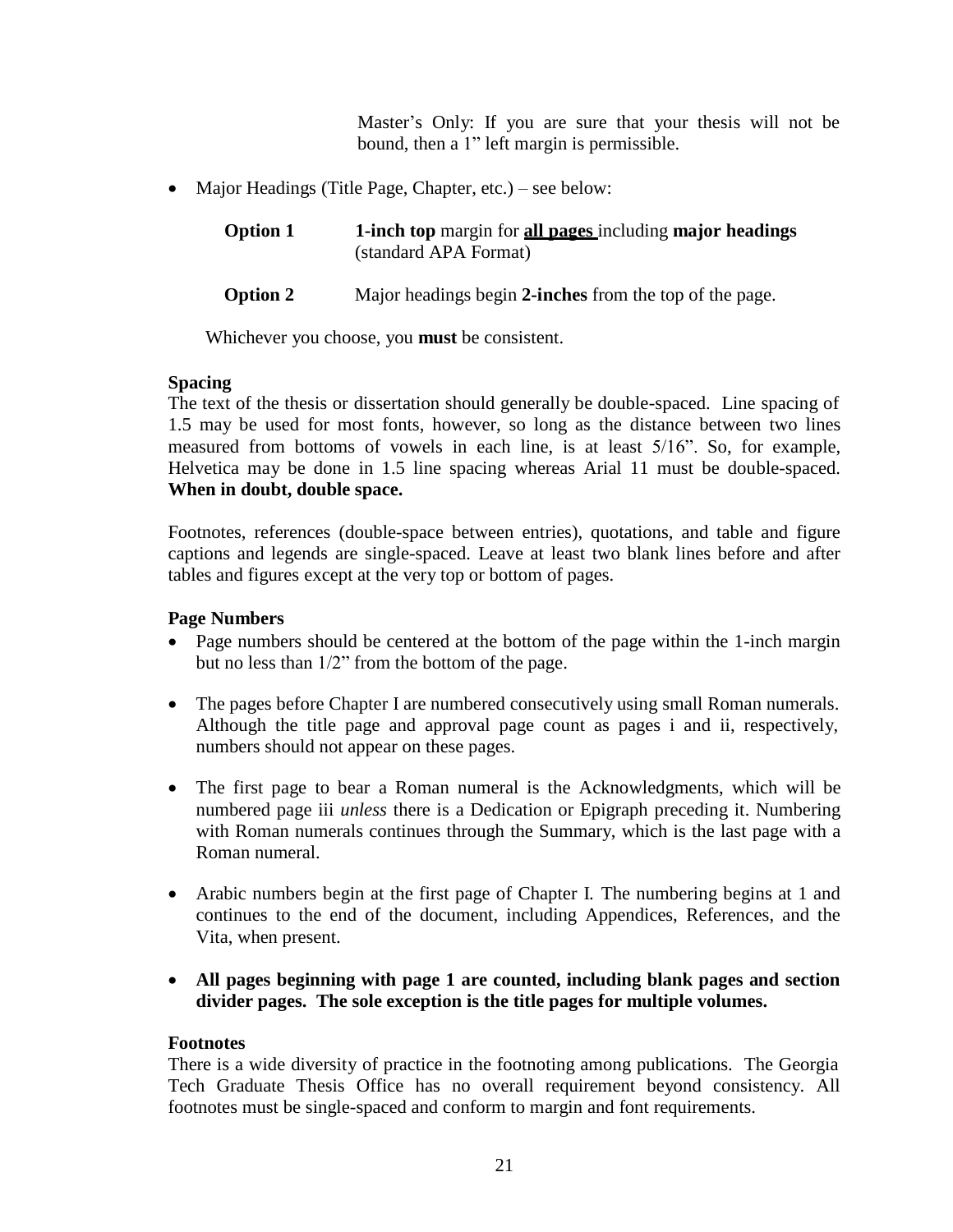## **ARRANGEMENT OF CONTENTS**

### <span id="page-26-1"></span><span id="page-26-0"></span>**Introduction**

Every thesis/dissertation is composed of three content divisions:

Preliminary Pages Text Pages End Pages and Reference List

Each content division has several sections, which are to be arranged in the order described below and conform to examples that are given at the end of the guidelines.

#### <span id="page-26-2"></span>**Volumes**

A thesis or dissertation must be divided into volumes when it will be thicker than 2 1/2 inches when printed and bound. Division into volumes is necessitated only by physical constraints of binding. It is suggested but optional for electronic Master's theses. More information is given in the section on "Multiple Volumes", Chapter 11.

Some theses are composed of two or more bodies of research that are only loosely connected or are a collection of journal-style chapters. In these cases, the thesis/dissertation may be divided into two or more parts.

## **Order of Pages**

## *Preliminary Pages*

- Title Page
- Approval Page
- Epigraph (Optional)
- Dedication (Optional)
- $\Diamond$  Preface (Optional)
- $\Diamond$  Acknowledgements
- $\Diamond$  Table of Contents
- $\Diamond$  List of Tables
- List of Figures
- List of Symbols or Abbreviations [Nomenclature]
- $\Diamond$  Summary

## *The Body of the Work: The Text Pages*

- $\Diamond$  Parts
- Chapters
- $\Diamond$  Sections and Subsections

## *End Pages*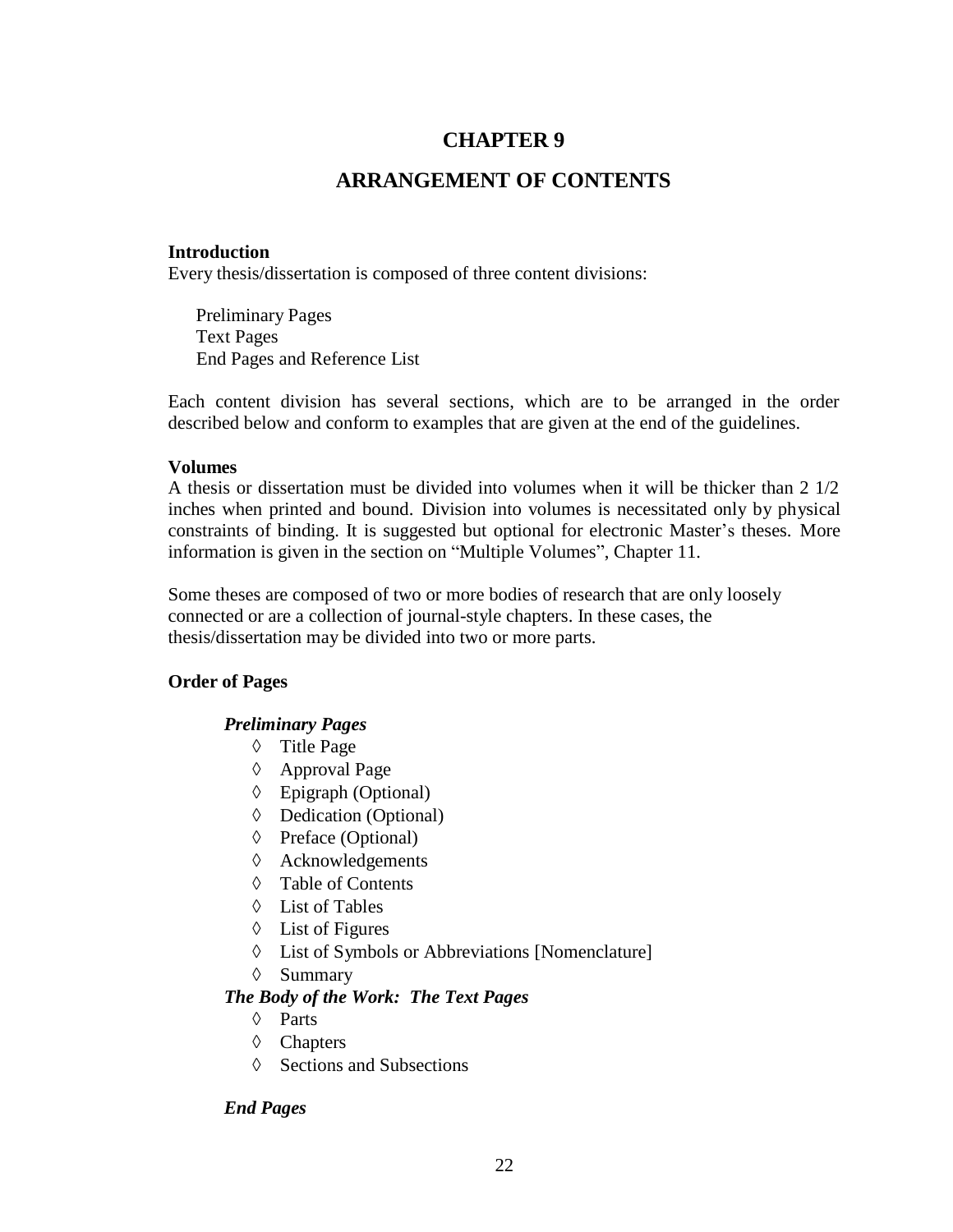- Appendix or Appendices (Optional)
- References
- $\Diamond$  Vita (Optional Ph.D. Only)

#### <span id="page-27-0"></span>**Preliminary Pages**

In the sections that follow, "at the top of the page" will mean just above the 2-inch margin if you use the traditional format or just below the 1-inch margin if you use the new format (cover page of each new Chapter ONLY). Whichever you use, you must be consistent**.**

#### Title Page

Thesis or dissertation titles containing formulas, symbols, superscripts, Greek letters, or other non-alphabetical symbols should use word substitutes for those symbols; **e.g. "Gamma Ferric Oxide Dispersion…", "…Alpha- and Beta-Globulin…", "…The Neodymium-Barium-Copper Oxide System.…"**

Center, single-space and type each of the following on a new line; leave enough space between each groups of sentences below so that text covers the page vertically. See Appendix A for examples.

Count, but do not print the page number. Type

#### the TITLE IN UPPERCASE AND BOLD LETTERS [ten single spaced blank lines] A Dissertation (or Thesis) Presented to The Academic Faculty [three single spaced blank lines] By [three single spaced blank lines] Student's Name [four single spaced blank lines] In Partial Fulfillment Of the Requirements for the Degree Doctor of Philosophy in [Major] or Master of Science in [Major] [six single spaced blank lines]Georgia Institute of Technology [one single spaced blank line] [Month, Year of graduation]

The **mandatory** copyright information is placed at the bottom of the title page using the following format

Copyright © student's name and year

For information on copyrighting, see Part I, Chapter 5 of this manual or visi[t](http://www.grad.gatech.edu/) [http://www.grad.gatech.edu](http://www.grad.gatech.edu/) and click on the "Copyrighting Information" link.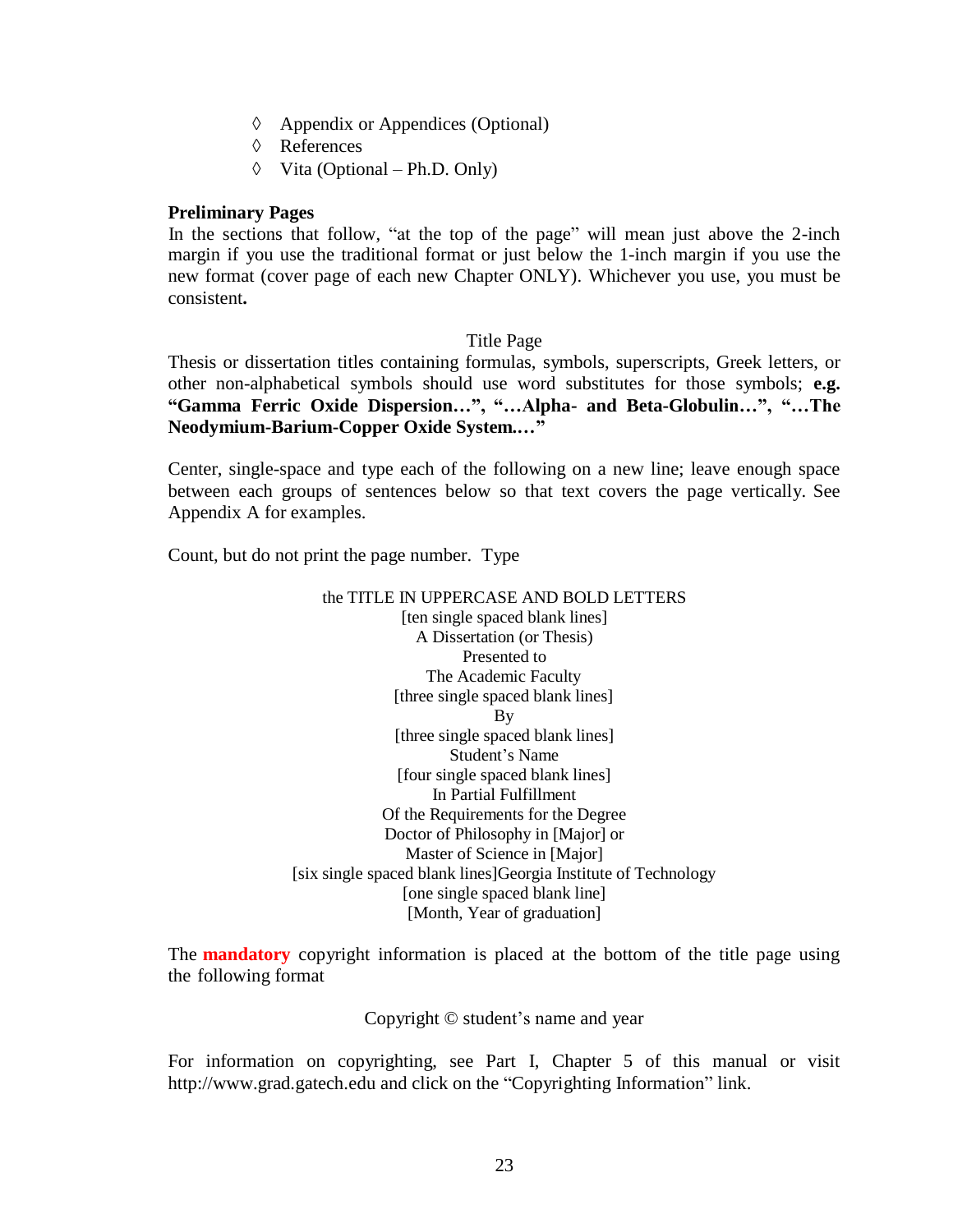#### Approval Page

Because all theses/dissertations are submitted electronically, you no longer have to obtain signatures on the Thesis Approval Page. As stated previously in this thesis manual, the Thesis Approval Page will still be the second page in the thesis, but it will not have signatures. You must list the committee members who approved your thesis or dissertation and their respective affiliations (departments, universities, organizations, etc.). If you have fewer than 4 committee members, use the 1 column style. If you have 4 or more committee members, use the 2 columns style. (see Appendix A for samples) Be certain you type in the "Date Approved". That should be the last date the last committee member approved the final version of your thesis.

*NOTE*: Only the thesis Reading Committee members (those who signed the Master's Thesis Topic Approval form or Admission to Candidacy form) **must** sign the Certificate of Thesis Approval form. Any additional members on the Oral Defense committee may also sign the Certificate if you wish.

In addition, please adhere to the following guidelines**:**

- Count page, but do not print the page number.
- Type the title centered at the top of the page (should be at same line placement as title on the cover page.
- Space down several times (ten single lines or 5 double spaced lines).
- Type on the first line of each entry, the full name of the committee member approved your thesis, school affiliation (e.g. School of Chemistry), on the third like the institution or organization in italics (e.g. *Georgia Institute of Technology*). If there are more than four members, use two columns.
- Leave one or two blank lines. Type "Date Approved" and the date the thesis was approved. If using the two column format, the date approved should be under the right-hand column.

## Epigraph (optional)

An epigraph is a brief quotation placed at the beginning of a written work that suggests its theme. It is not necessary to identify the Epigraph by labeling it Epigraph.

- Count but do not number page.
- If used, text should be brief and centered on page.
- Do not use quote marks or italics in the quote
- Give only the name of the author and the reference title; the full reference should go in the main References section or Bibliography.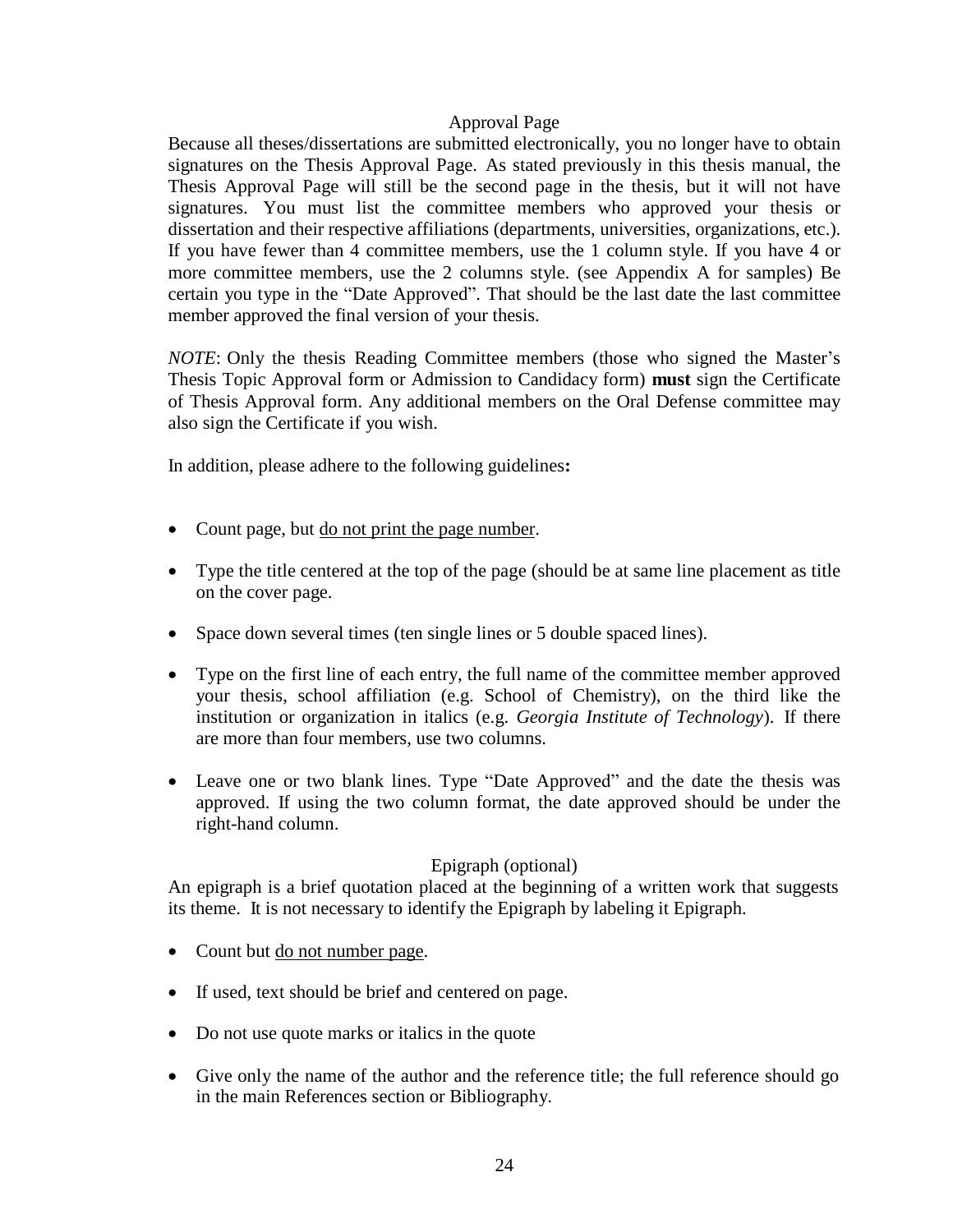• The Epigraph does not appear in the Table of Contents.

Dedication (optional)

- Count but do not number page
- If used, text should be brief and centered on page.
- The Dedication does not appear in the Table of Contents.

Acknowledgments (type "ACKNOWLEDGEMENTS" centered at the top of the page)

- Count and number page(s).
- NOTE: All major headings should start at the same position at the top of each page. (e.g., Title, ACKNOWLEDGEMENTS, TABLE OF CONTENTS, LIST OF TABLES, LIST OF FIGURES, … REFERENCES etc.)
- Leave three blank lines. Begin typing the text. The text must be double-spaced.
- Most theses and dissertations include a brief statement of appreciation for, or recognition of, any special assistance.
- Printed page numbering begins at this page with lower case roman numerals.
- The Acknowledgements is the first section to appear in the Table of Contents.

Table of Contents (type "TABLE OF CONTENTS" centered at the top of the page)

- Count and number page(s).
- Leave three blank lines. Type listings and page numbers.
- Page numbers should line up flush right. For example, the "9" in page "79" line up with the "9" in page "129".
- The titles of the chapters or sections, and at least the primary and secondary subdivisions should be listed. They must be worded exactly as they appear in the body of the thesis/dissertation.
- Leave one blank line between all main title entries (e.g. Dedication, Acknowledgement, List of Tables, Chapter Headings). For subsections, it is allowable to use either zero or one blank line between entries so long as the work is easily readable (as determined by the Graduate Thesis Office).
- Any wrap-around text should be single-spaced.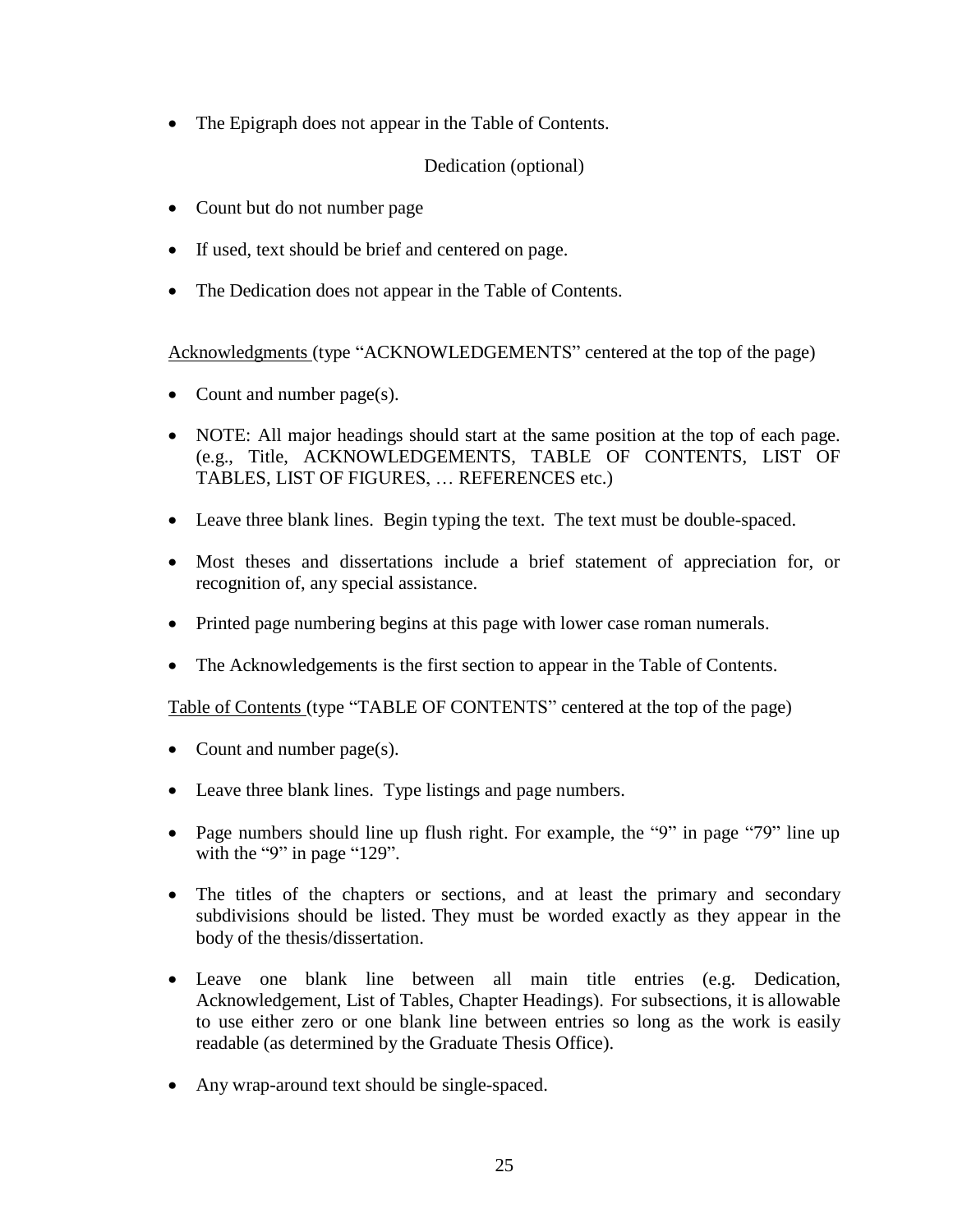All materials that follow the Table of Contents must be listed in the Table of Contents, including lists of tables and figures, appendices, and references Do not list the Table of Contents and its corresponding page number on the Table of Contents.

List of Tables (type "LIST OF TABLES" centered at the top of the page)

- Count and number page(s).
- Leave three blank lines and type the listings.
- Page numbers should line up flush right. For example, the "9" in page "79" should line up with the "9" in page "129".
- The List of Tables uses the captions as they appear above the tables in the text.

List of Figures (type "LIST OF FIGURES" centered at the top of the page)

- Count and number page(s).
- Leave three blank lines and type the listings.
- Page numbers should line up flush right. For example, the "9" in page "79" line up with the "9" in page "129".
- The List of Figures uses the captions as they appear below the figures in the text. If captions are very long., they may be truncated in the List of Figures.
- Figures with multimedia files should include the file information in the List of Figures.

List of Symbols or Abbreviations (type "LIST OF SYMBOLS, LIST OF ABBREVIATIONS", or "NOMENCLATURE" centered at the top of the page)

- Count and number page(s).
- Other names of lists acceptable to the department or college may be allowed.

Summary (type "SUMMARY" centered at the top of the page)

- Count and number page(s), Roman Numerals end with this section.
- Give a concise overview of the whole thesis/dissertation.
- is double-spaced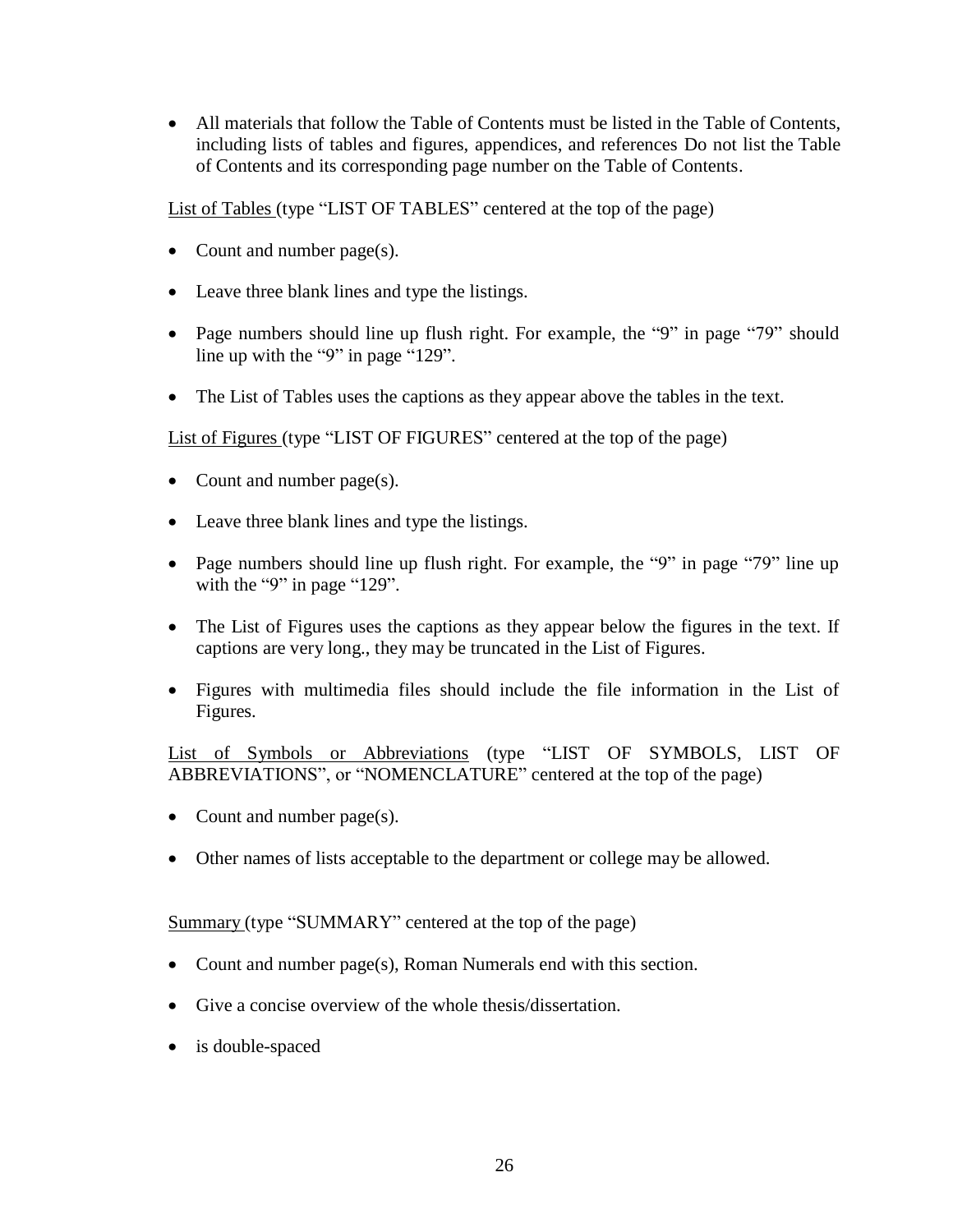• The Summary may contain the same content as the doctoral Abstract but the latter is formatted differently. The Abstract is an external document with information required by the graduate school. The Summary is part of your thesis/dissertation. It should NOT be titled "Executive Summary".

## <span id="page-31-0"></span>**The Body of the Work: The Text Pages**

The body is the substance of the thesis/dissertation. All pages within the body count and are numbered consecutively with Arabic numerals.

#### Parts

When a thesis is divided into parts, the thesis will begin with an introductory chapter that will set up the questions to be explored in the various chapters or parts of the work, as well as any interconnections that may exist.

Each part should be preceded by a part title page. Part-title pages display only the word "part" followed by the part number, and any part title. Since the introduction is to the entire paper, whether it is titled "CHAPTER 1" or not, it precedes the "Part 1" divider. Therefore, the first part-title page will follow the introduction and the first chapter after the first part-title page will be "CHAPTER 2". Part-title pages count and bear printed page numbers.

#### **Chapters**

All theses should be divided into chapters. Each chapter will start on a new page**.**  Chapters do not have title pages. After typing the chapter heading, leave three blank single spaced lines (or equivalent) before starting the text.

## Sections and Subsections

Chapters are customarily divided into subsections with subheadings that have slightlydiffering font styles and are designated first, second, and third-level. The first-level subdivision should have greater attention value than the lower levels. Centered headings have more attention value than headings beginning at the left margin, and italic, underlining, or bold-face type has more attention value than plain text. Attention value is also enhanced by leaving some blank space above and below.

The following is an example of a hierarchy of subheadings:

## **1.1 Freedom and Constraint in Early Modernist Residential Plans**

## **1.1.1 Early Modernist Design Freedoms**

## 1.1.1.1 Early Modernists Design Constraints

*1.1.1.1.1 How Early Modernists Overcame Design Constraints*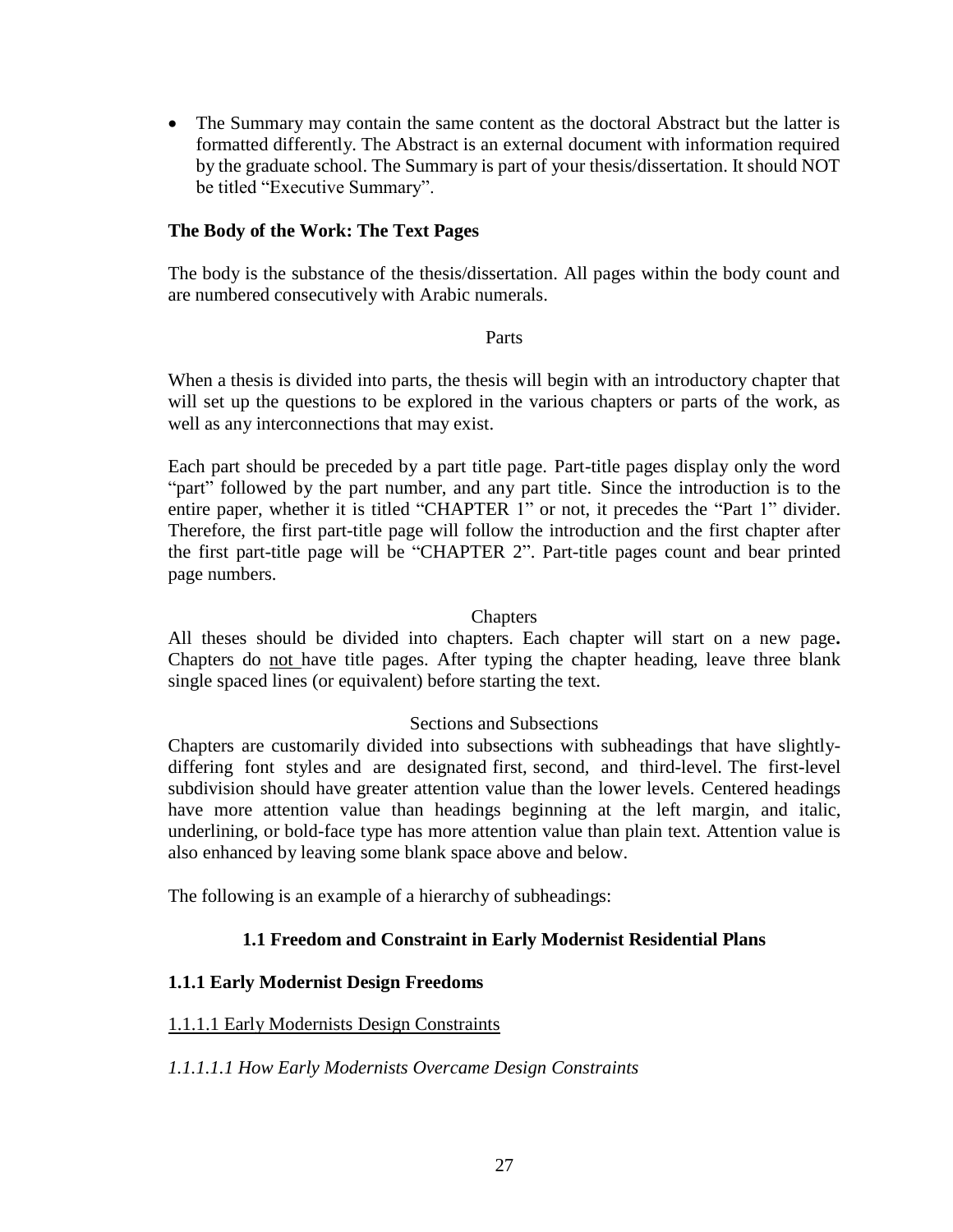The reader may have noticed that the formatting in this manual skips the first-level (1.1) subheading given above. Because the manual utilizes only two levels of subheadings, it works fine in this case.

## The Introduction

The introduction contains the author's open remarks about the thesis subject. This section may be entitled "INTRODUCTION" or "CHAPTER 1", according to the format being followed and/or the length of the section. Whether or not it is called Chapter 1, it is equivalent to the first chapter.

- Begin numbering with Arabic numerals, starting with page 1.
- Type "INTRODUCTION" or "CHAPTER 1"
- Leave three blank single spaced lines (or equivalent) and begin typing text.

## <span id="page-32-0"></span>**End Pages**

## Appendix or Appendices

Not all students will need to include this division. Appendices are usually added to contain data and quotations too lengthy for inclusion in the text. They should not be listed as chapters in the thesis.

- Continue numbering all pages consecutively.
- The appendices may be divided into APPENDIX A, APPENDIX B, etc. depending on the type and amount of material used.
- Each appendix may have its own cover sheet.
	- For each cover sheet type APPENDIX A, APPENDIX B, etc., centered at the top of the page.
	- Leave one blank line and type the title of the material.
- Appendices must meet paper and margin guidelines.
- Each appendix and its title should be listed separately in the Table of Contents.
- Tables and figures in the appendices must be numbered, captioned, and listed in the List of Tables or List of Figures.
- All materials used in the appendices must be distinct, legible, of professional quality, and conform to margin guidelines.
- Include letters of permission for use of copyrighted materials in a separate appendix.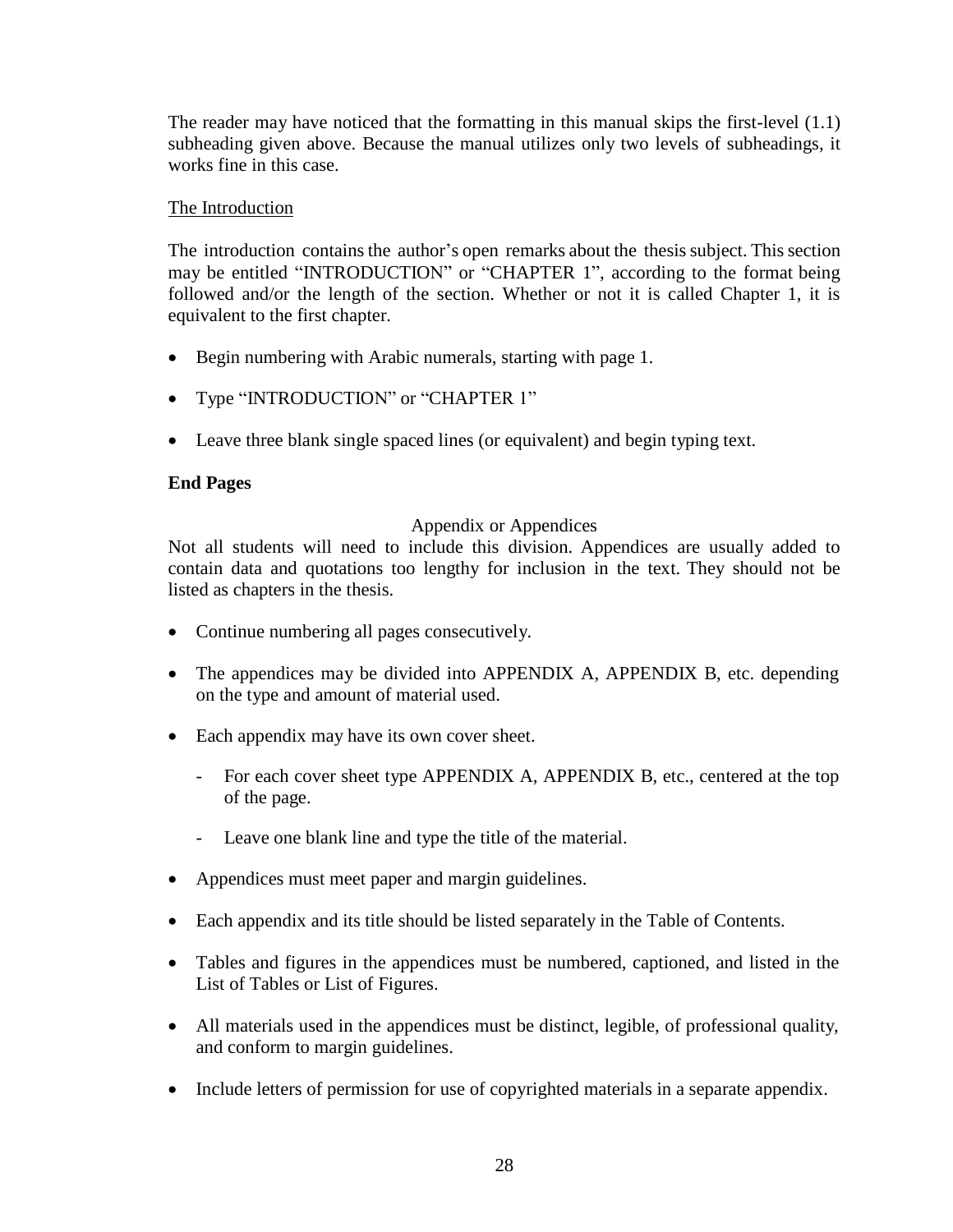#### References

Any thesis/dissertation that makes use of other works, either in direct quotation or by reference, must contain a reference listing of these sources.

- Type the heading REFERENCES centered at the top of the page.
- You may use LITERATURE CITED or BIBLIOGRAPHY instead of REFERENCES if that is the convention in your discipline. Whichever you use, use the same terminology in the Table of Contents.
- Leave three blank lines. Type the list of sources single-spaced within, and doublespaced between entries.
- If you are using the "journal-style" format, references come at the end of each chapter. List the references as a subsection for each chapter (i.e. "3.5 References").
- All hyperlinks (that will appear in blue automatically with Microsoft Word) must be changed to appear black with no underline. When web sites are used as references, the URL, author if known, title if there is one, and the date the URL was accessed by the thesis author should be listed in the References.

## Vita (Ph.D. Only)

Doctoral students may provide a brief (preferably one page) vita including the place of birth, written in the third person. **This vita is similar to the author biography found on book jackets.**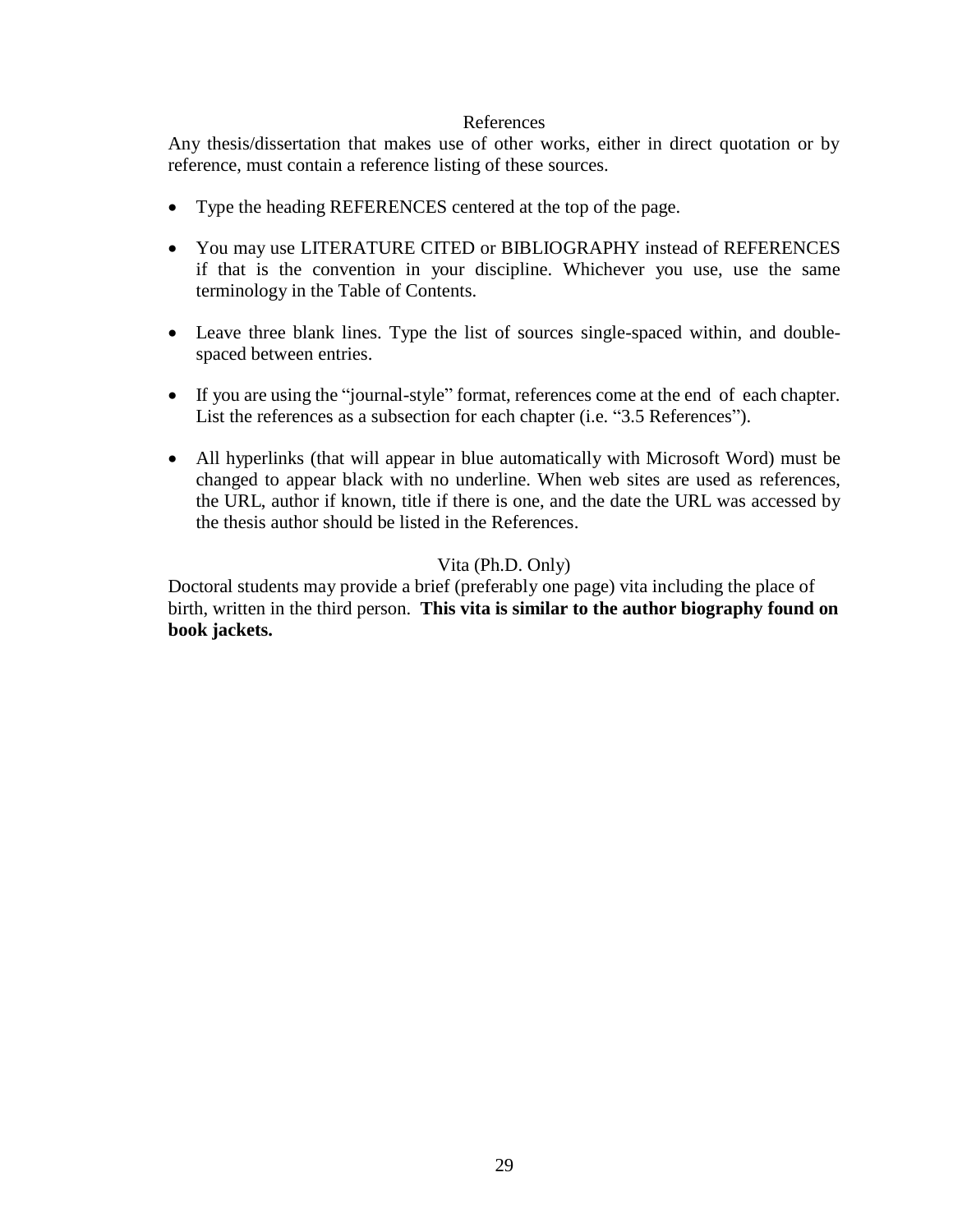## **TABLES AND FIGURES**

## <span id="page-34-1"></span><span id="page-34-0"></span>**Definitions**

- The word **"Table"** designates tabulated numerical data used in the body and appendices of the thesis/dissertation.
- The word **"Figure"** designates all other nonverbal material used in the body and appendices such as photographs, drawings, diagrams, etc.

## <span id="page-34-2"></span>**Captions**

- Every table and figure must bear a caption and number. Numbering should be Arabic numerals not roman numerals.
- Captions are the descriptive titles of tables and figures and are generally one line. If a caption needs to be more than one line, it should be single spaced.
- Captions as they appear on the tables and figures must be the same as their listing in the List of Tables or Figures. Long captions may be abbreviated in the list if the identification is not impaired.
- The number of a table and its caption are placed above the top line of the table ("table" at top").
- The number of a figure and its caption is placed below the last line or bottom edge of the figure ("figure at foot").

## <span id="page-34-3"></span>**Placement**

- Tables and figures are inserted as near as possible to the text they illustrate.
- Tables and figures that are one-half page or less in length may appear on the same page with text. If larger than half-page, they may be centered on their own page.
- Two or more smaller tables or figures may be placed on a single page. Sufficient space should be left between them to make them visually distinct, generally a minimum of three blank lines.
- Figures and tables should not be place side-by-side.
- Three blank lines should be left before and after each figure or table except if at the very top or bottom of a page, in which case the margin can substitute for the three blank lines.
- **Landscape ("on end") tables and figures:** Tables and figures may be in landscape ("on end") orientation. The same margins and page number position must be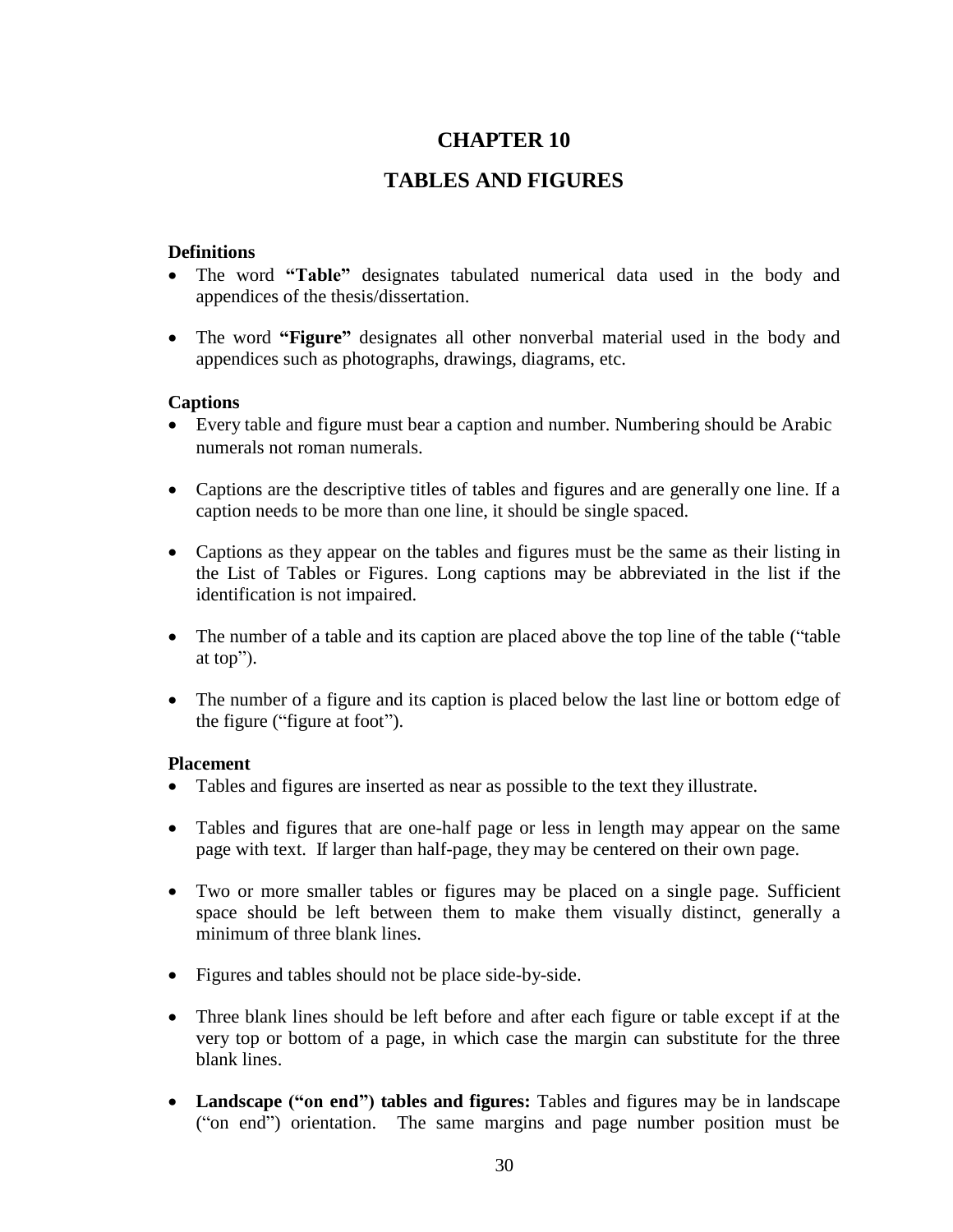maintained; however, as for normal text pages. Furthermore, the captions and legends for rotated tables and figures must have the same orientation as the table or figure. Thus for a landscape (on end) table, the table should be placed so that the top of the table is nearest the 1.5" (binding side) margin (or the left 11" side). The caption will be above the table, closest to the left/binding edge so that the caption can be read as the table or figure is examined.

### <span id="page-35-0"></span>**Numbering**

- Tables and figures within the body of the thesis each have a separate series of consecutive numbers.
- The series may run consecutively throughout the work, including the appendices, or
- The series may restart at each chapter (e.g. Figure 1.2, Figure 2.2) in which case, the figures or tables in the appendices will be numbered A.1, A.2, B.1, etc. Regardless, numbering should be Arabic numerals and not roman numerals.
- If any table continues to subsequent pages, the caption is not repeated but the top line should read:

Table 16 (continued).

 If a figure continues to subsequent pages, the full caption should be placed at the foot of the first page of the figure and each subsequent page should carry an abbreviated caption at its foot (i.e. "Figure XX continued")

## <span id="page-35-1"></span>**Citations of Tables and Figures**

 When making reference to a table/figure in the body of the text, the full word and number should be used, thus:

Figure 10 or Table 1.4.

## <span id="page-35-2"></span>**Preparation**

- All tables and figures, including the caption, must meet the same margin, font and format requirements as the text.
- Tables and figures must be of professional quality.
- If photographs are used, they must be high resolution.
- Diagrams, drawings, figures, etc. must be sufficiently clear, sharp and large to be easily readable.
- Computer-generated tables and figures must be fully legible.
- Color images may be used.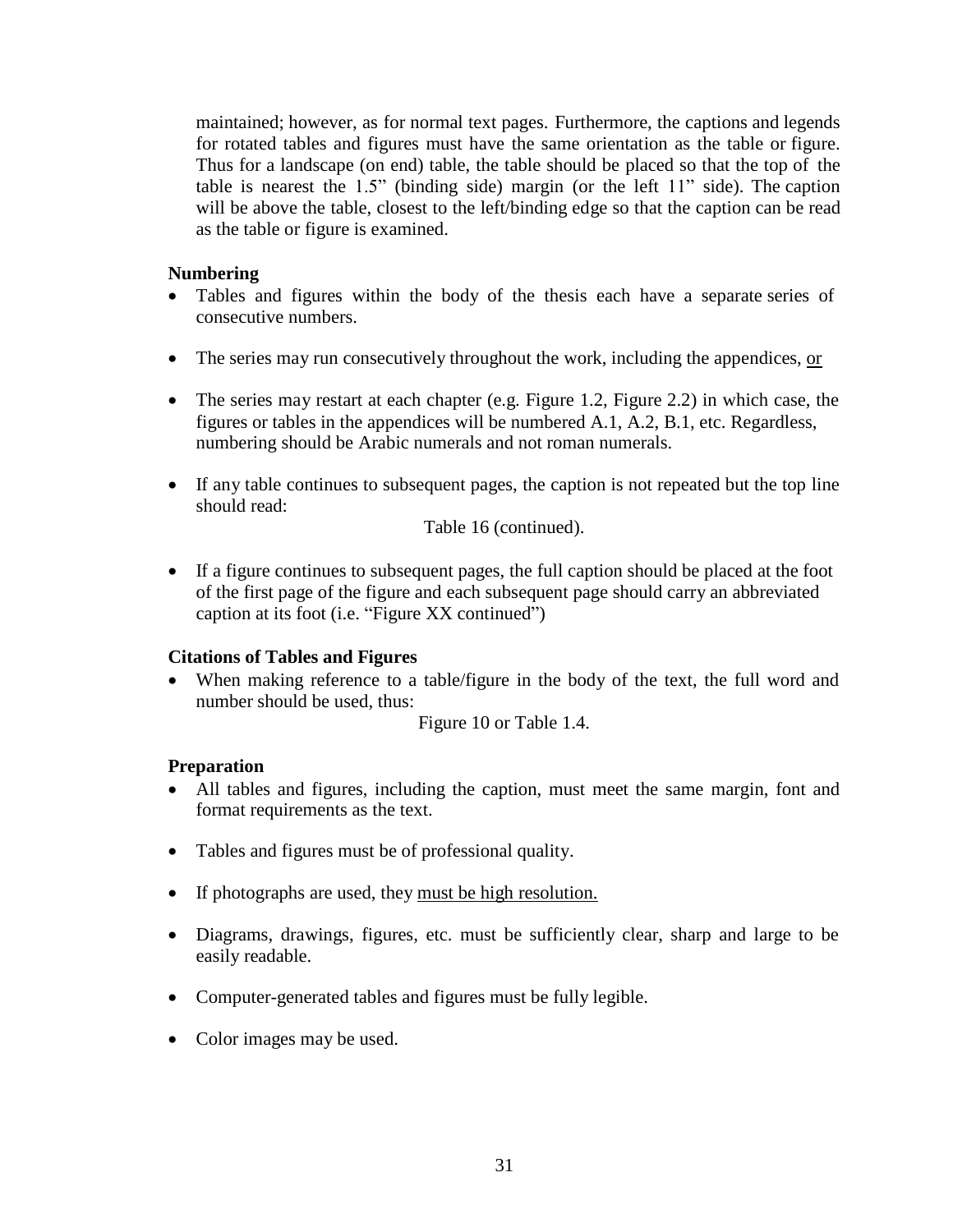## **Multimedia Files in Figures and Tables**

 Authors may include multimedia files in any of the formats given in Chapter 3. External multimedia files must be linked by a hyperlink to the body of the ETD and must be listed in the List of Figures, e.g. Multimedia files are most commonly associated with figures.

The author may use a still figure that becomes animated when selected, or may have a mere place holder. In either case, the figure should bear a figure number, a figure title, the name of the multimedia file, and the size of the file. This same information should appear in the List of Figures, e.g.

Figure 6.3.1: Flow visualization of the subatomic model with a flow split. (student\_ann e\_200412\_mast\_fig631\_flowsplit.mov, 82K)

If there is no still version of the figure, the author will center just the figure title and caption on the page.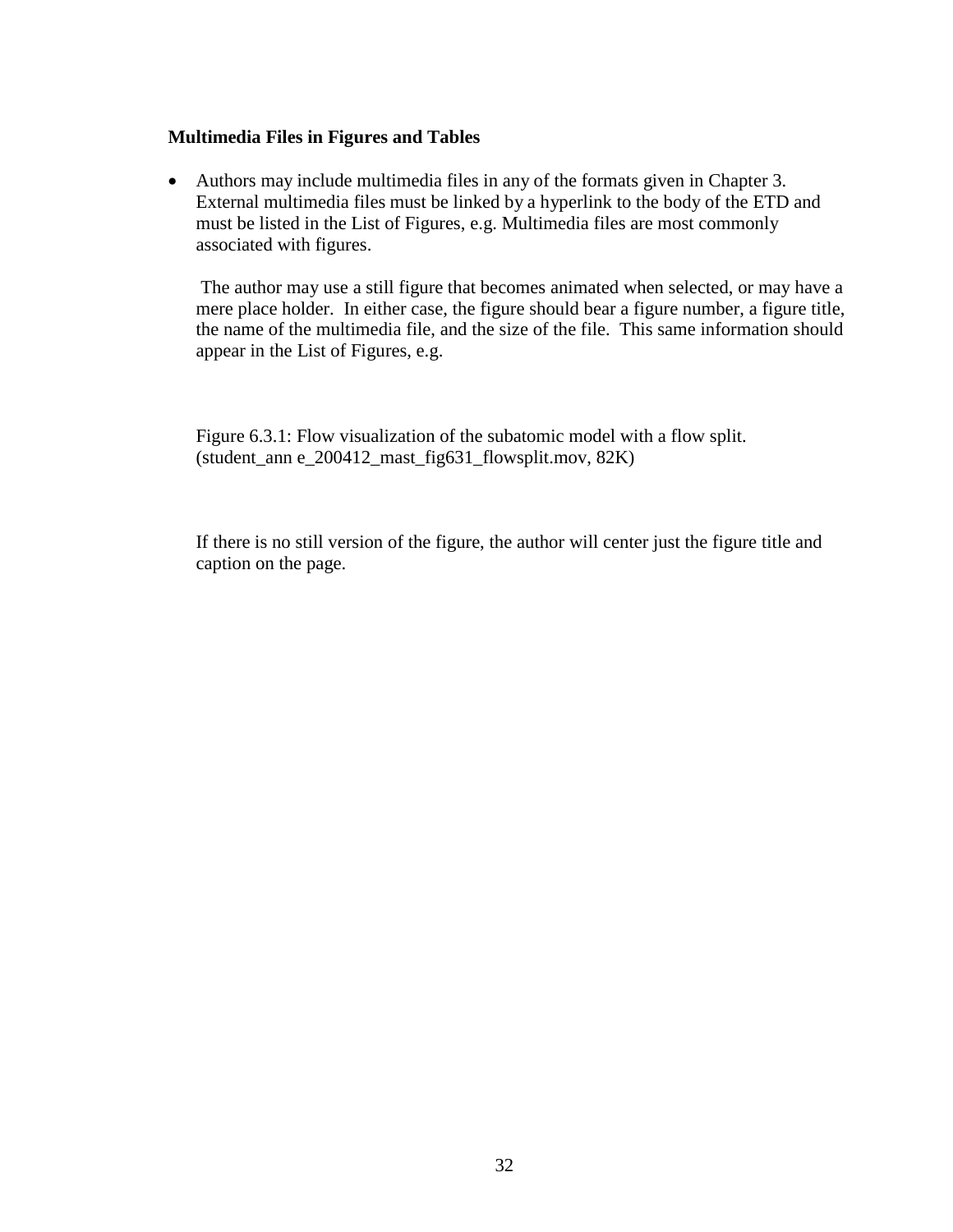## **MULTI-VOLUME THESES OR DISSERTATIONS**

<span id="page-37-0"></span>Any thesis or dissertation that is thicker than 2.50" must be divided into multiple volumes. Students should take into consideration that cotton rag paper, usually used for theses, is thicker than standard copy paper.

- Each volume should be separated at the end of a major division. The Volume I, II, etc., title page (not counted or numbered) is placed at the beginning of each volume and is identical except for the words Volume I, Volume II, which should be printed just below the title.
- All preliminary pages will remain in Volume I.
- In numbering the text and reference pages, numbering is continuous from Volume I through all subsequent volumes.

## **EXAMPLE:**

## A GUIDE TO THE PREPARATION OF MASTER'S THESIS AND DOCTORAL DISSERTATIONS

## VOLUME I

By

Dale Elliott

Although thesis and dissertations are submitted electronically, separation into Volumes should be used for thesis that would be more than 2.5" thick if printed and bound.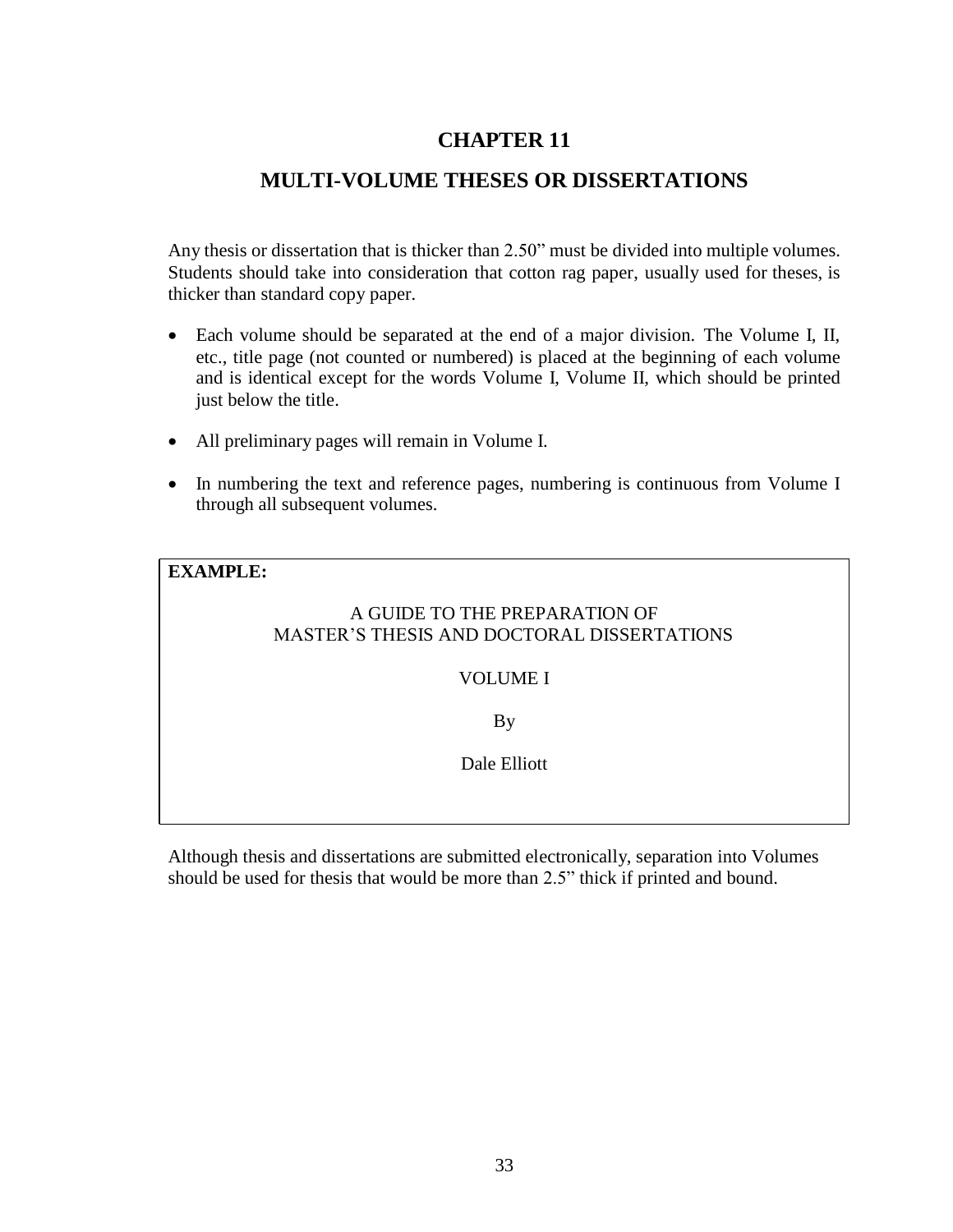## **THE ABSTRACT**

(Doctoral Students only)

<span id="page-38-0"></span>**The Abstract is not a part of the dissertation itself,** but Graduate Office asks you to submit two additional copies for our use.

The Abstract is turned in as a document separate from the dissertation and can be printed on regular copy or laser paper. It can be single spaced or double spaced but must have at least one inch margins all around. Your abstract should provide a concise descriptive account of your work. It may contain the same text as that of the Summary in the preliminary pages of the dissertation, but the format should be as described. Note that you do not use the title "Abstract" on the Abstract.

Format of the Abstract:

## Title Of Your Dissertation Centered and Divided Onto Two Lines If Necessary Due to Its Length *[blank line]*  Author S. Name *[blank line]* nn Pages *[blank line]* Directed by Dr. You R. Advisor *[one or more blank lines]*

Here begins the text of your abstract. Brevity is important so it is in your interest to do

any editing that may be necessary..................................... End of example.

The number of pages given in the header of the Abstract should be the same as last numbered Arabic numeral in your dissertation, usually the page number of your vita or the last page of your references. You do not count the preliminary pages.

Note: You must submit paper copies of your Abstract and Title page even if you submit your thesis electronically. Both items are required by the Graduate School

An example of a dissertation abstract can be found in Appendix A.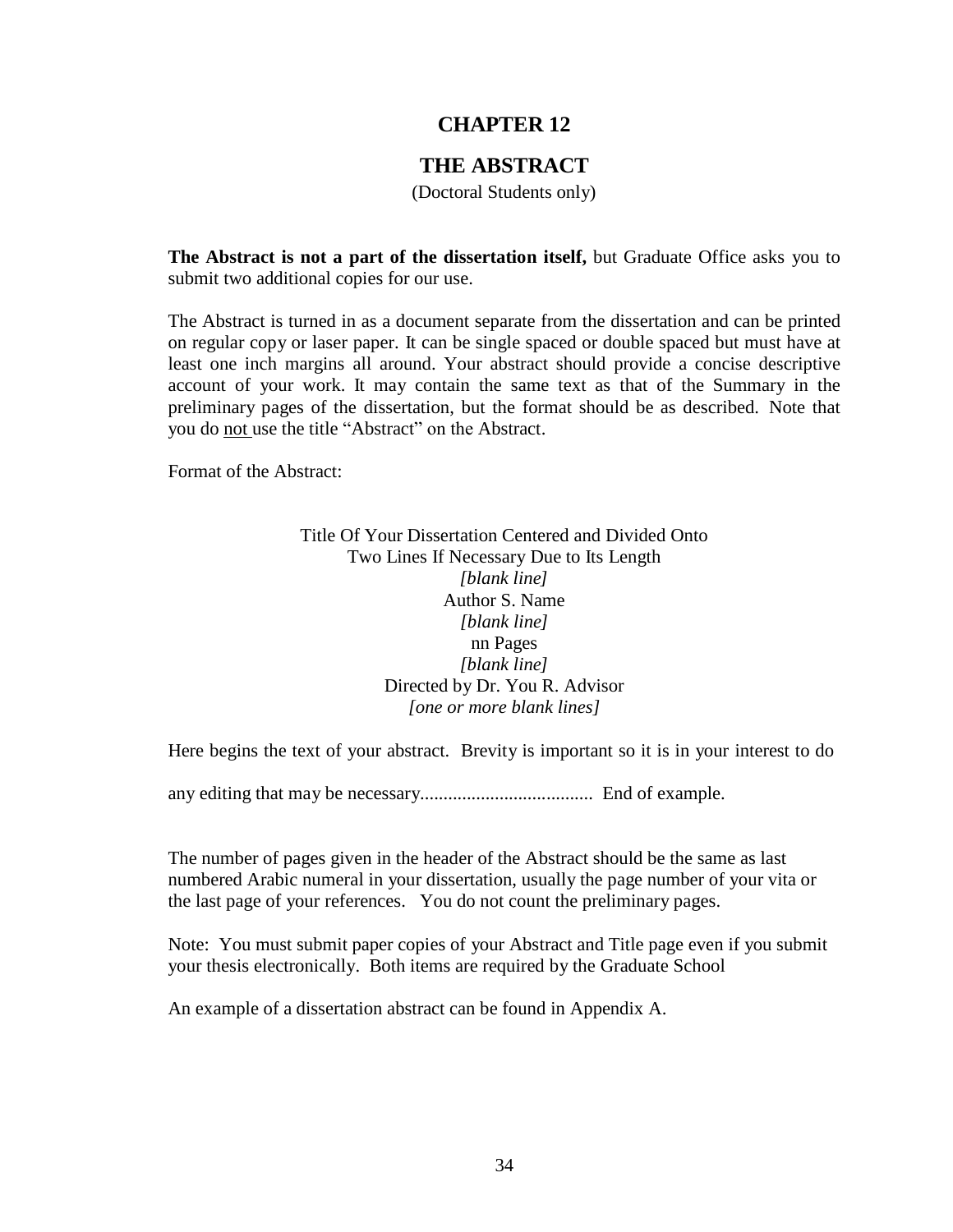## **COMMON FORMATTING MISTAKES TO AVOID**

<span id="page-39-0"></span>The Georgia Tech Graduate Thesis Office processes a large number of theses and dissertations each semester. Documents are reviewed mainly for consistency, appearance, and adherence to the formatting requirements given in this manual. A single document usually takes about 10 minutes to check, depending on the length and number of errors encountered. Students are encouraged to have the Graduate Thesis Office look over the format by the Initial Format Check deadline to allow the student plenty of time to correct any formatting errors and also to obtain any missing documents or signatures before final submission. No initial thesis checking will be done after the initial format deadline has passed. Initial Format Check deadlines are listed on the Graduate Studies- Thesis and Deadline website.

#### <span id="page-39-1"></span>**Below are some of the most common format mistakes:**

#### **Incorrect Margins and Orientation**

Margin specifications must be met throughout the entire thesis/dissertation, including the preliminary pages, the text, and the reference material as well as all tables and figures. Tables and figures in a rotated orientation must still be placed on portrait-oriented pages.

#### <span id="page-39-2"></span>**Fonts and Spacing Problems**

The text must be double-spaced except as described in Chapter 8. The Table of Contents, Lists of Figures and Tables, and References should all be double-spaced between entries and only single-spaced within entries.

#### <span id="page-39-3"></span>**Incorrect Page Number Placement**

Page numbers must be in the same location and orientation on all numbered pages, including figures and tables. Page numbers are generally centered at the bottom of the page, one inch from the bottom margin. Be sure there are no missing pages.

The cover page, the thesis approval page, the dedication, and volume cover pages do not bear printed page numbers; however, count them in the number of pages.

#### <span id="page-39-4"></span>**Flawed Image Quality**

Any figures, tables, or illustrations used in the body of the text must be of high image quality. It is the student's responsibility to sharpen and/or clean up images imported from external programs.

#### <span id="page-39-5"></span>**Abstract Problems (Ph.D. Students Only)**

An abstract must accompany all doctoral dissertations, and must begin with the thesis title, author, number of pages (do not count Roman numeral pages), and advisor's name. The Abstract is required for all doctoral students, including those who submit ETD's. See Chapter 12: THE DOCTORAL ABSTRACT for more information. Please also see Chapter 6, "Common Mistakes to Avoid When Turning in Your Thesis", Part I.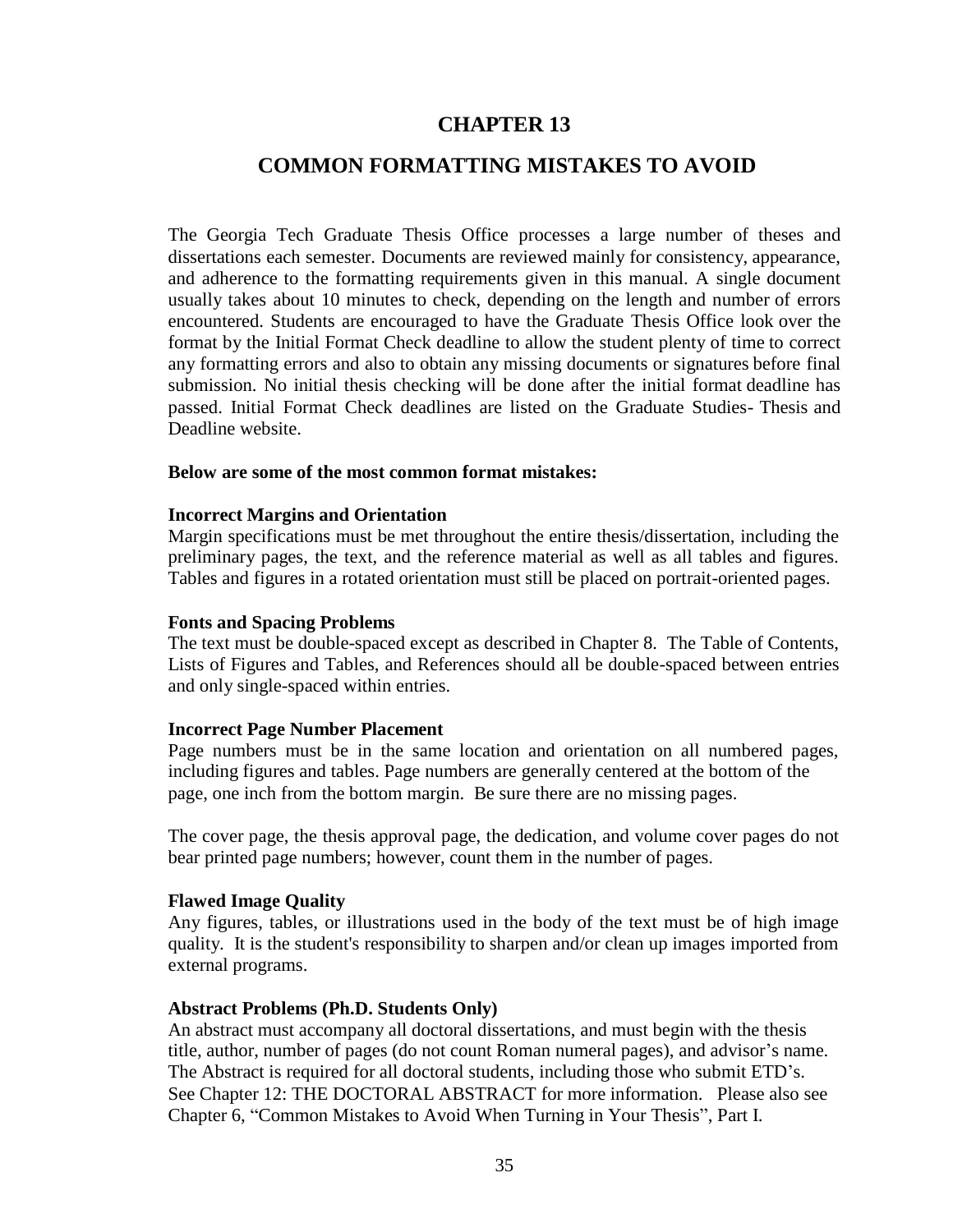## <span id="page-40-0"></span>**APPENDIX A: SAMPLE PAGES**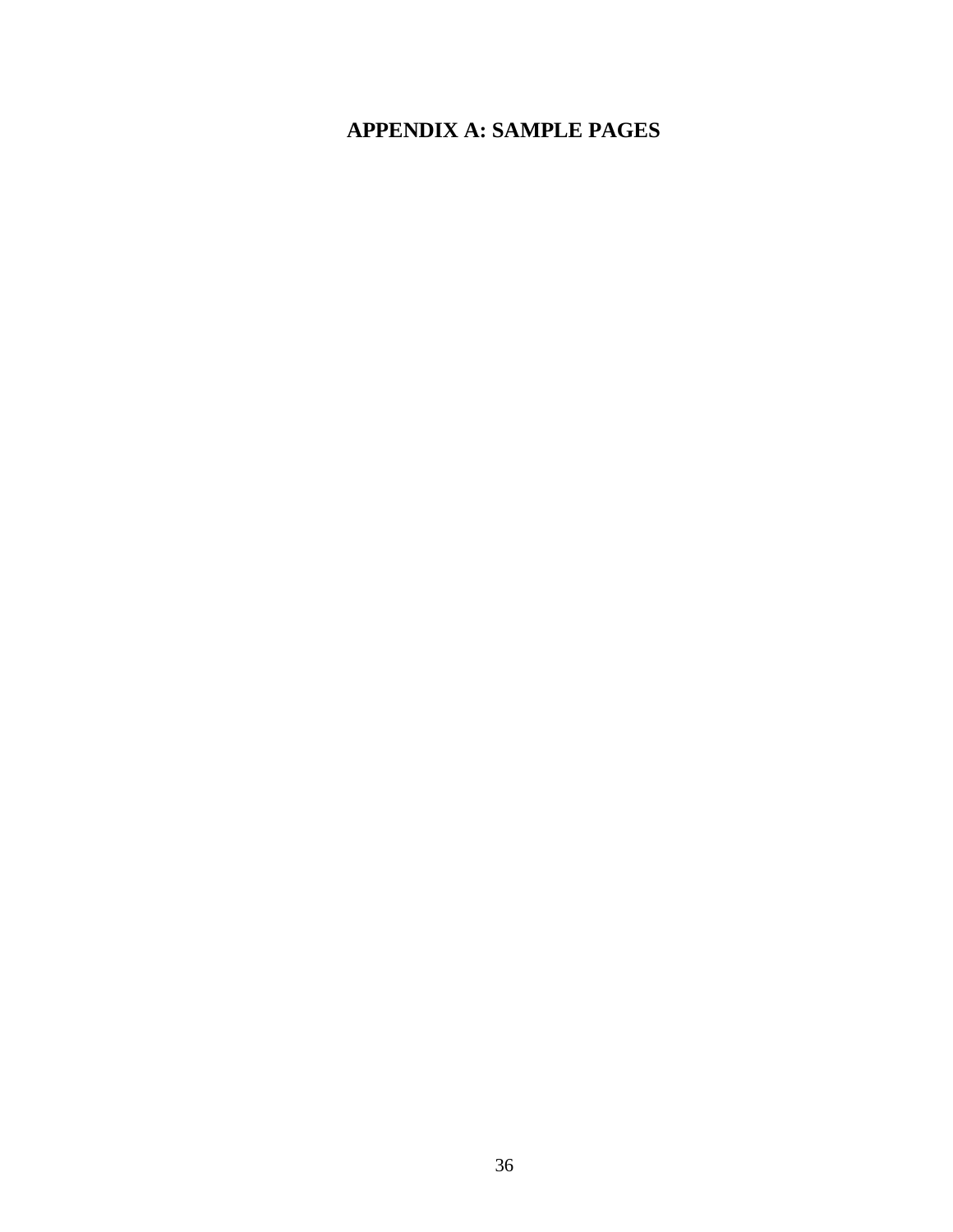Performance Feedback in Formal Learning Situations: Cognitive and Situational Influences

> A Dissertation Presented to The Academic Faculty

> > by

Joni B. Goode

In Partial Fulfillment of the Requirements for the Degree Doctor of Philosophy in the School of Psychology

Georgia Institute of Technology December 2002

Copyright © 2002 by Joni B. Goode

Figure A.1 Example of Dissertation Title Page With Copyright **(REQUIRED)**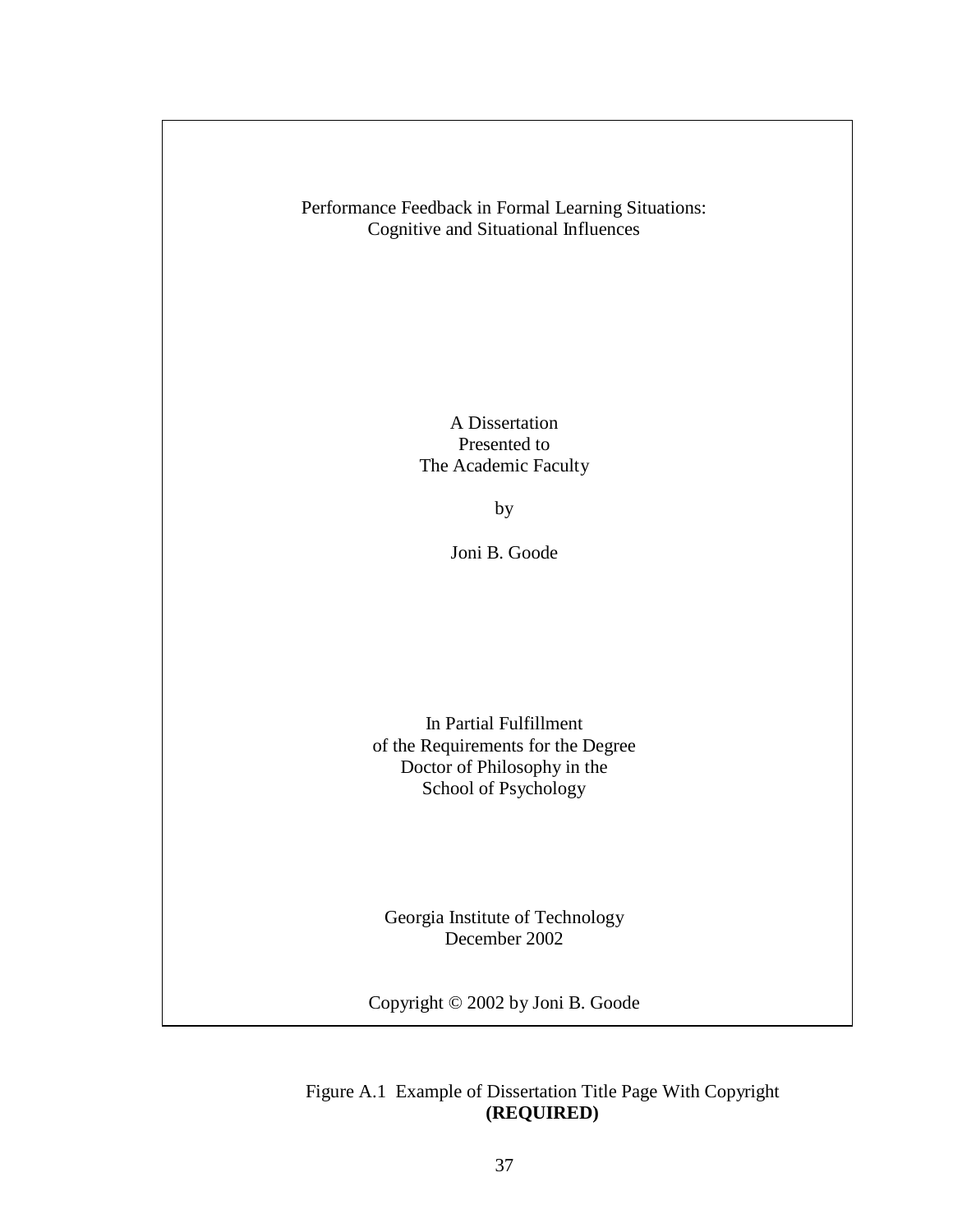Performance Feedback in Formal Learning Situations: Cognitive and Situational Influences

Approved by:

Dr. Donald B. Drake, Advisor School of Psychology *Georgia Institute of Technology*

Dr. Minerva Topolino College of Computing *Georgia Institute of Technology*

Dr. K. G. Barnes Ergonomic Design Institute *Georgia Institute of Technology*

Date Approved: November 11, 2003

Figure A.2 Example of Thesis Approval Page (Single Column Format: MS students)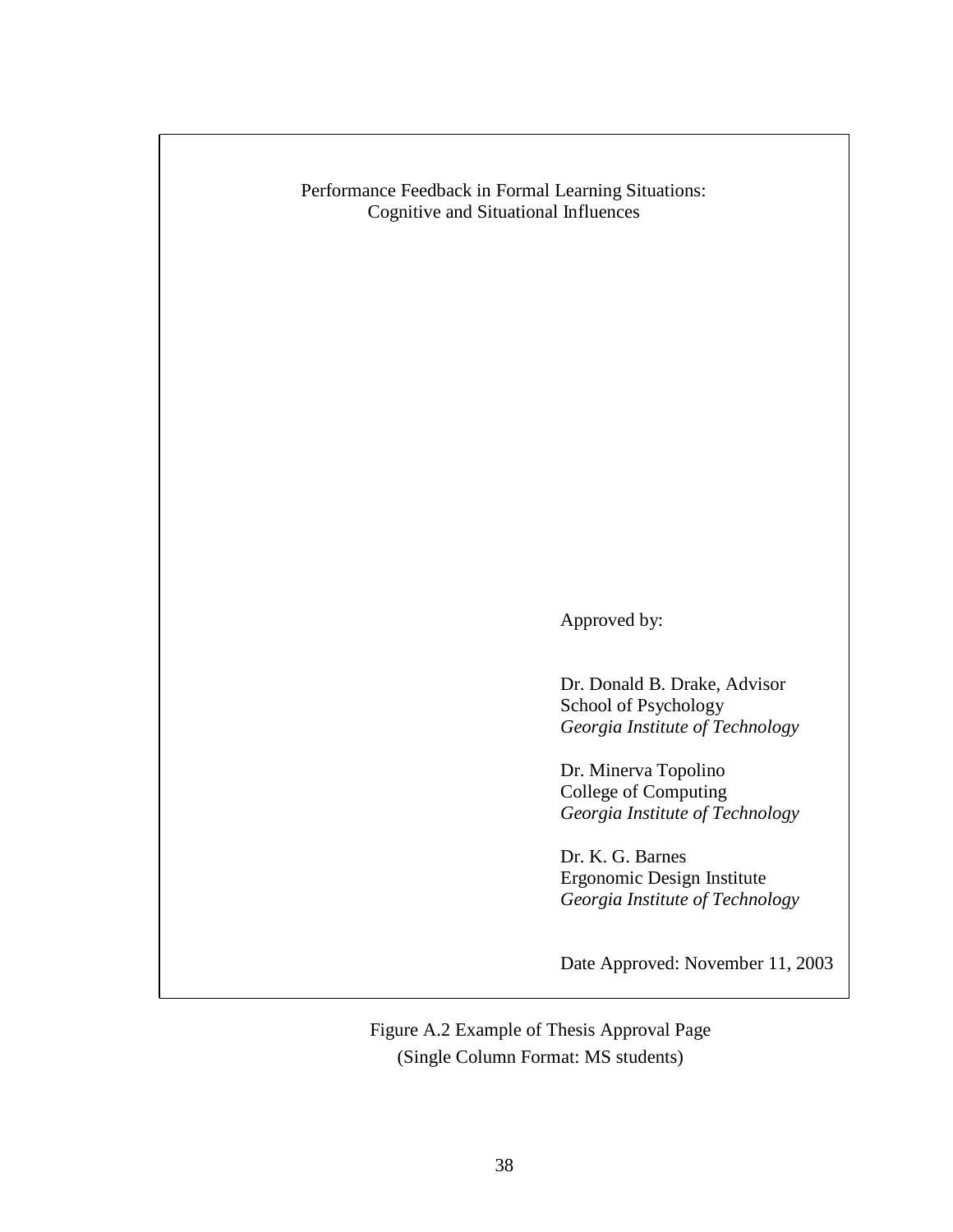Performance Feedback in Formal Learning Situations: Cognitive and Situational Influences

Approved by:

Dr. Jolie Goodfellow, Advisor School of Chemical and Biomolecular Engineering *Georgia Institute of Technology*

Dr. Yu-Mei Goh School of Chemical and Biomolecular Engineering *Georgia Institute of Technology*

Dr. Rhett Ghetty School of Public Policy *Georgia Institute of Technology*

Dr. Chakra Khan Advance Research Institute *Shepard Spinal Center*

Date Approved: November 11, 2003

Dr. Brook Banks School of Chemical and Biomolecular Engineering *Georgia Institute of Technology*

> Figure A.3 Example of Thesis Approval Page (2 Column Format: PhD students)

============================================================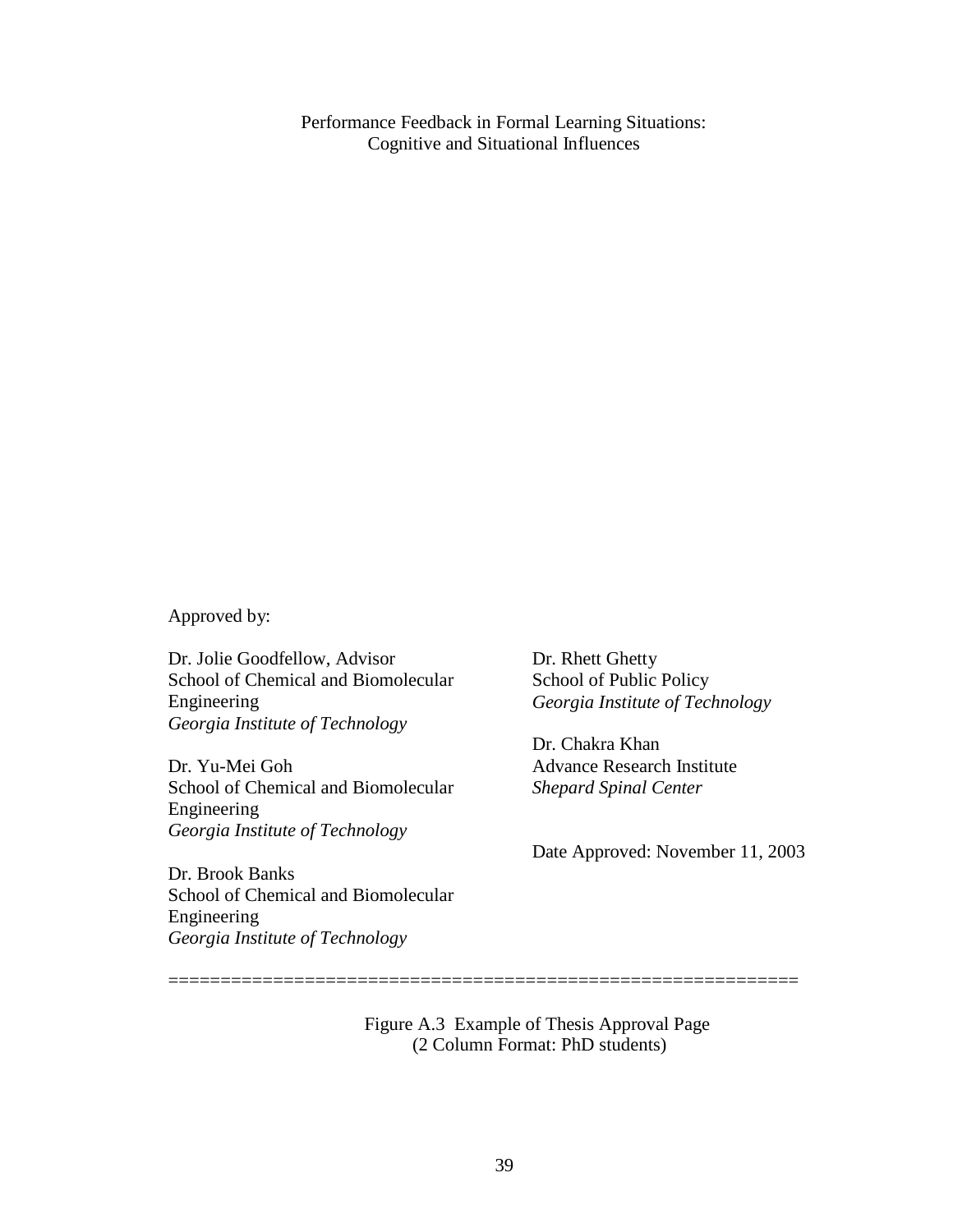## **TABLE OF CONTENTS**

<span id="page-44-0"></span>

# Figure A.4 Example of Table of Contents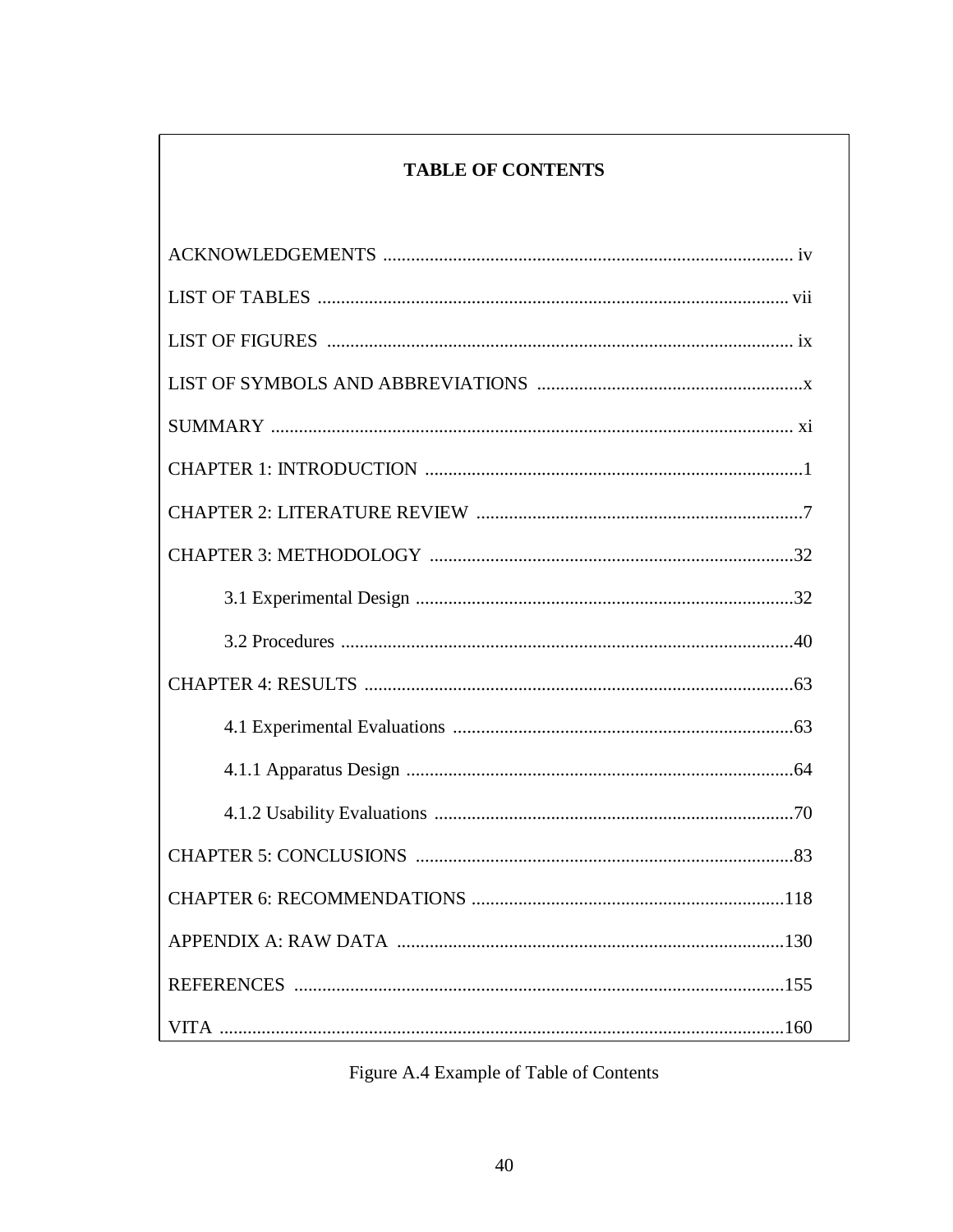## **TABLE OF CONTENTS**

Figure A.5 Example of Table of Contents (Compact Spacing)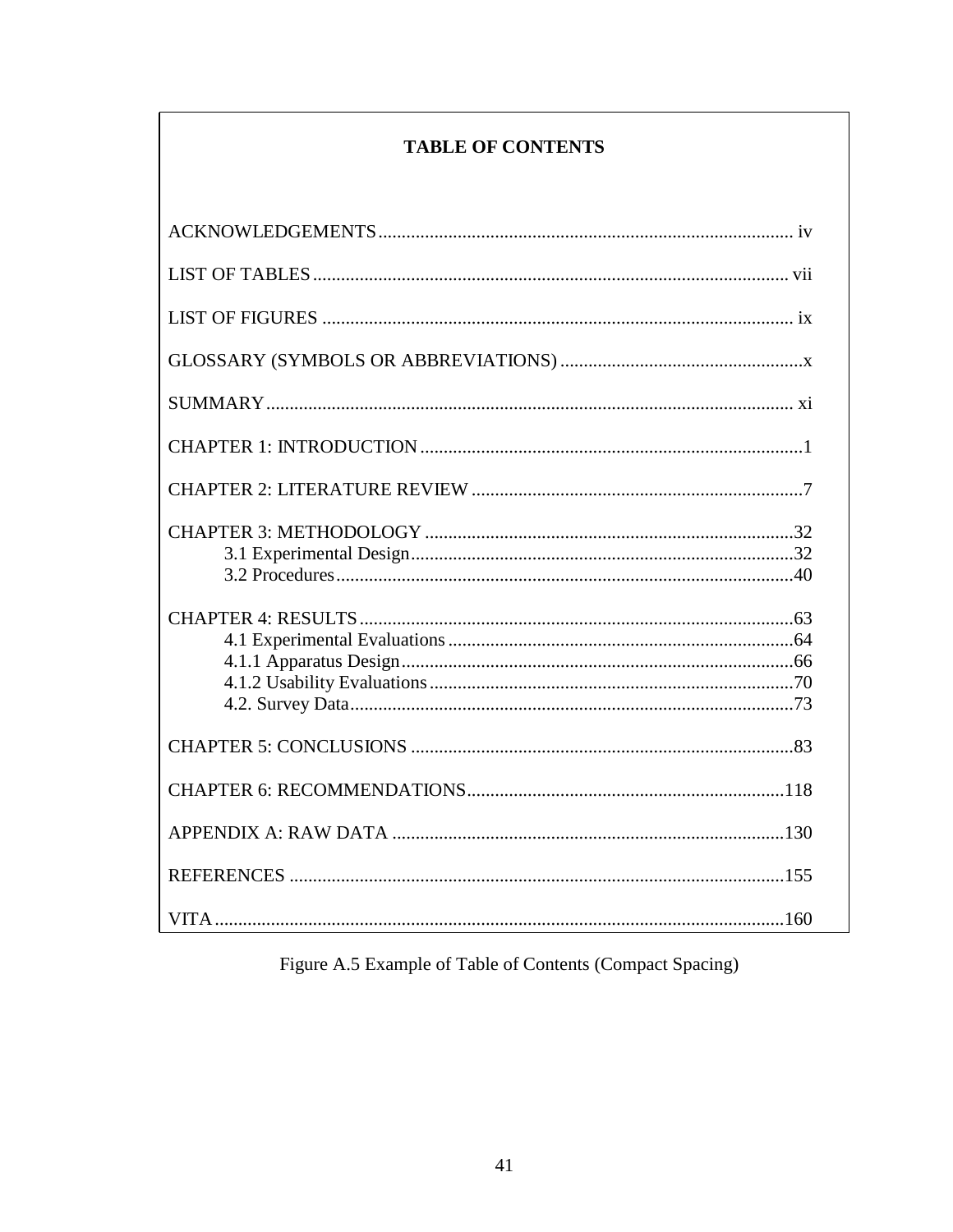## **LIST OF TABLES**

<span id="page-46-0"></span>

| Table 1 |                                                                                                                      |
|---------|----------------------------------------------------------------------------------------------------------------------|
| Table 2 |                                                                                                                      |
| Table 3 | Regressions of Different Dimensions of Performance Feedback 10                                                       |
| Table 4 | Attributional Subgroup Regressions of Performance Feedback<br>Giving Behaviors on Performance Feedback Antecedents32 |
| Table 5 | Subgroup Analysis Regarding the Use of Negative Feedback 43                                                          |
|         |                                                                                                                      |
|         |                                                                                                                      |
|         |                                                                                                                      |
|         |                                                                                                                      |
|         |                                                                                                                      |
|         |                                                                                                                      |
|         |                                                                                                                      |
|         |                                                                                                                      |
|         |                                                                                                                      |
|         |                                                                                                                      |

Figure A.6 Example of List of Tables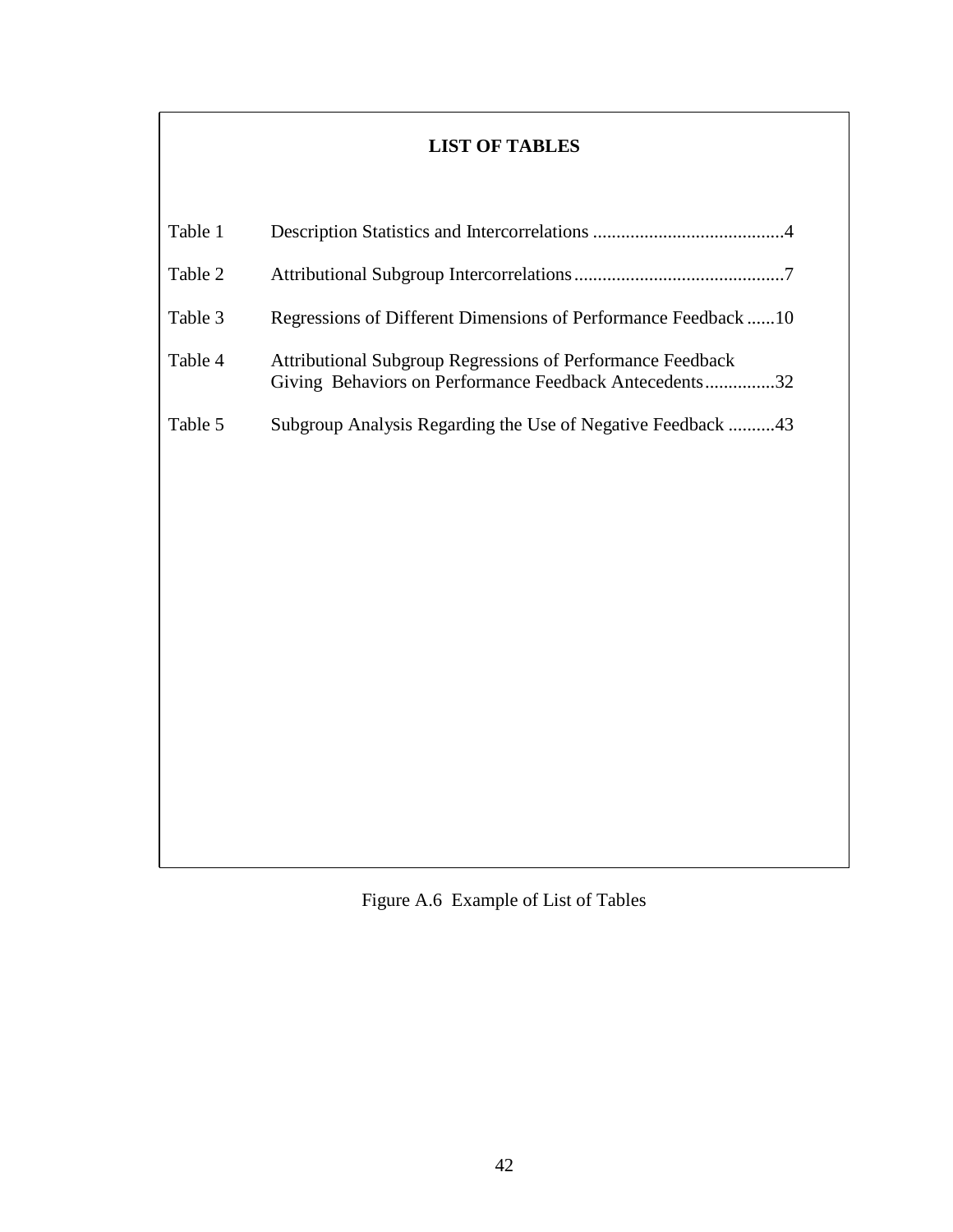## **LIST OF FIGURES**

<span id="page-47-0"></span>

| Figure 1 | <b>Typical Organizational Structure Between Nonprofit Housing</b> |  |
|----------|-------------------------------------------------------------------|--|
| Figure 2 |                                                                   |  |
| Figure 3 |                                                                   |  |
| Figure 4 | Relationships of Research Variables Used for Residential          |  |
| Figure 5 | Architecture of Multilayered Feedforward Neural Network           |  |

Figure A.7 Example of List of Figures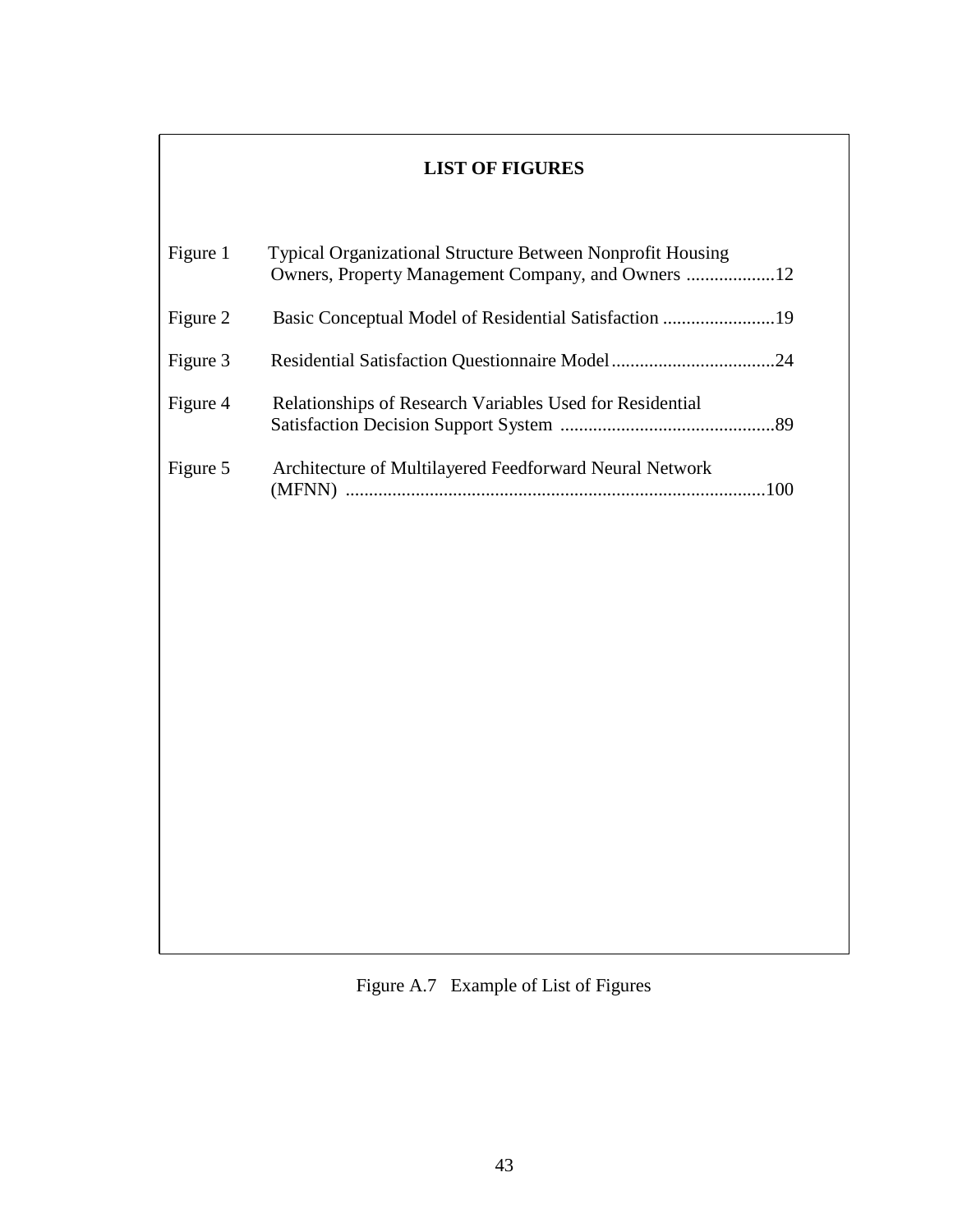### **SUMMARY**

<span id="page-48-0"></span>A model of performance feedback giving in training situations was proposed. Affective, cognitive, and situational factors were suggested to be influences on feedback giving behavior. Data were collected during a longitudinal study of performance feedback in a military helicopter-training program. Results indicated that feedback- giving behavior was influenced by affective, cognitive, and situational factors. Of these affective, cognitive, and situational factors, feedback giving behavior was best predicted by factors to which trainers were predisposed (i.e., communication styles and trainer experience). Furthermore, trainee performance following feedback was related to feedback giving behavior. Negative feedback giving behavior was the best predictor of subsequent trainee performance after controlling for effects of earlier trainee performance level. These findings suggest that trainers may have predispositions for providing certain types of feedback that could impact learning progress. Findings concerning positive, negative, and specific feedback giving behaviors and implications for future research are discussed.

> Figure A.8 Example of Summary **(NOTE: SUMMARY is not the same as ABSTRACT submitted by PhD students)**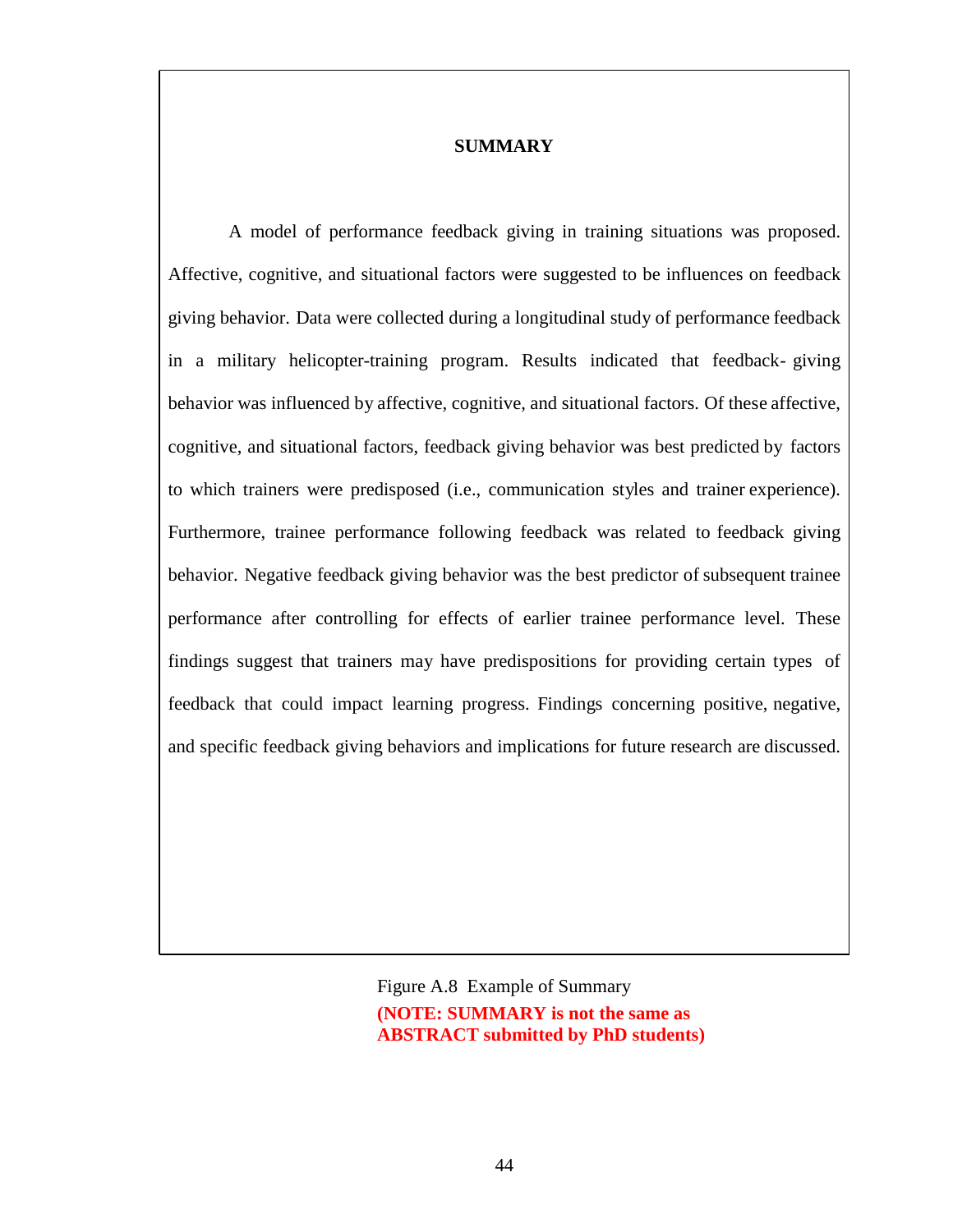## **CHAPTER 1 INTRODUCTION**

A model of performance feedback giving in training situations was proposed. Affective, cognitive, and situational factors were suggested to be influences on feedback giving behavior. Data were collected during a longitudinal study of performance feedback in a military helicopter-training program. Results indicated that feedback- giving behavior was influenced by affective, cognitive, and situational factors. Of these affective, cognitive, and situational factors, feedback giving behavior was best predicted by factors to which trainers were predisposed (i.e., communication styles and trainer experience). Furthermore, trainee performance following feedback was related to feedback giving behavior. Negative feedback giving behavior was the best predictor of subsequent trainee performance after controlling for effects of earlier trainee performance level. These findings suggest that trainers may have predispositions for providing certain types of feedback that could impact learning progress. Findings concerning positive, negative, and specific feedback giving behaviors and implications for future research are discussed.

Figure A.9 Example of Chapter Beginning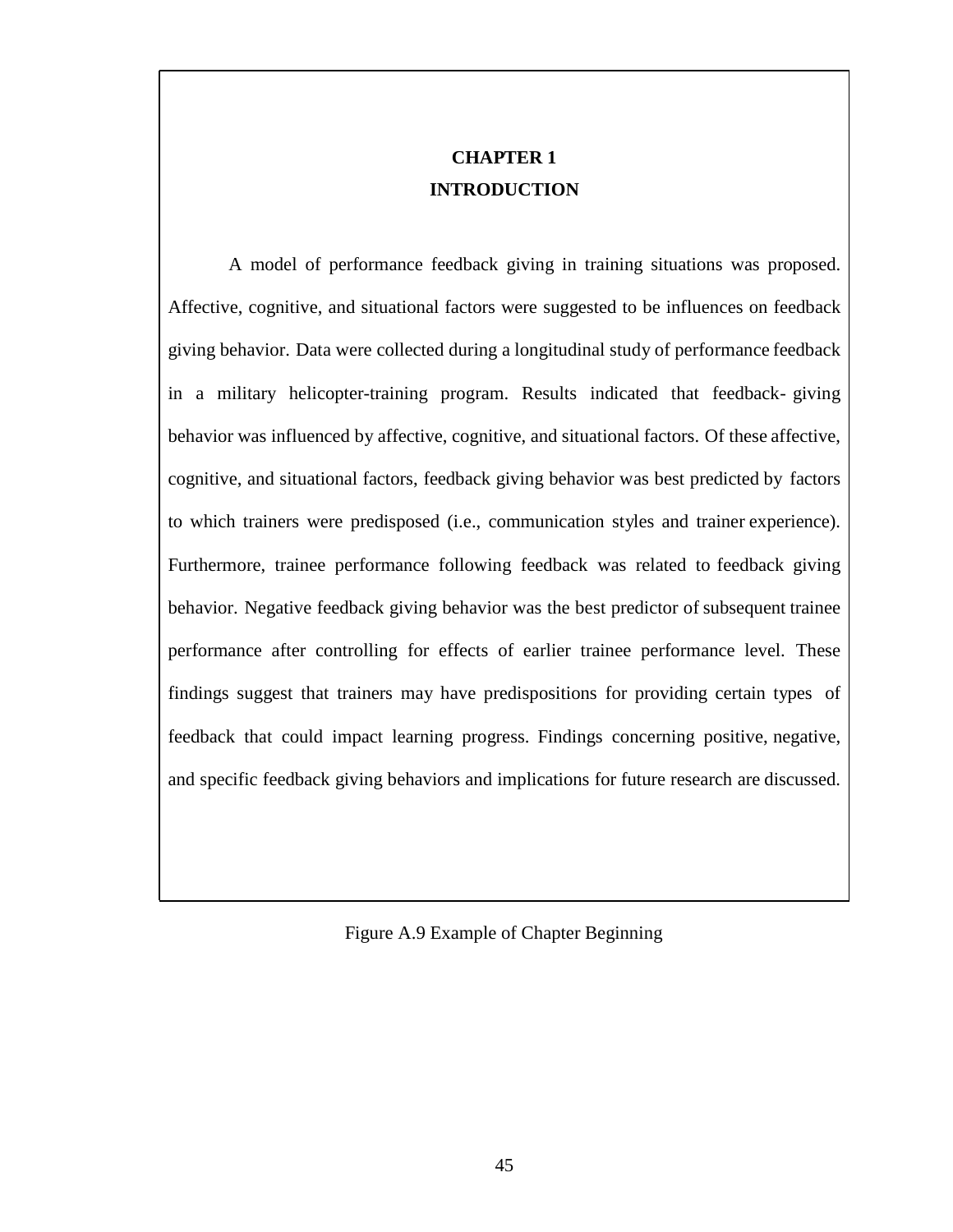## **REFERENCES**

- <span id="page-50-0"></span>Al-Senan, S. and Wright, P. (1987). Prediction of Head-On Accident Sites. TRR 112. TRB, National Research Council, Washington, D.C.
- American Association of State Highway and Transportation Officials. (2001). A Policy on Geometric Design of Highways and Streets. Washington, D.C.
- Benekohal, R.F. (1990). Accident Savings form Roadside Improvements on Two-Lane Rural Highways. Report No. FHWA/IL/RC-009. Federal Highway Administration. Washington, D.C.
- Bali, S. (1978). Cost-Effectiveness and Safety of Alternative Roadway Delineation Treatments of Rural Two-Lane Highways. Vol.II. Final Report. Report No. FHWA-RD-78-51. Federal Highway Administration. Washington, D.C.
- Boyce, D.E. (1989). Cost-Effective 3R Roadside Safety Policy for Two-Lane Rural Highways. Report No. FHWA/IL/RC-003. FHWA/IL/RC-003. Federal Highway Administration. Washington, D.C.
- Breiman, Friedman (1984). Classification and Regression Trees. Wadsworth International Group, Belmont, CA.
- Cleveland, D.E. (1978). Macroscopic Modeling of Two-Lane Rural Roadside Accidents. TRR 681. TRB, National Research Council, Washington, D.C.
- Council, F.M. (1999). Safety Effects of the Conversion of Rural Two-Lane to Four-Lane Roadways Based on Cross-Sectional Models. TRR 1666. TRB, National Research Council, Washington, D.C.

Figure A.10 Example of References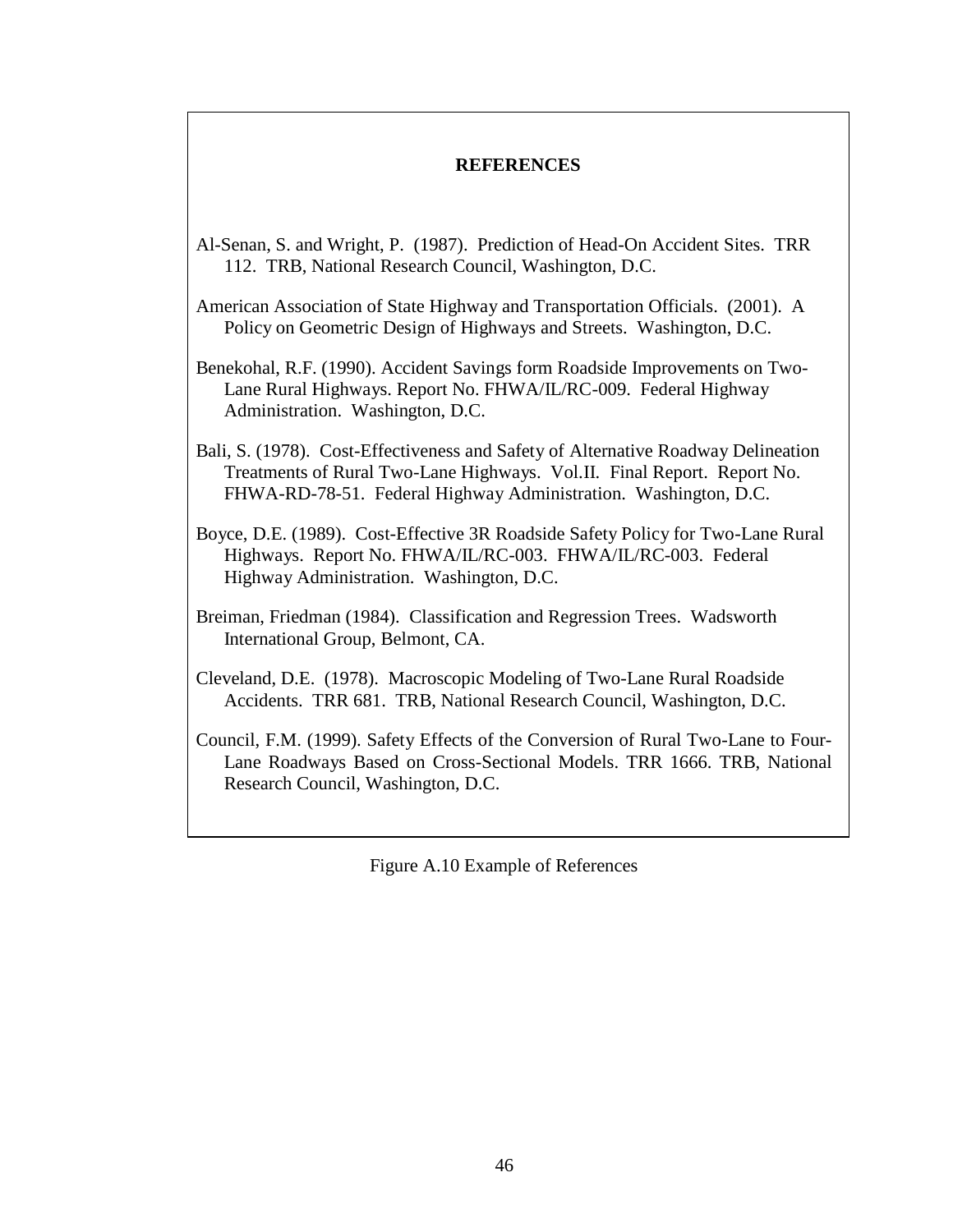Performance Feedback Giving in Formal Learning Situations: The Effects of Affective, Cognitive, and Situational Influences

Susan M. Adams

97 Pages

Directed by Dr. Donald B. Fedor

A model of performance feedback giving in training situations was proposed. Affective, cognitive, and situational factors were suggested to be influences on feedback giving behavior. Data were collected during a longitudinal study of performance feedback in a military helicopter-training program. Results indicated that feedback- giving behavior was influenced by affective, cognitive, and situational factors. Of these affective, cognitive, and situational factors, feedback giving behavior was best predicted by factors to which trainers were predisposed (i.e., communication styles and trainer experience). Furthermore, trainee performance following feedback was related to feedback giving behavior. Negative feedback giving behavior was the best predictor of subsequent trainee performance after controlling for effects of earlier trainee performance level. These findings suggest that trainers may have predispositions for providing certain types of feedback that could impact learning progress. Findings concerning positive, negative, and specific feedback giving behaviors and implications for future research are discussed.

Figure A.11 Example of Abstract (**PhD students only**)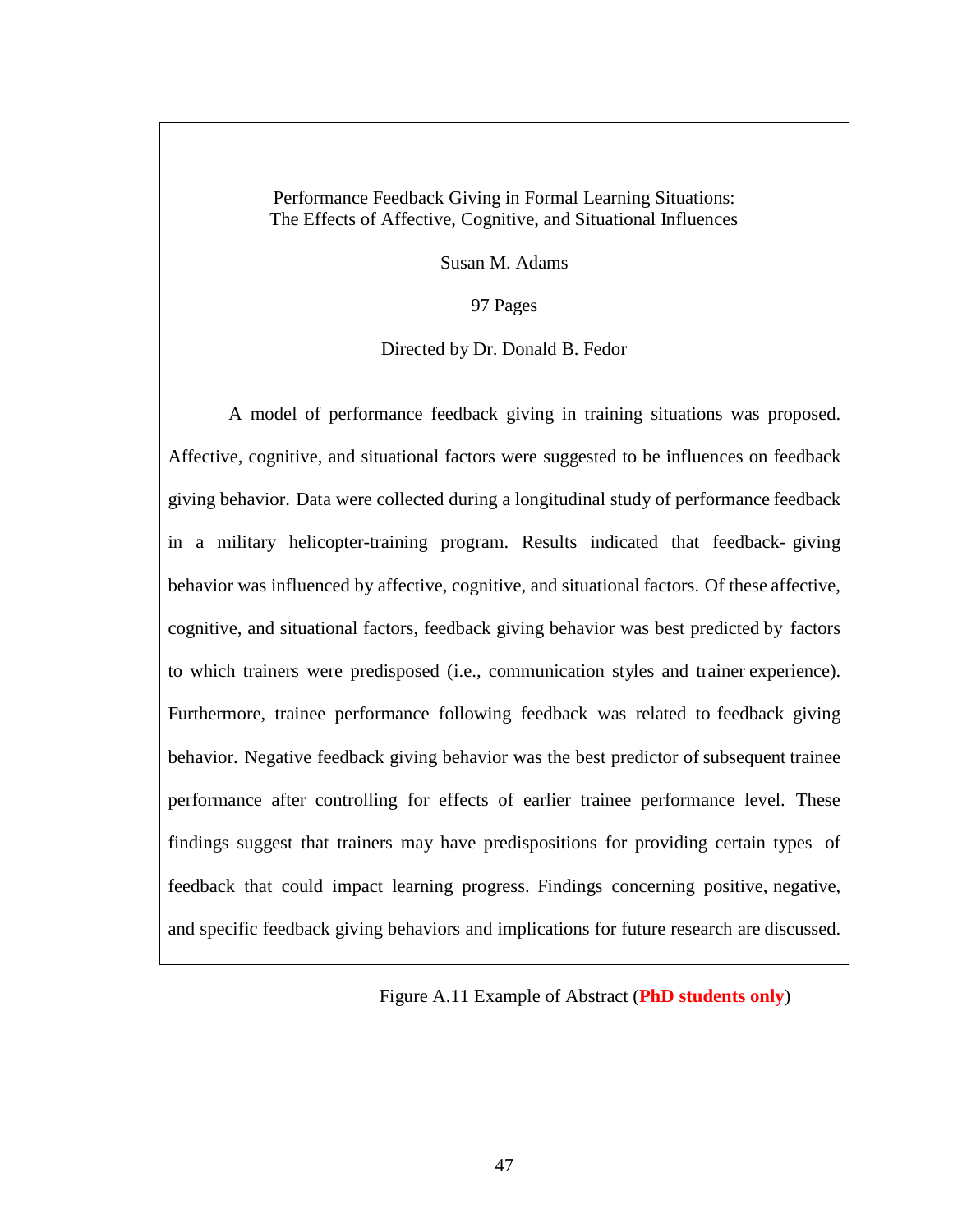# <span id="page-52-0"></span>**APPENDIX B: FORMS AND POLICIES**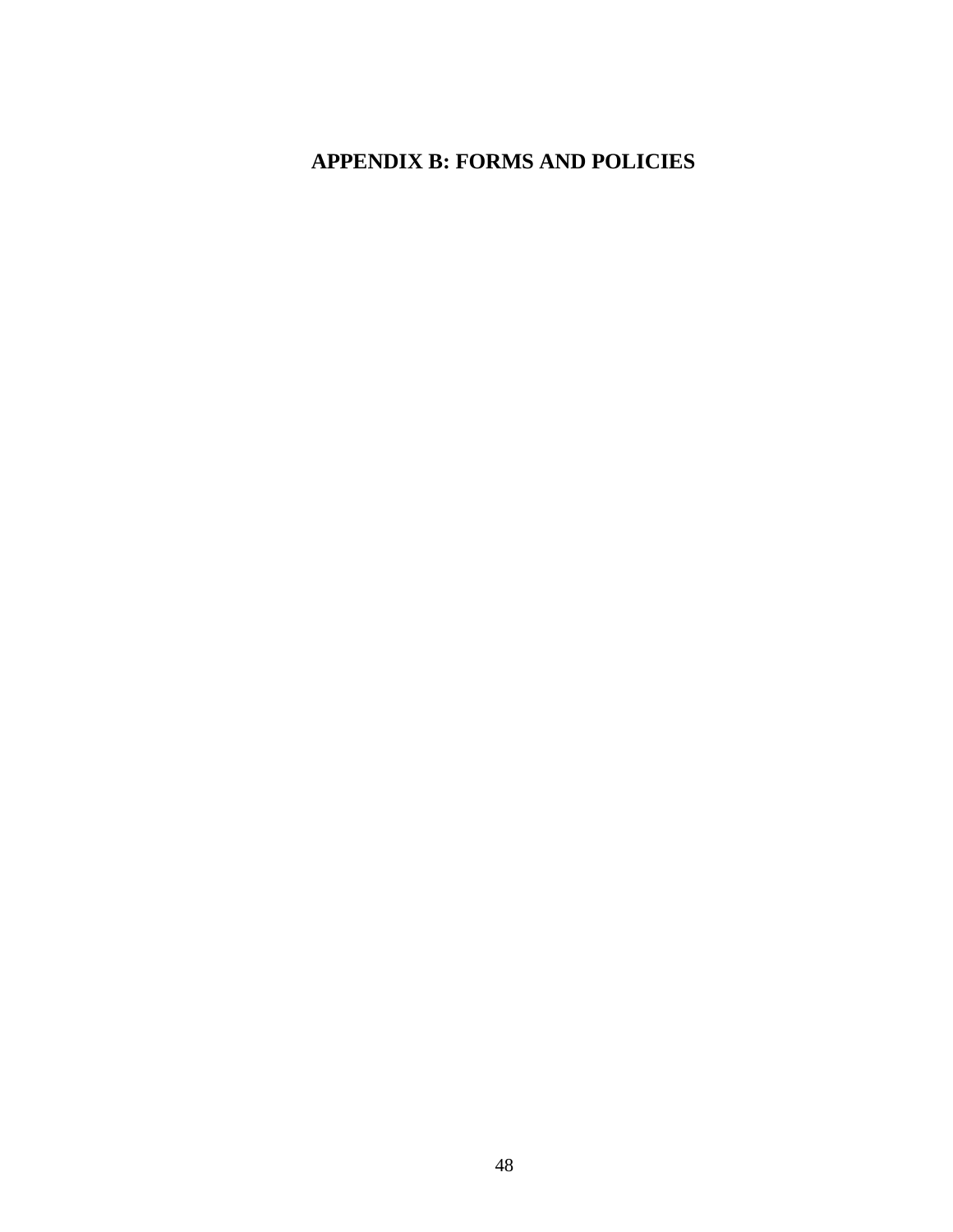## DOCUMENTS TO BE TURNED IN AT THE SAME TIME AS ELECTRONIC THESIS/DISSERTATION

**In addition to the submission of an acceptably formatted electronic thesis or dissertation (ETD), the following documents must be received by the Georgia Tech Graduate Office (318 SAVANT Building) on or before the published deadlines in order for you to graduate in a given semester. Deadlines may be found a[t](http://www.gradadmiss.gatech.edu/thesis.php) <http://www.gradadmiss.gatech.edu/thesis.php>**

#### **DOCTORAL STUDENTS**

|                                                                                                                                       | <b>Certificate of Thesis Approval</b> form [filled out and signed by Committee and Department]                                                                                                                                                                                                                                                                                                                                                                                                                                                      |  |
|---------------------------------------------------------------------------------------------------------------------------------------|-----------------------------------------------------------------------------------------------------------------------------------------------------------------------------------------------------------------------------------------------------------------------------------------------------------------------------------------------------------------------------------------------------------------------------------------------------------------------------------------------------------------------------------------------------|--|
|                                                                                                                                       | <b>Doctoral Dissertation Information [OPTIONAL]:</b> Doctoral students may elect to submit the abstract of<br>their dissertation or the entire dissertation to Dissertation Abstracts for processing and distribution. Students<br>should discuss this option with their major professor prior to making a decision to utilize this service.<br>Students choosing this option may access the Proquest (UMI) website for more information or to obtain<br>the appropriate agreement form. The Graduate School is no longer involved in this process. |  |
|                                                                                                                                       | 2 Copies of Abstract [See Appendix A, Thesis Manual]                                                                                                                                                                                                                                                                                                                                                                                                                                                                                                |  |
|                                                                                                                                       | 2 Copies of Cover Page [ See Appendix A, Thesis Manual]                                                                                                                                                                                                                                                                                                                                                                                                                                                                                             |  |
|                                                                                                                                       | <b>Survey of Earned Doctorates form, completed ONLINE. Print online "certificate of completion"</b>                                                                                                                                                                                                                                                                                                                                                                                                                                                 |  |
|                                                                                                                                       | SmarTech Repository Agreement Form                                                                                                                                                                                                                                                                                                                                                                                                                                                                                                                  |  |
|                                                                                                                                       | Withholding Request of Dissertation for One Year (form signed by advisor)<br>[If that option was chosen on the ETD Data Form]                                                                                                                                                                                                                                                                                                                                                                                                                       |  |
|                                                                                                                                       | [optional] <b>Waiver of Enrollment form</b> , signed by department                                                                                                                                                                                                                                                                                                                                                                                                                                                                                  |  |
| <b>MASTER STUDENTS</b>                                                                                                                |                                                                                                                                                                                                                                                                                                                                                                                                                                                                                                                                                     |  |
|                                                                                                                                       | <b>Certificate of Thesis Approval</b> form (must be filled out and signed by committee)                                                                                                                                                                                                                                                                                                                                                                                                                                                             |  |
|                                                                                                                                       | Withholding Request of Thesis for One Year (form signed by advisor)<br>[If that option was chosen on the ETD Data Form]                                                                                                                                                                                                                                                                                                                                                                                                                             |  |
|                                                                                                                                       | SmarTech Repository Agreement Form                                                                                                                                                                                                                                                                                                                                                                                                                                                                                                                  |  |
|                                                                                                                                       | [optional] Waiver of Enrollment form, signed by department                                                                                                                                                                                                                                                                                                                                                                                                                                                                                          |  |
| *NOTE: Letters of Completion are issued by the Registrar's Office. Please see their website for more information and<br>requirements. |                                                                                                                                                                                                                                                                                                                                                                                                                                                                                                                                                     |  |
|                                                                                                                                       | * Commencement Attendance Form is no longer required but, if you intend to graduate, you must contact ICPA-<br>Special Events regarding important Commencement attendance information for your advisor (or the person<br>who will hood you instead of your advisor) approximately 5 weeks before Commencement. See<br>www.gatech.edu/commencement_for more information.                                                                                                                                                                             |  |
|                                                                                                                                       | If you have any questions regarding deadlines or any of the documents listed above, contact the GT Graduate Thesis<br>office (318 Savant Building) at 404-894-3092 or via e-mail at thesis@grad.gatech.edu                                                                                                                                                                                                                                                                                                                                          |  |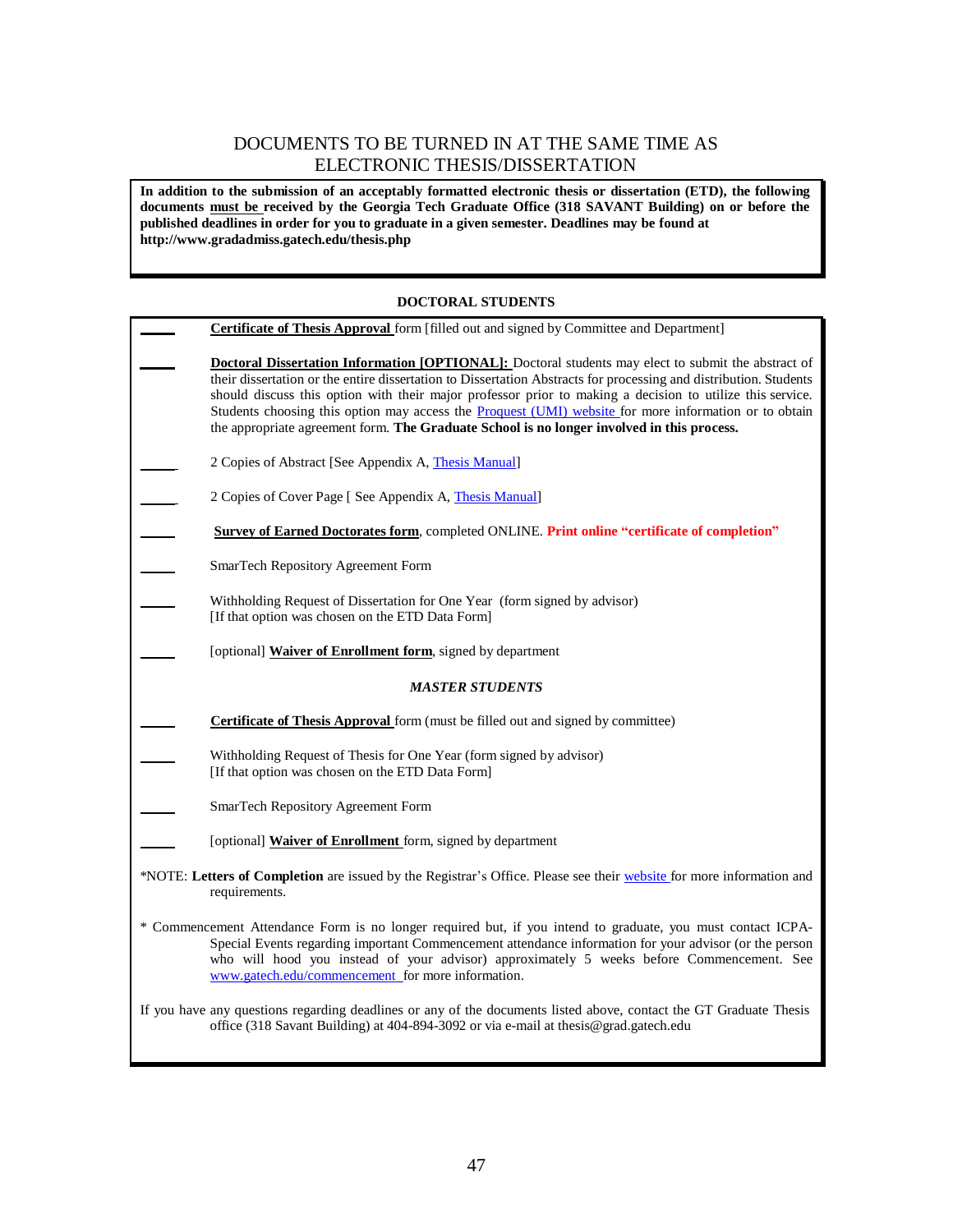

#### SAMPLE: ENROLLMENT WAIVER FORM

Policy and Procedure No. 2 March 20, 1986 Revised 7/27/99; 6/15/06

Date**:** 

TO: GIT Graduate Studies and Research

I request a waiver of the Institute requirement that a graduate student be registered during the semester in which he or she graduates (enrollment waiver).

I have completed all degree requirements and will no longer require any of the Institute's facilities or faculty time to complete the

MS without thesis (course work only)/\_\_\_\_\_MS with thesis option/\_\_\_\_\_Ph.D. degree.

I propose graduating during the (semester) of **20** (year). I am/was registered in the semester preceding my proposed graduation semester, the semester for which I am requesting a waiver. This includes summer semesters. [Exception: nonthesis master's students who have completed all coursework prior to the graduation semester need not have been enrolled the prior term.]

I understand that I may apply for this waiver only once. If a thesis is required for my degree and I do not submit my final approved thesis to the Graduate Office before the end of the registration period for the above specified semester, I may have to register for at least 3 hours.

Signature Print Name

GT ID Number School/College

Thesis students MUST turn in the following at the same time as this form: final approved thesis uploaded to the ETD web site; **signed Certificate of Thesis Approval and any other required documents submitted to GT Graduate Studies. (Oral presentation and all corrections must be completed before the submission).**

**IMPORTANT:** This enrollment waiver does not automatically reactivate your degree petition. You must meet the Registrar's normal *deadlines to petition to graduate or reactivate your degree petition for this term.*

CERTIFIED AND RECOMMENDED FOR APPROVAL:

Major Advisor

School Chair or Graduate Coordinator

Graduate Studies Office for the Vice Provost for Graduate Education and Faculty Affairs Date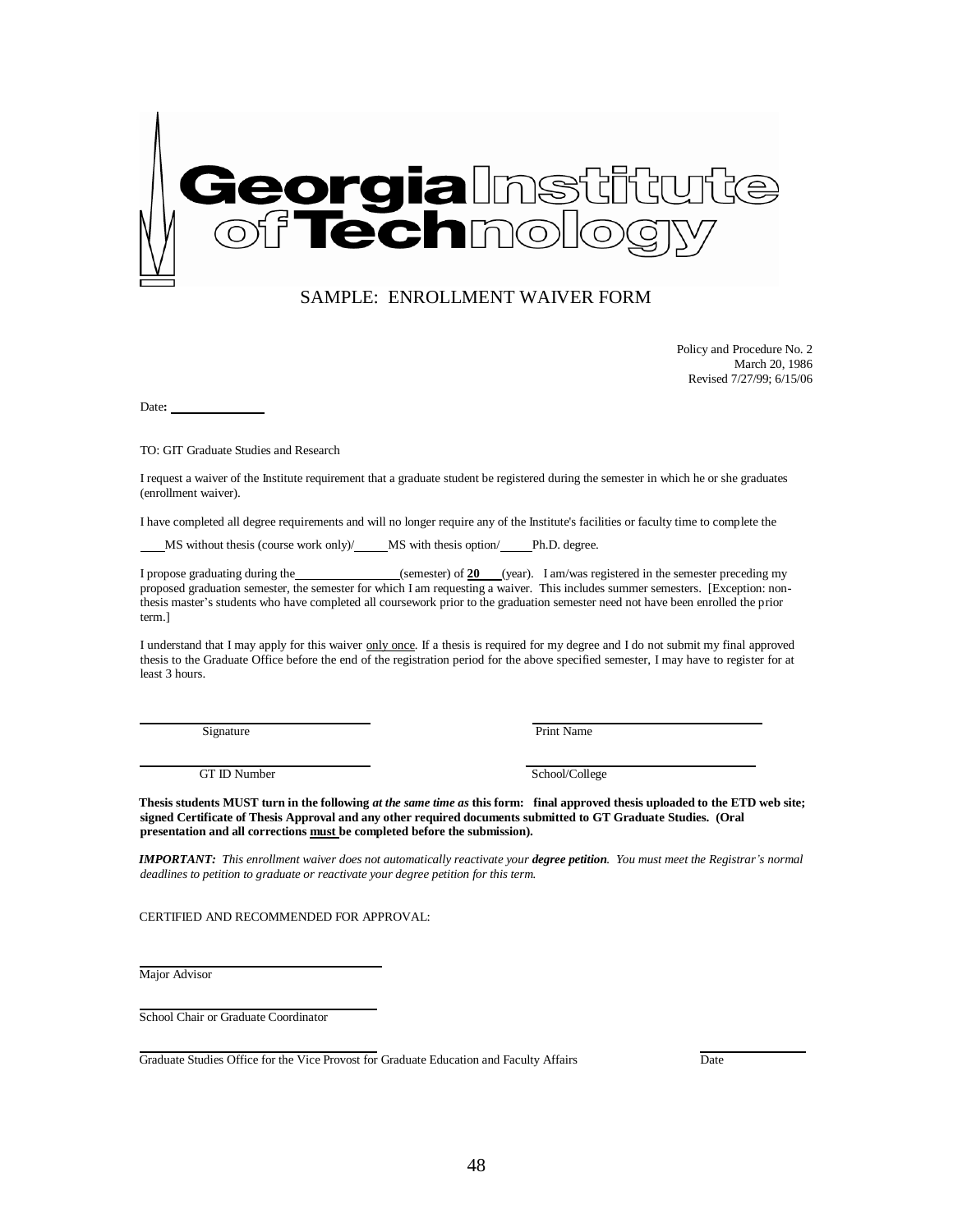#### *Policy on Advisement Policy & Procedure No. 7*

APPROVED BY ACADEMICSENATE DECEMBER 2, 1986 AMENDED 2004

## *GEORGIA INSTITUTE OF TECHNOLOGY Office of Graduate Studies and Research*

## **POLICY ON THE ADVISEMENT OF GRADUATE STUDENT RESEARCH AND THE APPOINTMENT OF THESIS ADVISORY COMMITTEES**

#### **Doctoral Theses**

There are two committees which function to advise, approve and conduct the final doctoral oral examination of the thesis and the student's knowledge of the field in which it lies.

The first committee is called the Thesis Advisory Committee or the Thesis Reading Committee and consists of at least three persons, one of whom is the Thesis Advisor. This committee approves the research topic, provides advice and guidance during the research and is charged with approving the thesis when the research is completed and presented as the doctoral thesis. When the Thesis Advisory Committee considers the thesis to be satisfactory, a recommendation is made to the Dean of the Graduate Division for the appointment of the second committee, which is called the Final Doctoral Examination Committee, and it consists of at least five individuals.

The Thesis Advisory Committee consists of at least three members satisfying the following: (1) the thesis advisor shall be a member of the Academic Faculty (with approval of the school or college Graduate Committee, an adjunct \* faculty member appointed for the specific purpose of advising graduate students may serve as the thesis advisor); (2) the majority of committee members shall be members of the Academic Faculty. The Committee is approved by the Graduate Committee in the School of College, recommended by the School Director through the College Dean, and appointed by the Vice Provost for Graduate Education and Faculty Affairs.

The Final Doctoral Examination Committee, which consists of at least five persons, always contains the Thesis Advisory Committee members and others as appropriate, who are recommended by the school or college to the Vice Provost for Graduate Education and Faculty Affairs for approval. At least one member of the Final Doctoral Examination Committee must be from the academic faculty of a School (or College) which is distinct from the unit in which the student is enrolled.

It is recognized that some Schools and Colleges may wish to appoint a Thesis Advisory Committee which consists of five or more persons and to recommend this committee to serve as the Final Doctoral Examination Committee. Where the constraints outlined above are met for both committees, this is permissible.

#### **Master's Theses**

For Master's Thesis advisement, the Thesis Advisory Committee consists of at least three members, the majority of whom must be members of the Academic Faculty. The thesis advisor who serves as the Chairman of the Thesis Advisory Committee must be a member of the Academic Faculty (with approval of the school or college Graduate Committee, an adjunct \* faculty member appointed by the specific purpose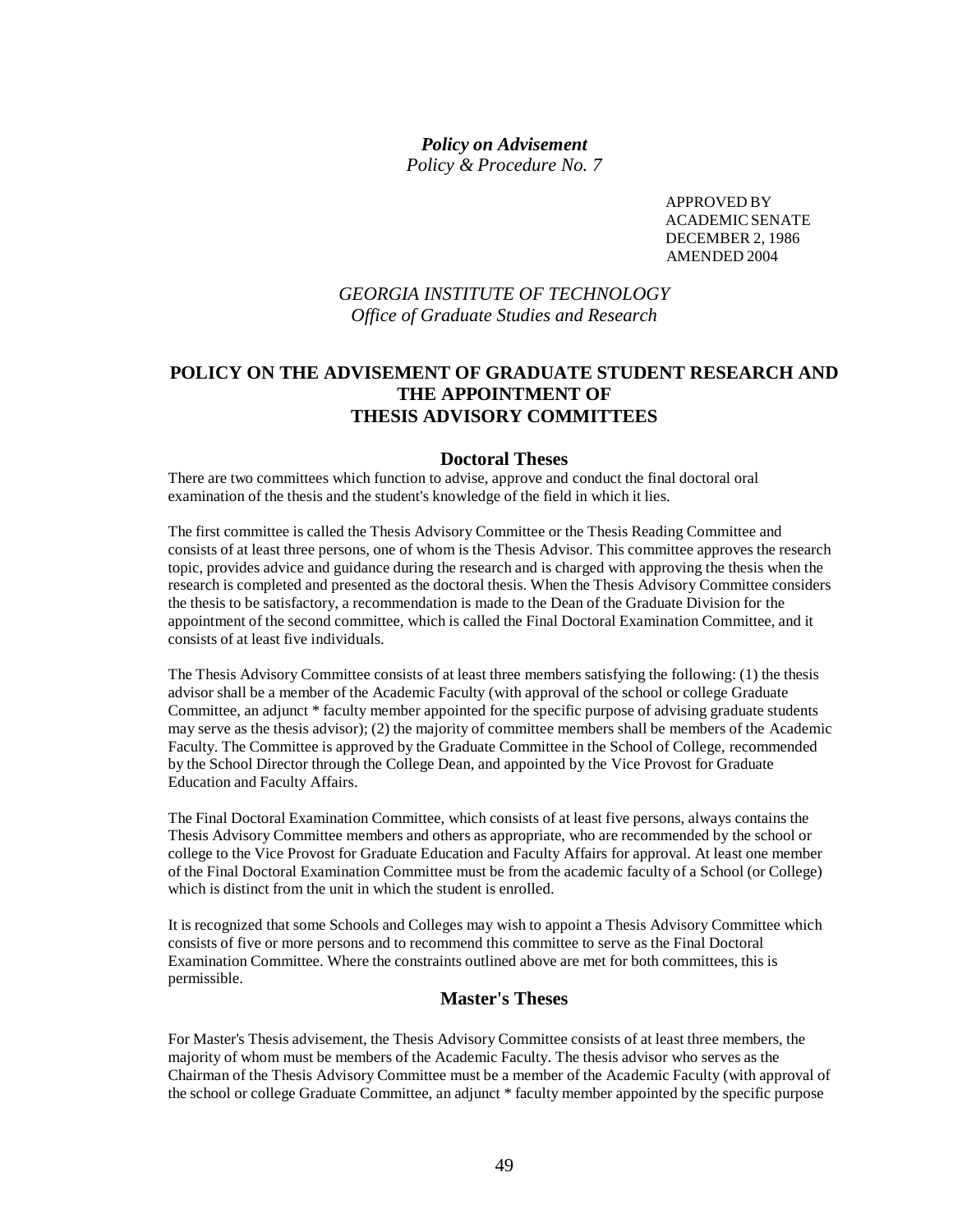of advising graduate students may serve as the thesis advisor.) The committee is recommended by the School Director through the College Dean and appointed by the Vice Provost for Graduate Education and Faculty Affairs.

*\* "adjunct" does not indicate formal appointment, but rather appointment as indicated in this policy statement.*

#### **Note On Joint Degrees And Departments**

For joint (inter-institutional) departments or degree programs, committees should have at least one faculty member from each institution, and a majority should be joint program faculty. Joint program faculty will have undergone a nomination and appointment process in the joint program in order to qualify for the right to advise students in the joint program.

#### **POLICY ON PUBLICATION OF THESES**

A policy of the Georgia Institute of Technology is that Doctoral and Master's Theses are openly published. Extraordinary delays are not to be allowed to protect proprietary interests of sponsors.

It is anticipated that all Ph.D. theses and a significant fraction of master's theses be published in the open, refereed literature.

In all cases, doctoral research should meet the "Guidelines for Ph.D. Dissertation Research", and in no situation should these be compromised to allow for concealing important research results because of security classification or a sponsor's proprietary interest.

A student may routinely elect to have publication of his or her thesis withheld for a period of one year, if recommended by the student's thesis advisor. Requests for extensions beyond one year must be justified and approved by Vice Provost for Graduate Education and Faculty Affairs.

A Georgia Tech doctoral dissertation in its final form may not be used or have been used to meet the requirements for a separate degree at another institution.

#### **GUIDELINES FOR PH.D. DISSERTATION RESEARCH**

1. The research should provide a useful educational experience for the student emphasizing creativity, independent action and learning, research methodology, and scholarly approach.

2. The research must be relevant to the field in which the student is pursuing a degree.

3. The contributions to knowledge must be original and as such, should represent a substantial addition to the fundamental knowledge of the field or a new and better interpretation of facts already known. The research must demonstrate creativity. Dissertations based on well known principles, techniques, and models applied to situations only somewhat different from previous applications are not acceptable.

4. The dissertation should contain clear statements about (a) the relevance and importance of the problem and (b) the significance, originality, and generality of the research results. The relationship of the research to the literature of the field should be described.

5. The research should possess the major characteristics of the scientific method, namely objectivity and reproducibility. Assumptions should be clearly stated in both experimental and theoretical research.

6. The dissertation should reflect a level of competence indicative of significant achievement beyond the master's level. Thus, the research is expected to draw directly upon advanced learning in the student's major field and demonstrate mastery of that knowledge.